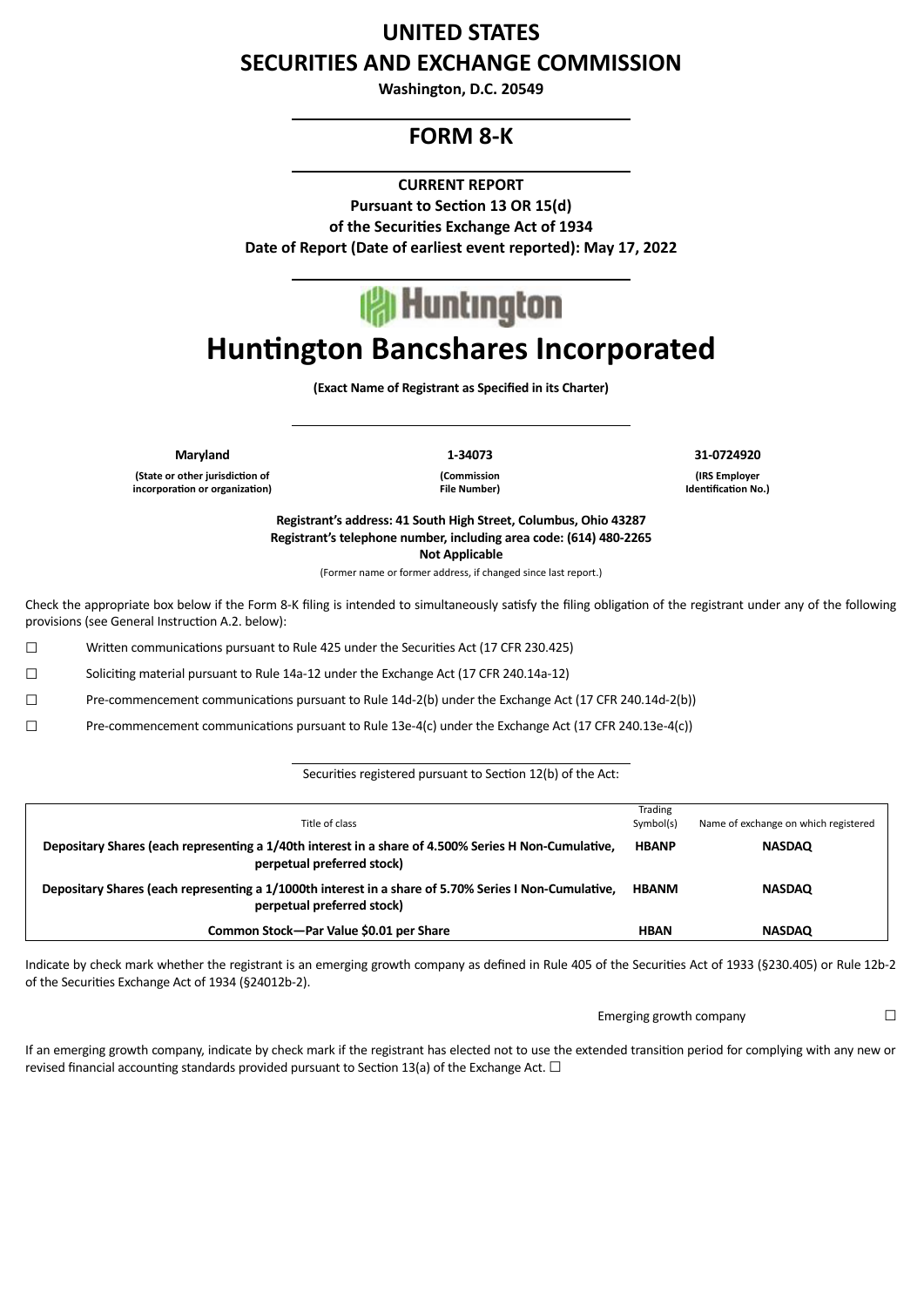#### **Item 8.01. Other Events.**

On May 17, 2022, Huntington Bancshares Incorporated (the "Company") issued and sold \$400,000,000 aggregate principal amount of its 5.023% Fixed-to-Floating Rate Senior Notes due May 17, 2033 (the "Notes"). The Notes were issued pursuant to a Senior Debt Indenture, dated as of July 30, 2019, between the Company and Deutsche Bank Trust Company Americas (the "Trustee"), as amended and supplemented by a Third Supplemental Indenture, dated as of May 17, 2022, between the Company and the Trustee (the "Third Supplemental Indenture"). The Notes were sold pursuant to an underwriting agreement (the "Underwriting Agreement"), dated as of May 6, 2022, by and among the Company and, on behalf of themselves and the several underwriters named therein, BofA Securities, Inc., Huntington Securities, Inc., J.P. Morgan Securities LLC and RBC Capital Markets, LLC.

The Third Supplemental Indenture and the Notes are attached to this Current Report on Form 8-K as Exhibit 4.1 and Exhibit 4.2, respectively, and are incorporated into this Item 8.01 by reference. The Underwriting Agreement, the Third Supplemental Indenture and the Notes are more fully described in a prospectus supplement, dated May 6, 2022, filed with the U.S. Securities and Exchange Commission (the "Commission") on May 9, 2022, to the accompanying prospectus filed with the Commission on March 14, 2022, as part of the Company's Registration Statement on Form S-3ASR (File No. 333-263546).

The foregoing descriptions of the Third Supplemental Indenture and the Notes do not purport to be complete and are qualified in their entirety by reference to Exhibit 4.1 and Exhibit 4.2, respectively.

Concurrently with this offering, the Company's bank subsidiary, The Huntington National Bank, issued and sold \$500,000,000 aggregate principal amount of its 4.008% Fixed-to-Floating Rate Senior Notes due May 16, 2025, \$800,000,000 aggregate principal amount of its 4.552% Fixed-to-Floating Rate Senior Notes due May 17, 2028 and \$300,000,000 aggregate principal amount of its Floating Rate Senior Notes due May 16, 2025.

This Current Report on Form 8-K is being filed, in part, for the purpose of filing the documents in connection with the issuance of the Notes and such exhibits are hereby incorporated into the Company's Registration Statement on Form S-3ASR (File No. 333-263546).

#### **Item 9.01. Financial Statements and Exhibits.**

#### (d) Exhibits

| Exhibit No. | Description                                                                                                                                          |
|-------------|------------------------------------------------------------------------------------------------------------------------------------------------------|
| 4.1         | Third Supplemental Indenture, dated May 17, 2022, between Huntington Bancshares Incorporated and Deutsche Bank Trust<br>Company Americas, as trustee |
| 4.2         | 5.023% Fixed-to-Floating Rate Senior Notes due May 17, 2033 (included in exhibit 4.1)                                                                |
| 5.1         | <b>Opinion of Venable LLP</b>                                                                                                                        |
| 5.2         | Opinion of Wachtell, Lipton, Rosen & Katz                                                                                                            |
| 23.1        | Consent of Venable LLP (included in Exhibit 5.1)                                                                                                     |
| 23.2        | Consent of Wachtell, Lipton, Rosen & Katz (included in Exhibit 5.2)                                                                                  |
| 104         | Cover Page Interactive Data File (embedded within the Inline XBRL document).                                                                         |

#### -2-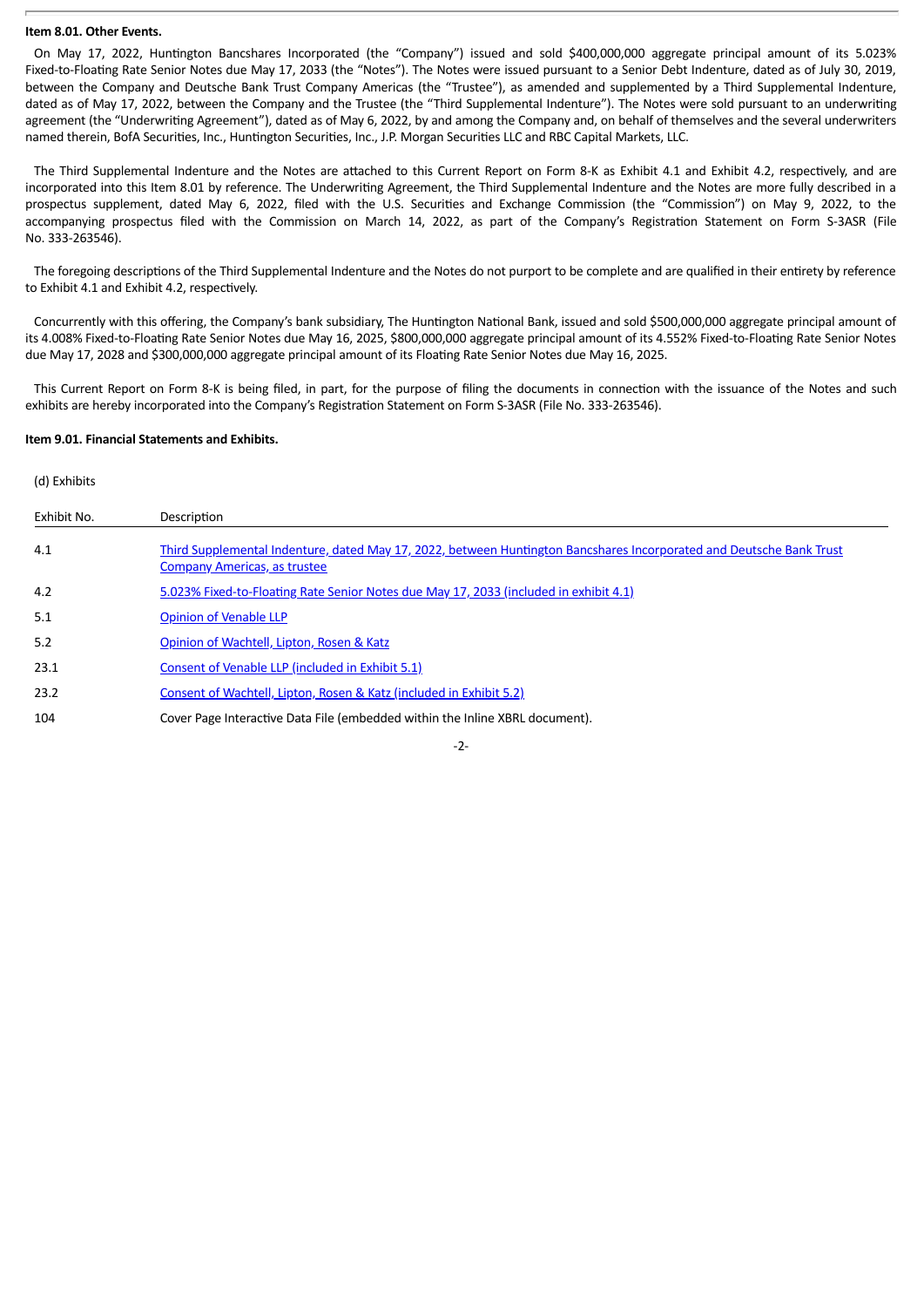#### **SIGNATURE**

Pursuant to the requirements of the Securities Exchange Act of 1934, the registrant has duly caused this report to be signed on its behalf by the undersigned hereunto duly authorized.

#### HUNTINGTON BANCSHARES INCORPORATED

Date: May 17, 2022  $\qquad \qquad$  By:  $\qquad \qquad$  /s/ Jana J. Litsey

Jana J. Litsey

General Counsel

-3-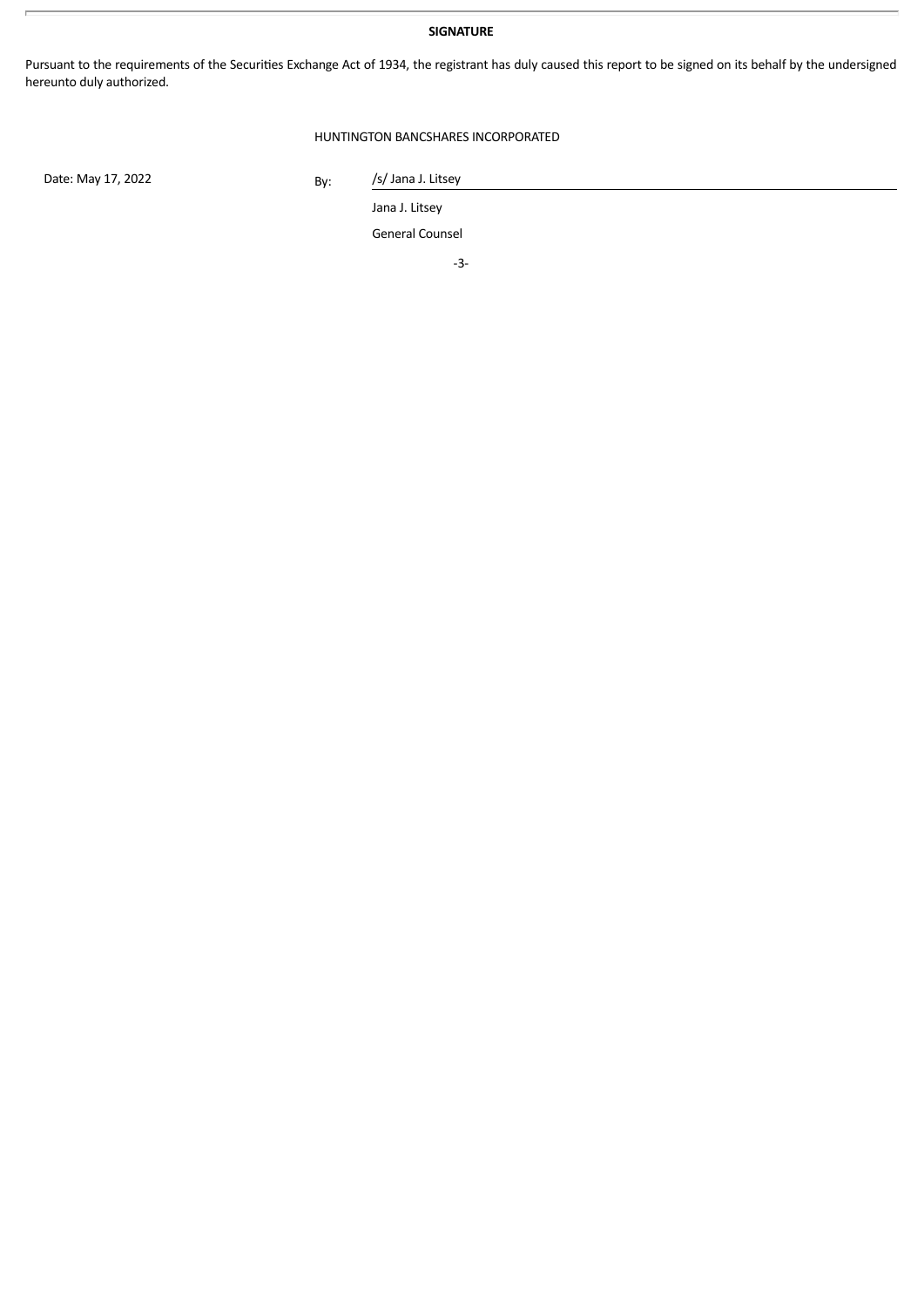#### **Exhibit 4.1**

*Execution Version*

### <span id="page-3-0"></span>**HUNTINGTON BANCSHARES INCORPORATED**

**and**

#### **DEUTSCHE BANK TRUST COMPANY AMERICAS,**

**as Trustee, Paying Agent, Security Registrar and Calculation Agent**

### **THIRD SUPPLEMENTAL INDENTURE**

**Dated as of May 17, 2022**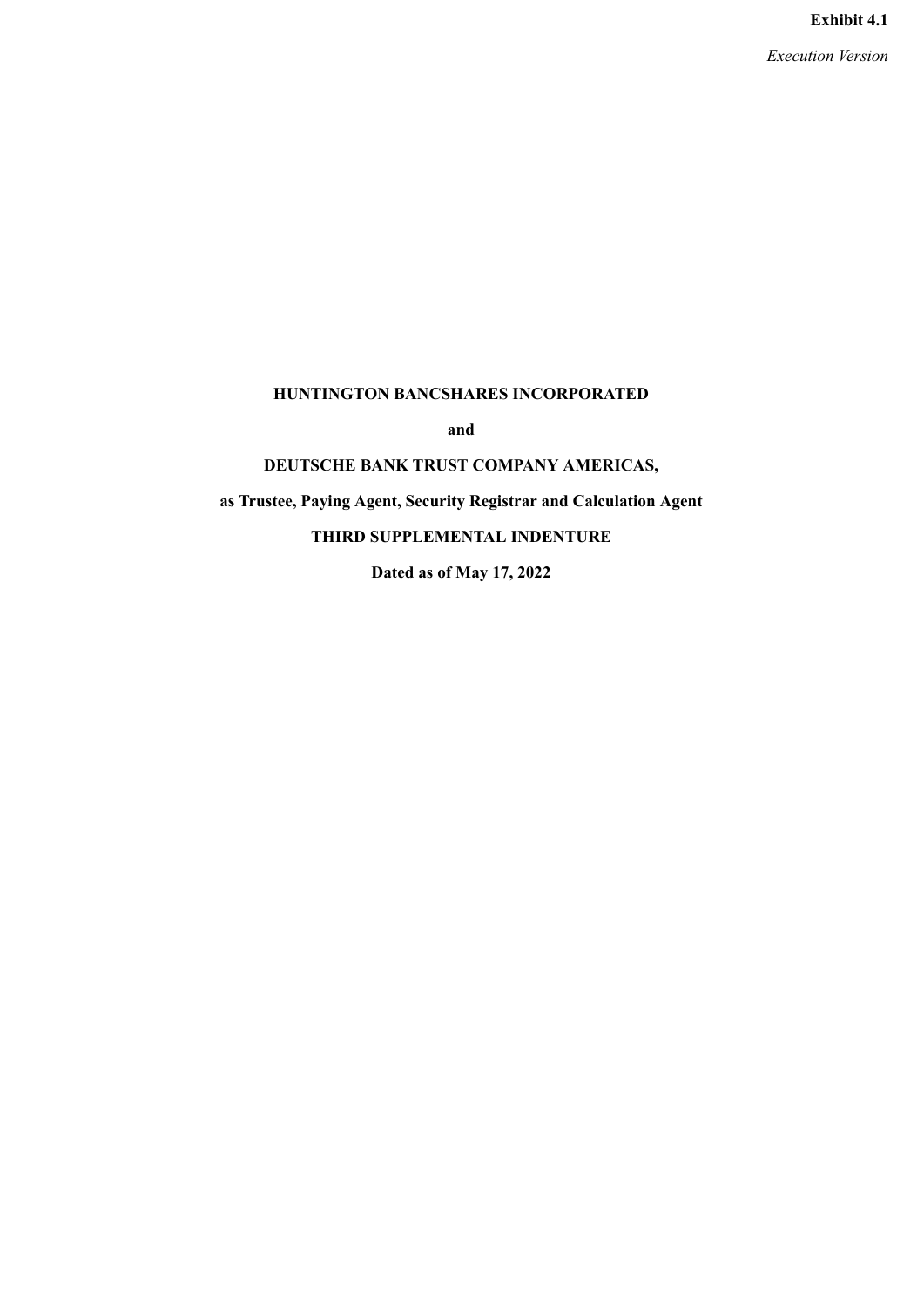# **TABLE OF CONTENTS**

|                                                                                              |                                                                                                                             | Page                                                    |
|----------------------------------------------------------------------------------------------|-----------------------------------------------------------------------------------------------------------------------------|---------------------------------------------------------|
| Article 1 DEFINITIONS                                                                        |                                                                                                                             | 1                                                       |
| Section 1.01<br>Section 1.02                                                                 | Relation to Base Indenture<br>Definition of Terms                                                                           | 1<br>$\mathbf{1}$                                       |
|                                                                                              | Article 2 GENERAL TERMS AND CONDITIONS OF THE NOTES                                                                         | $\overline{7}$                                          |
| Section 2.01<br>Section 2.02<br>Section 2.03<br>Section 2.04<br>Section 2.05<br>Section 2.06 | Designation and Principal Amount<br>Maturity<br>Form, Payment and Appointment<br>Global Note<br>Interest<br>No Sinking Fund | 7<br>$\boldsymbol{7}$<br>$\tau$<br>$\,$ $\,$<br>8<br>12 |
|                                                                                              | Article 3 REDEMPTION OF THE NOTES                                                                                           | 12                                                      |
| Section 3.01                                                                                 | <b>Optional Redemption</b>                                                                                                  | 12                                                      |
|                                                                                              | Article 4 CONSOLIDATION, MERGER, CONVEYANCE, TRANSFER, OR LEASE                                                             | 14                                                      |
| Section 4.01<br>Section 4.02                                                                 | Merger<br>Sale or Issuance of Capital Stock of Principal Subsidiary Bank                                                    | 14<br>14                                                |
| Article 5 EVENTS OF DEFAULT                                                                  |                                                                                                                             | 15                                                      |
| Section 5.01                                                                                 | Appointment of a Receiver                                                                                                   | 15                                                      |
| Article 6 CERTAIN COVENANTS                                                                  |                                                                                                                             | 16                                                      |
| Section 6.01                                                                                 | Existence                                                                                                                   | 16                                                      |
| Article 7 FORM OF NOTES                                                                      |                                                                                                                             | 16                                                      |
| Section 7.01                                                                                 | Form of Notes                                                                                                               | 16                                                      |
| Article 8 ISSUE OF NOTES                                                                     |                                                                                                                             | 16                                                      |
| Section 8.01<br>Section 8.02                                                                 | Original Issue of Notes<br><b>Further Issues of Notes</b>                                                                   | 16<br>16                                                |
|                                                                                              | Article 9 IMMUNITY OF STOCKHOLDERS, EMPLOYEES, AGENTS, OFFICERS AND DIRECTORS                                               | 17                                                      |

-i-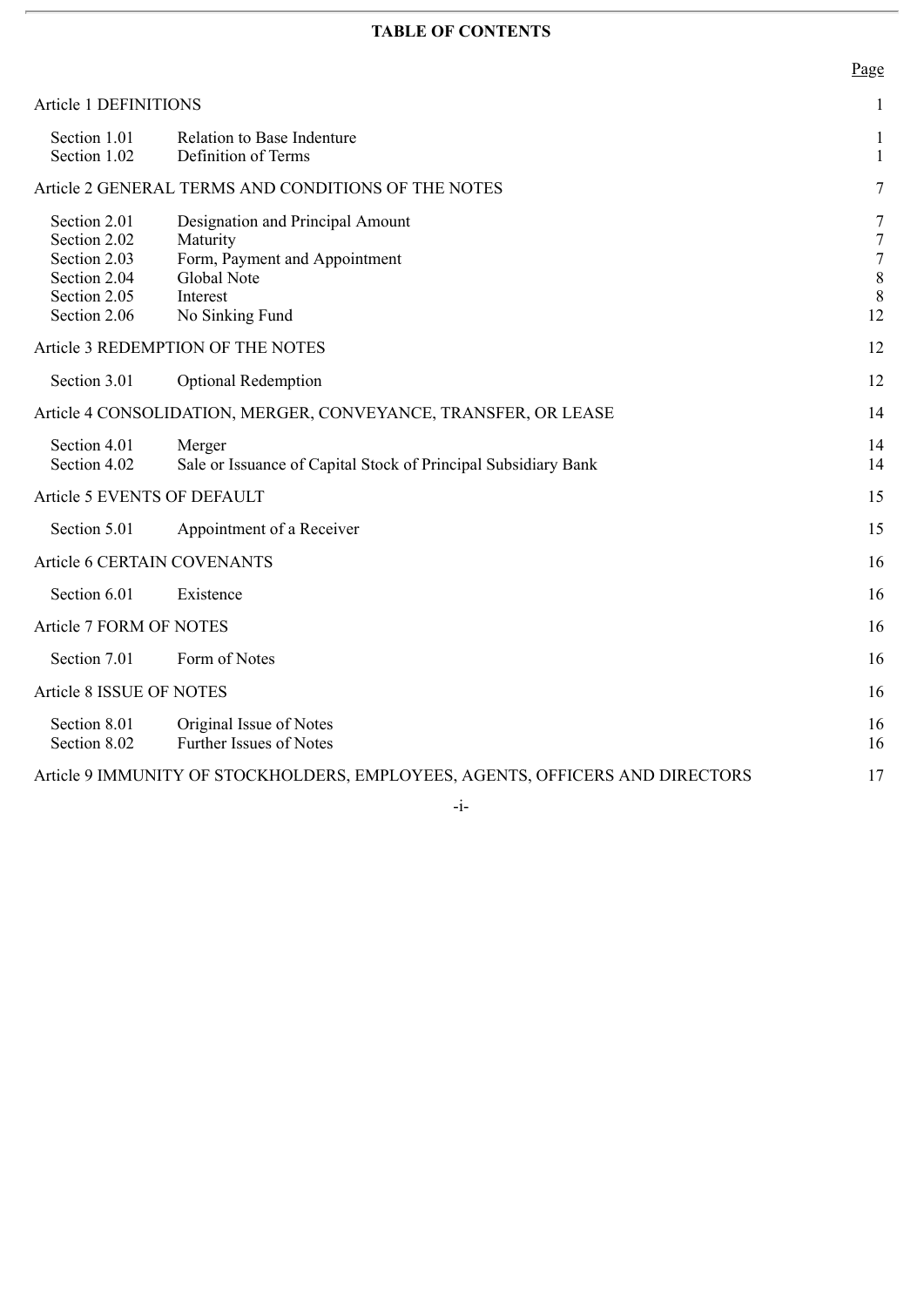| Section 9.01             | Indenture and Notes Solely Corporate Obligations | 17 |
|--------------------------|--------------------------------------------------|----|
| Article 10 MISCELLANEOUS |                                                  | 17 |
| Section 10.01            | Ratification of Indenture                        | 17 |
| Section 10.02            | Conflict                                         | 17 |
| Section 10.03            | Trustee Not Responsible for Recitals             | 17 |
| Section 10.04            | New York Law to Govern                           | 18 |
| Section 10.05            | Separability                                     | 18 |
| Section 10.06            | <b>Additional Trustee Provisions</b>             | 18 |
| Section 10.07            | Counterparts                                     | 20 |
| Section 10.08            | Supplemental Indentures                          | 20 |
|                          |                                                  |    |

-ii-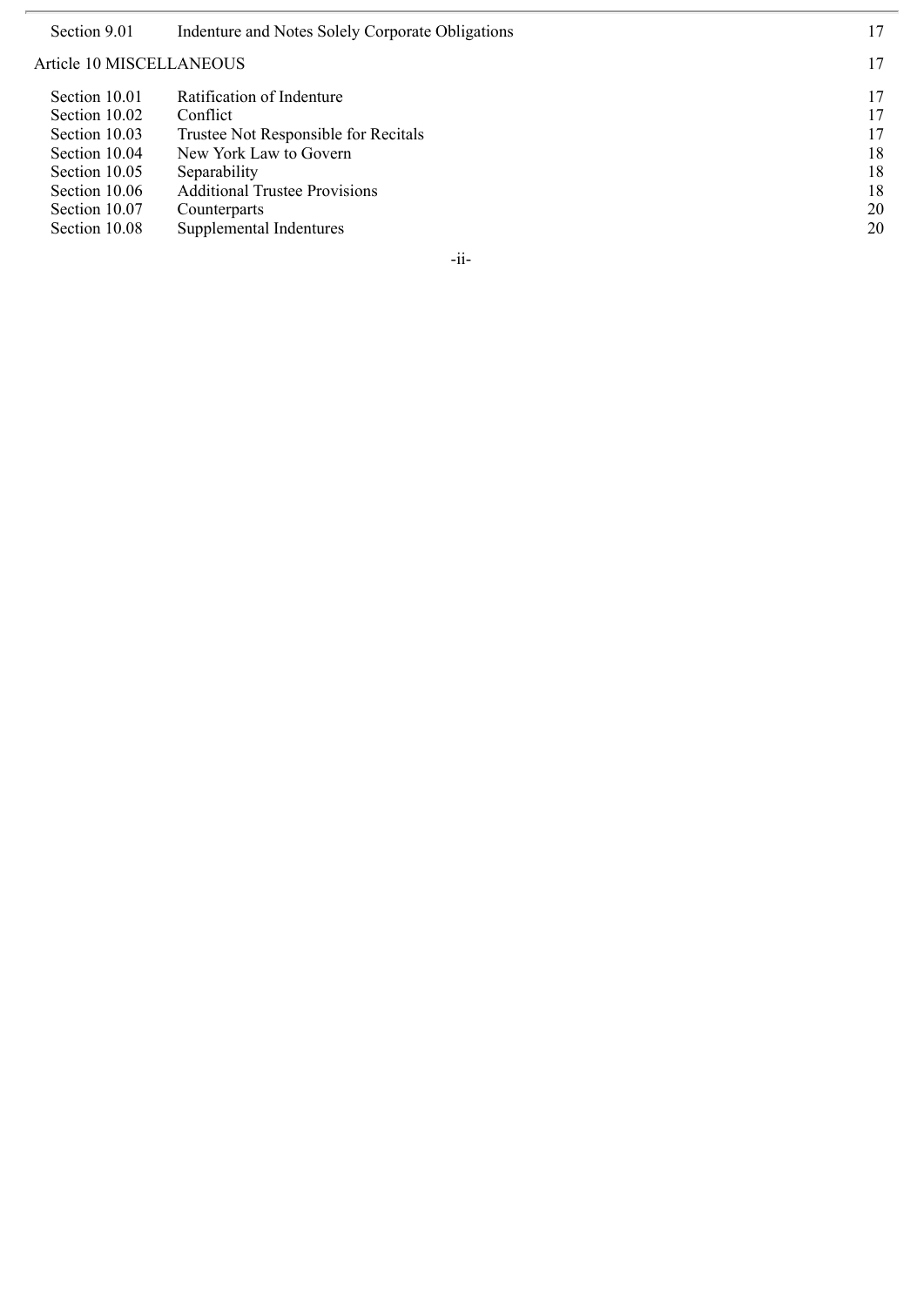THIS THIRD SUPPLEMENTAL INDENTURE (this "Third Supplemental Indenture"), dated as of May 17, 2022, is between HUNTINGTON BANCSHARES INCORPORATED, a Maryland corporation (the "Company"), and DEUTSCHE BANK TRUST COMPANY AMERICAS, a New York banking corporation, as Trustee (the "Trustee").

#### **RECITALS**

**WHEREAS,** the Company has heretofore executed and delivered a Senior Debt Indenture, dated as of July 30, 2019 (the "Base Indenture"), providing for the issuance from time to time of series of the Company's senior notes;

**WHEREAS,** Section 9.1(7) of the Base Indenture provides for the Company and the Trustee to enter into an indenture supplemental to the Base Indenture to establish the forms or terms of Securities of any series as permitted by Section 2.1 and Section 3.1 of the Base Indenture;

**WHEREAS,** pursuant to Section 3.1 of the Base Indenture, the Company wishes to provide for the issuance of \$400,000,000 aggregate principal amount of a new series of Securities to be known as its 5.023% Fixed-to-Floating Rate Senior Notes Due May 17, 2033 (the "Notes"), the form and terms of such Notes and the terms, provisions and conditions thereof to be set forth as provided in this Third Supplemental Indenture; and

**WHEREAS,** the Company has requested that the Trustee execute and deliver this Third Supplemental Indenture and all requirements necessary to make this Third Supplemental Indenture a valid, binding and enforceable instrument in accordance with its terms, and to make the Notes, when executed by the Company and authenticated and delivered by the Trustee, the valid, binding and enforceable obligations of the Company and the execution and delivery of this Third Supplemental Indenture has been duly authorized in all respects.

**NOW, THEREFORE,** in consideration of the covenants and agreements set forth herein and for other good and valuable consideration, the receipt and sufficiency of which are hereby acknowledged, the parties hereto hereby agree as follows:

#### **ARTICLE 1 DEFINITIONS**

Section 1.01 Relation to Base Indenture. This Third Supplemental Indenture constitutes an integral part of the Base Indenture.

Section 1.02 Definition of Terms. For all purposes of this Third Supplemental Indenture:

(a) capitalized terms used herein without definition shall have the meanings set forth in the Base Indenture;

- (b) a term defined anywhere in this Third Supplemental Indenture has the same meaning throughout;
- (c) the singular includes the plural and vice versa;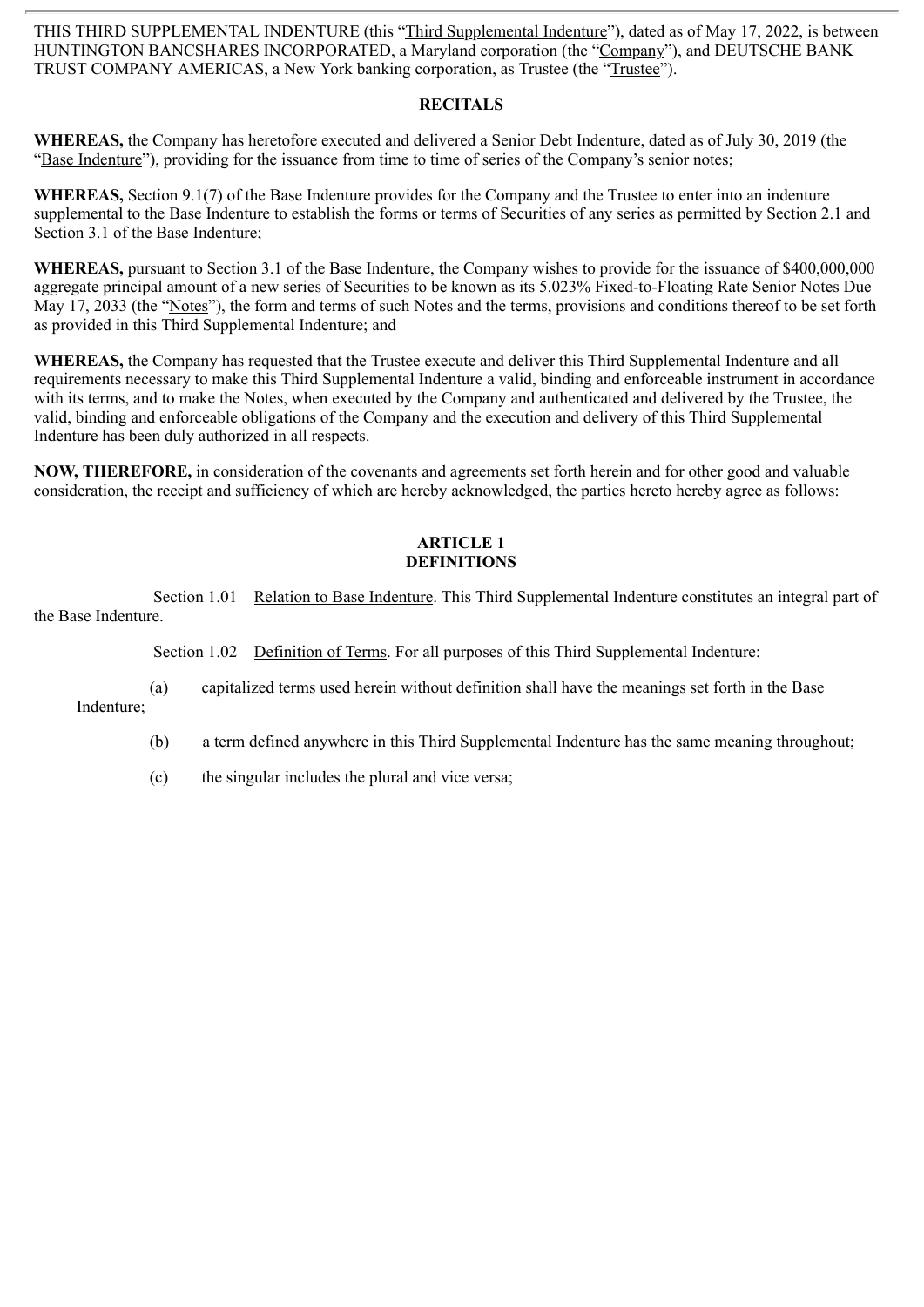(d) headings are for convenience of reference only and do not affect interpretation;

(e) unless otherwise specified or unless the context requires otherwise, (i) all references in this Third Supplemental Indenture to Sections refer to the corresponding Sections of this Third Supplemental Indenture and (ii) the terms "herein", "hereof", "hereunder" and any other word of similar import refer to this Third Supplemental Indenture; and

(f) the following terms have the meanings given to them in this Section  $1.02(f)$ :

"Benchmark Replacement Conforming Changes" shall have the meaning set forth in Section 2.05(f)(ii).

"DTC" shall have the meaning set forth in Section 2.03.

"First Par Call Date" shall have the meaning set forth in Section 3.01.

"Fixed Rate Period Interest Payment Date" shall have the meaning set forth in Section 2.05(a)(i).

"Floating Rate Interest Period" shall have the meaning set forth in Section 2.05(b)(i).

"Floating Rate Period" shall have the meaning set forth in Section 2.05(b)(i).

"Floating Rate Period Interest Payment Date" shall have the meaning set forth in Section 2.05(b)(i).

"Global Note" shall have the meaning set forth in Section 2.04.

"Interest Determination Date" shall have the meaning set forth in Section 2.05(b)(ii).

"Issue Date" shall have the meaning set forth in Section 3.01.

"Maturity Date" shall have the meaning set forth in Section 2.02.

"Remaining Life" shall have the meaning set forth in Section 3.01.

"Treasury Rate" shall have the meaning set forth in Section 3.01.

(g) Section 1.1 of the Base Indenture is amended and supplemented, solely with respect to the Notes, by supplementing the Base Indenture with, or by replacing the corresponding defined terms in the Base Indenture with, the following defined terms:

"Benchmark" means, initially, the Compounded SOFR Index Rate; provided that if a Benchmark Transition Event and related Benchmark Replacement Date have occurred with respect to SOFR or the then-current Benchmark, then "Benchmark" means the Benchmark Replacement.

-2-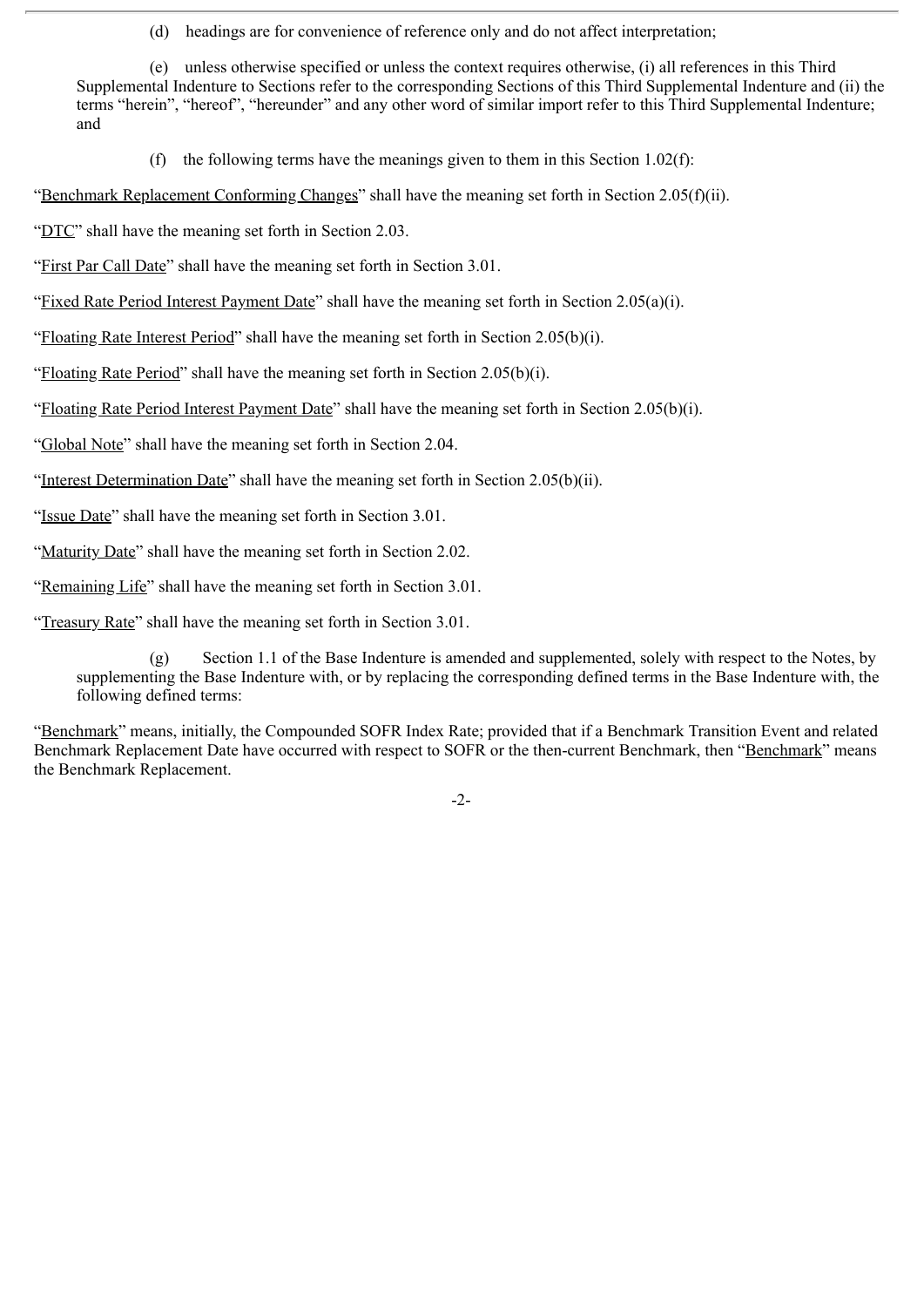"Benchmark Replacement" means the first alternative set forth in the order below that can be determined by the Company or its designee (in consultation with the Company) as of the Benchmark Replacement Date:

(1) the sum of: (a) the alternate rate of interest that has been selected or recommended by the Relevant Governmental Body as the replacement for the then-current Benchmark for the applicable Corresponding Tenor (if any) and (b) the Benchmark Replacement Adjustment;

(2) the sum of: (a) the ISDA Fallback Rate and (b) the Benchmark Replacement Adjustment; and

(3) the sum of: (a) the alternate rate of interest that has been selected by the Company or its designee (in consultation with the Company) as the replacement for the then-current Benchmark for the applicable Corresponding Tenor giving due consideration to any industry-accepted rate of interest as a replacement for the then-current Benchmark for U.S. dollar-denominated floating rate notes at such time and (b) the Benchmark Replacement Adjustment.

"Benchmark Replacement Adjustment" means the first alternative set forth in the order below that can be determined by the Company or its designee (in consultation with the Company) as of the Benchmark Replacement Date:

> (1) the spread adjustment (which may be a positive or negative value or zero) that has been (i) selected or recommended by the Relevant Governmental Body or (ii) determined by the Company or its designee (in consultation with the Company) in accordance with the method for calculating or determining such spread adjustment that has been selected or recommended by the Relevant Governmental Body, in each case for the applicable Unadjusted Benchmark Replacement;

(2) if the applicable Unadjusted Benchmark Replacement is equivalent to the ISDA Fallback Rate, then the ISDA Fallback Adjustment; or

(3) the spread adjustment (which may be a positive or negative value or zero) that has been selected by the Company or its designee (in consultation with the Company) giving due consideration to industryaccepted spread adjustments (if any), or method for calculating or determining such spread adjustment, for the replacement of the then-current Benchmark with the applicable Unadjusted Benchmark Replacement for U.S. dollar-denominated floating rate notes at such time.

"Benchmark Replacement Date" means the earliest to occur of the following events with respect to the then-current Benchmark:

> (1) in the case of clause (1) or (2) of the definition of "Benchmark Transition Event," the later of (a) the date of the public statement or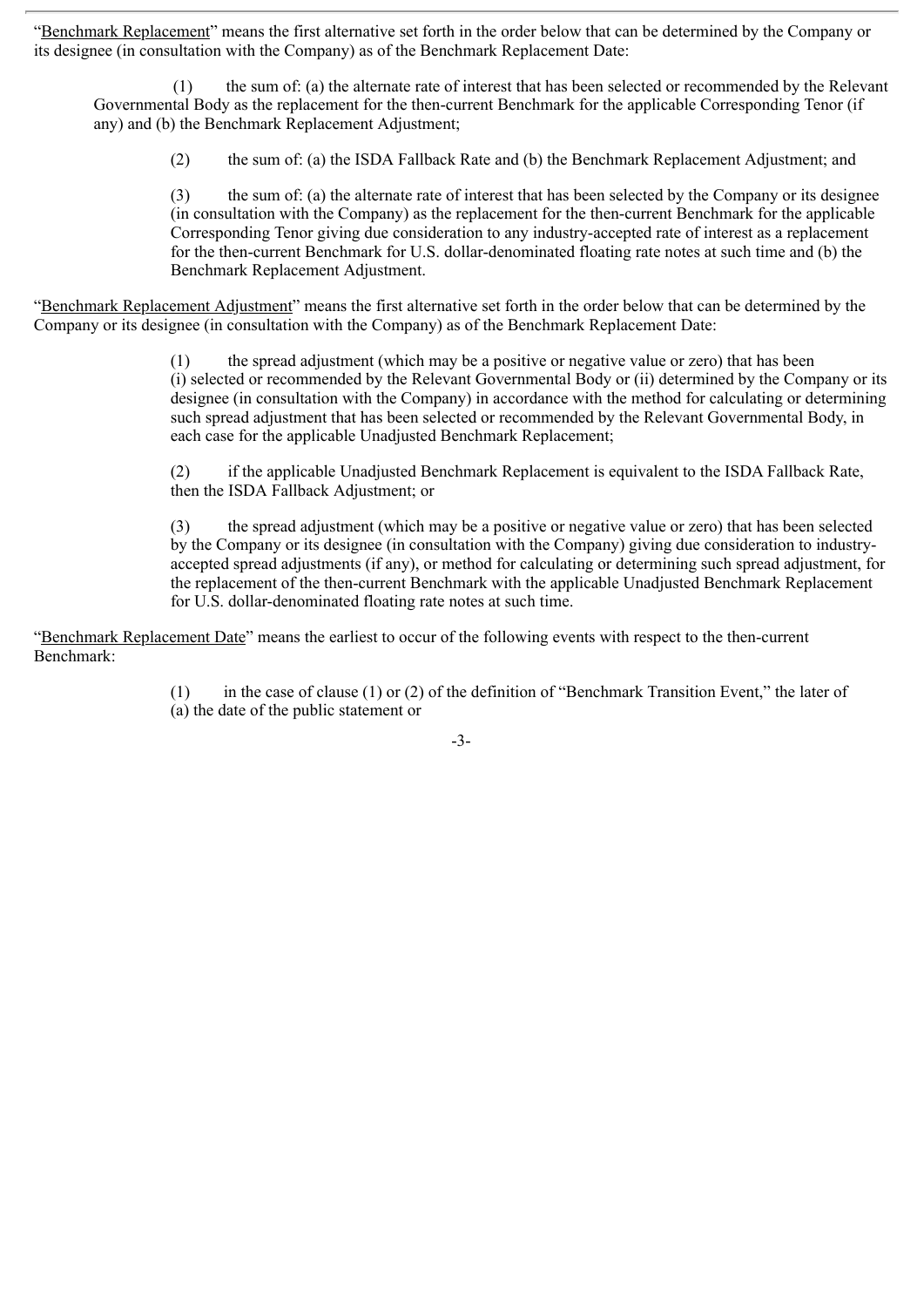publication of information referenced therein and (b) the date on which the administrator of the Benchmark permanently or indefinitely ceases to provide the Benchmark; or

(2) in the case of clause (3) of the definition of "Benchmark Transition Event," the date of the public statement or publication of information referenced therein.

For the avoidance of doubt, if the event giving rise to the Benchmark Replacement Date occurs on the same day as, but earlier than, the Reference Time in respect of any determination, the Benchmark Replacement Date will be deemed to have occurred prior to the Reference Time for such determination.

"Benchmark Transition Event" means the occurrence of one or more of the following events with respect to the then-current Benchmark:

> (1) a public statement or publication of information by or on behalf of the administrator of the Benchmark announcing that such administrator has ceased or will cease to provide the Benchmark, permanently or indefinitely, provided that, at the time of such statement or publication, there is no successor administrator that will continue to provide the Benchmark;

(2) a public statement or publication of information by the regulatory supervisor for the administrator of the Benchmark, the central bank for the currency of the Benchmark, an insolvency official with jurisdiction over the administrator for the Benchmark, a resolution authority with jurisdiction over the administrator for the Benchmark or a court or an entity with similar insolvency or resolution authority over the administrator for the Benchmark, which states that the administrator of the Benchmark has ceased or will cease to provide the Benchmark permanently or indefinitely, provided that, at the time of such statement or publication, there is no successor administrator that will continue to provide the Benchmark; or

(3) a public statement or publication of information by the regulatory supervisor for the administrator of the Benchmark announcing that the Benchmark is no longer representative.

"Business Day" means any day, other than a Saturday or Sunday, that is neither a legal holiday nor a day on which banking institutions in the City of New York are authorized or required by law, regulation or executive order to close.

"Calculation Agent" means the firm appointed by the Company prior to the commencement of the Floating Rate Period. The Company or an affiliate of the Company may assume the duties of the Calculation Agent.

"Compounded SOFR Index Rate" means, in relation to a Floating Rate Interest Period, the rate computed by the Calculation Agent in accordance with the following formula (and the resulting

-4-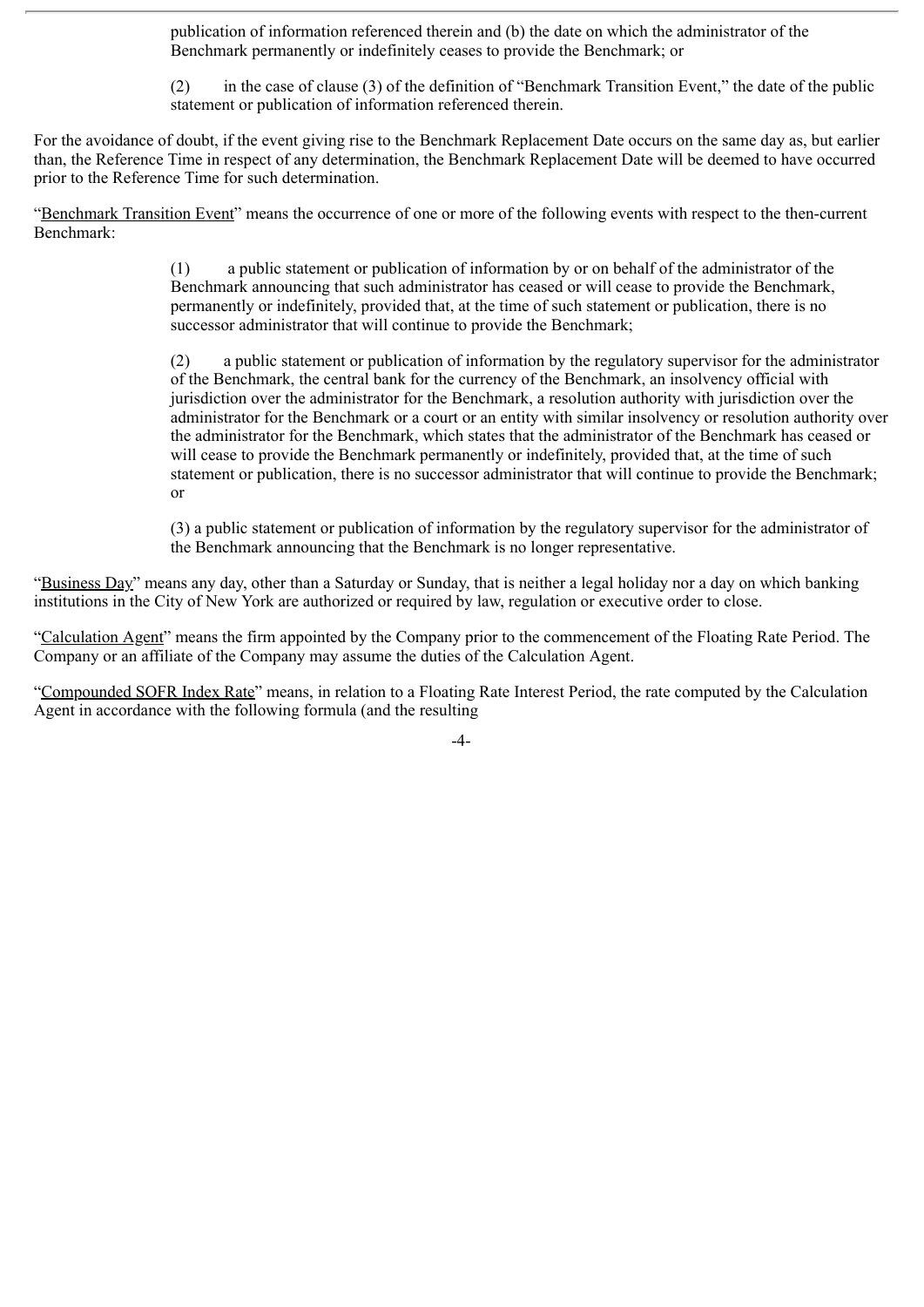percentage will be rounded if necessary to the nearest seventh decimal place, with 0.00000005 being rounded upwards):

$$
\left(\frac{SOFR \cdot Index_{\text{Ext}}}{SOFR \cdot Index_{\text{Star}}}-1\right) \times \frac{360}{d}
$$

Where:

"d" is the number of calendar days from (and including) SOFR IndexStart to (but excluding) SOFR IndexEnd (being the number of calendar days in the Observation Period);

"SOFR IndexStart" is the SOFR Index value for the day which is two U.S. Government Securities Business Days preceding the first date of the relevant Floating Rate Interest Period;

"SOFR IndexEnd" is the SOFR Index value for the day which is two U.S. Government Securities Business Days preceding the Floating Rate Period Interest Payment Date relating to such Floating Rate Interest Period;

"SOFR Index" means, with respect to any U.S. Government Securities Business Day:

(1) the SOFR Index value as published by the SOFR Administrator as such index appears on the SOFR Administrator's Website at the SOFR Determination Time; provided that:

(2) if a SOFR Index value does not so appear as specified in (1) above at the SOFR Determination Time, then (i) if a Benchmark Transition Event and its related Benchmark Replacement Date have not occurred with respect to SOFR, then Compounded SOFR Index Rate shall be the rate determined pursuant to the "SOFR Index Unavailability" provisions below or (ii) if a Benchmark Transition Event and its related Benchmark Replacement Date have occurred in respect of SOFR, then Compounded SOFR Index Rate shall be the rate determined pursuant to the "Benchmark Transition Provisions" below.

"SOFR" means, with respect to any U.S. Government Securities Business Day, the rate determined by the Calculation Agent in accordance with the following provisions:

(1) the Secured Overnight Financing Rate published for such U.S. Government Securities Business Day as such rate appears on the NY Federal Reserve's website on the immediately following U.S. Government Securities Business Day at the SOFR Determination Time;

(2) if the rate does not so appear, the Secured Overnight Financing Rate published on the NY Federal Reserve's website for the first preceding U.S. Government Securities

-5-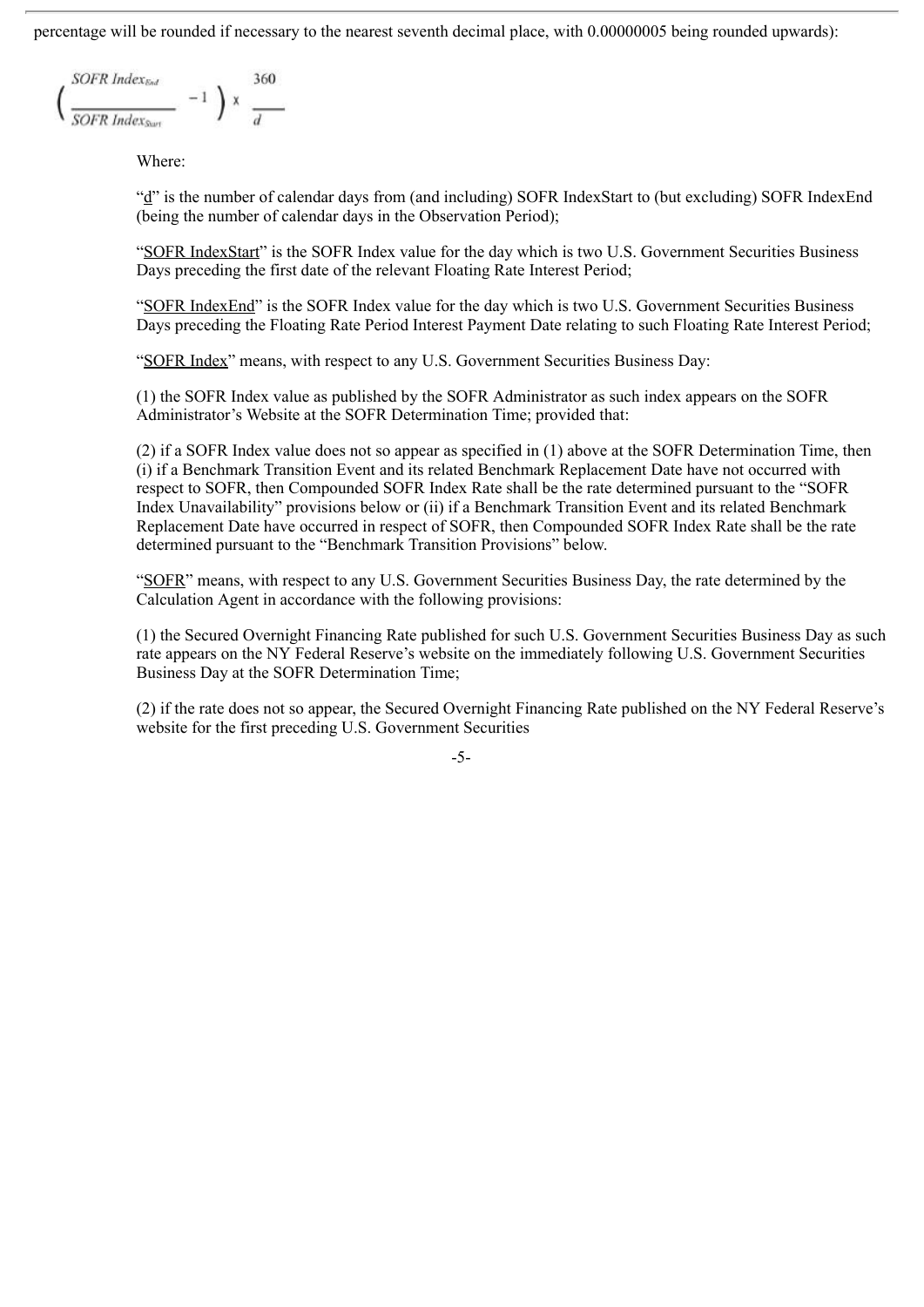Business Day for which the Secured Overnight Financing Rate was published on the NY Federal Reserve's website.

"Corresponding Tenor" with respect to a Benchmark Replacement means a tenor (including overnight) having approximately the same length (disregarding Business Day adjustments) as the applicable tenor for the then-current Benchmark.

"designee" means the Company's affiliate or its other agent.

"ISDA Fallback Rate" means the rate that would apply for derivatives transactions referencing the ISDA Definitions to be effective upon the occurrence of an index cessation date with respect to the Benchmark for the applicable tenor excluding the applicable ISDA Fallback Adjustment.

"ISDA Definitions" means the 2006 ISDA Definitions published by the International Swaps and Derivatives Association, Inc. ("ISDA") or any successor thereto, as amended or supplemented from time to time, or any successor definitional booklet for interest rate derivatives published from time to time.

"ISDA Fallback Adjustment" means the spread adjustment (which may be a positive or negative value or zero) that would apply for derivatives transactions referencing the ISDA.

"NY Federal Reserve's website" means the website of the Federal Reserve Bank of New York (the "NY Federal Reserve"), currently at http://www.newyorkfed.org, or any successor website of the NY Federal Reserve or the website of any successor administrator of the Secured Overnight Financing Rate.

"Observation Period" means, in respect of each Floating Rate Interest Period, the period from (and including) the day falling two U.S. Government Securities Business Days prior to the first day of the relevant Floating Rate Interest Period to (but excluding) the day falling two U.S. Government Securities Business Days prior to the relevant Floating Rate Period Interest Payment Date for such Floating Rate Interest Period.

"Reference Time" means (1) if the Benchmark is Compounded SOFR Index Rate, the SOFR Determination Time, and (2) if the Benchmark is not Compounded SOFR Index Rate, the time determined by the Company or its designee (in consultation with the Company) in accordance with the Benchmark Replacement Conforming Changes.

"Relevant Governmental Body" means the Federal Reserve and/or the NY Federal Reserve, or a committee officially endorsed or convened by the Federal Reserve and/or the NY Federal Reserve or any successor thereto.

"Relevant Rules" means, at any time, the laws, regulations, requirements, guidelines and policies relating to capital adequacy (including, without limitation, as to leverage, TLAC, or regulatory long term debt requirements) then in effect in the U.S. and applicable to the Company from time to time and any regulations, requirements, guidelines and policies relating to capital adequacy adopted from time to time (whether or not such requirements, guidelines or policies are applied generally or specifically to the Company or to the Company and any of its holding or subsidiary companies or any subsidiary of any such holding company).

-6-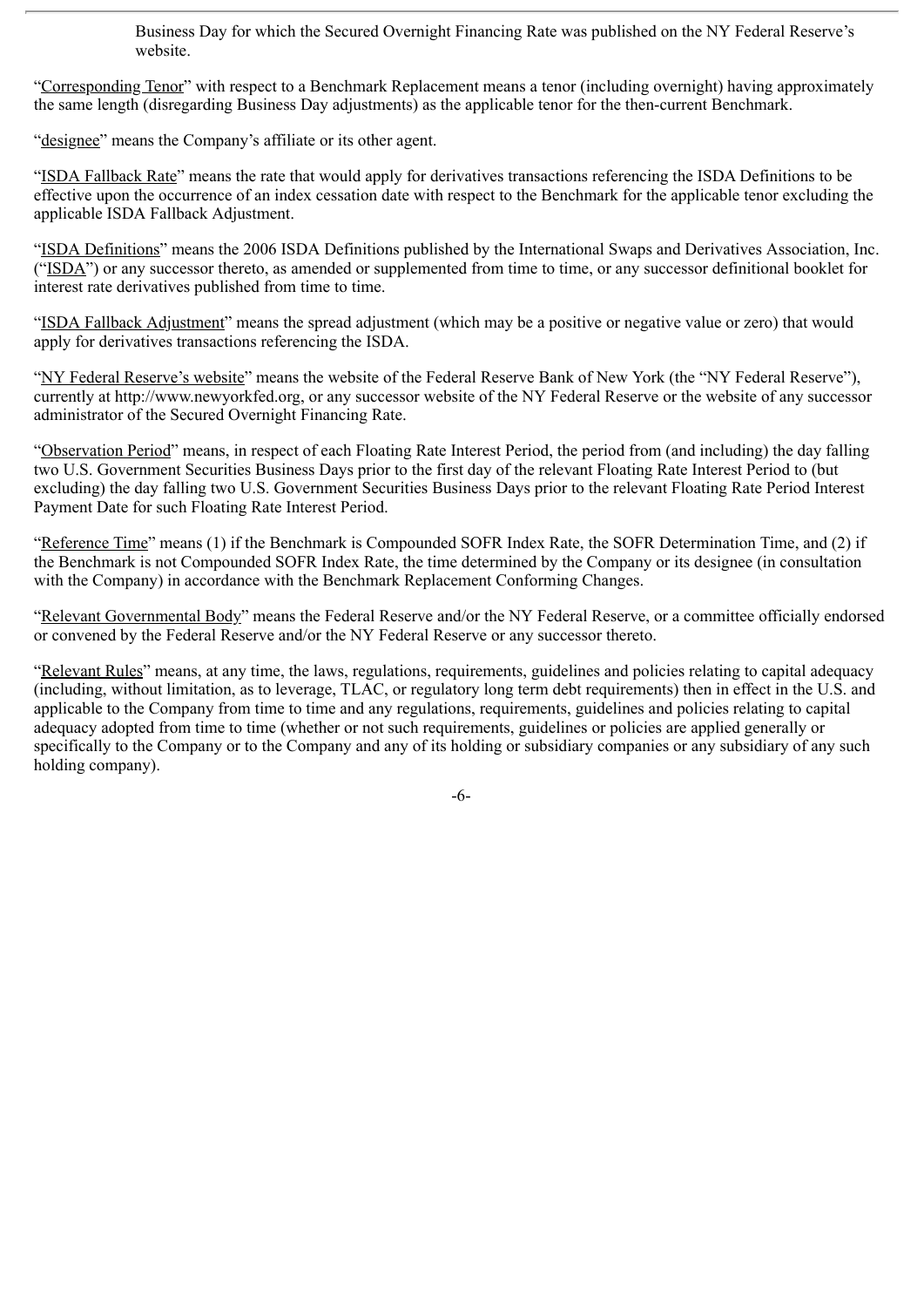"SOFR Administrator" means the NY Federal Reserve (or a successor administrator of SOFR).

"SOFR Administrator's Website" means the website of the NY Federal Reserve at http://www.newyorkfed.org, or any successor source.

"SOFR Determination Time" means, with respect to any U.S. Government Securities Business Day, 3:00 p.m. (New York City time) on such U.S. Government Securities Business Day.

"Unadjusted Benchmark Replacement" means the Benchmark Replacement excluding the Benchmark Replacement Adjustment.

"U.S. Government Securities Business Day" means any day except for a Saturday, Sunday or a day on which the Securities Industry and Financial Markets Association recommends that the fixed income departments of its members be closed for the entire day for purposes of trading in U.S. government securities.

The terms "Company," "Trustee," "Base Indenture," and "Notes" shall have the respective meanings set forth in the recitals to this Third Supplemental Indenture and the paragraph preceding such recitals.

#### **ARTICLE 2 GENERAL TERMS AND CONDITIONS OF THE NOTES**

Section 2.01 Designation and Principal Amount. The Notes may be issued from time to time upon written order of the Company for the authentication and delivery of Notes pursuant to Section 3.3 of the Base Indenture. There is hereby authorized a series of Securities designated as the 5.023% Fixed-to-Floating Rate Senior Notes Due May 17, 2033 having an initial aggregate principal amount of \$400,000,000.

Section 2.02 Maturity. The date upon which the Notes shall become due and payable at final maturity, together with any accrued and unpaid interest, is May 17, 2033 (the "Maturity Date").

Section 2.03 Form, Payment and Appointment. Except as provided in the last four paragraphs of Section 3.5 of the Base Indenture, the Notes will be issued only in book-entry form. Principal of and interest on the Notes will be payable in global form registered in the name of or held by The Depository Trust Company ("DTC") or its nominee in immediately available funds to DTC or its nominee, as the case may be, as the registered holder of such Global Note (as hereinafter defined). The principal of any certificated Notes will be payable at the office or agency of the Company maintained for such purpose in the Borough of Manhattan, New York City, New York, which shall initially be the principal office of the Trustee in the Borough of Manhattan, the City of New York; *provided*, *however*, that payment of interest may be made at the option of the Company by check mailed to the Person entitled thereto at such address as shall appear in the Security Register or by wire transfer to an account appropriately designated by the Person entitled to payment; *provided* that the paying agent shall have received written notice of such account designation at least five Business Days prior to the date of such payment (subject to surrender of the relevant Note in the case of a payment of interest on the Maturity Date).

-7-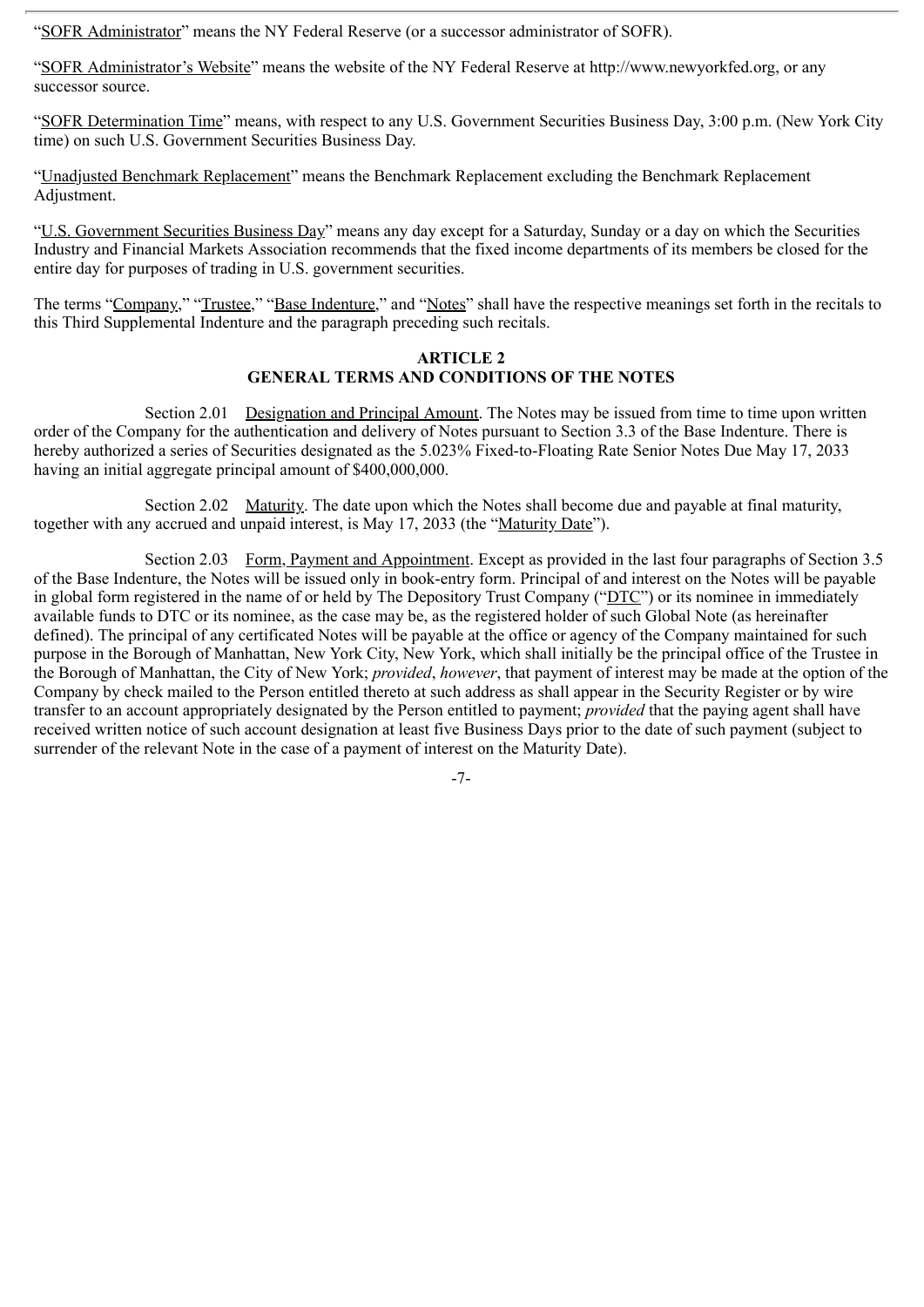The Company hereby appoints the Trustee to act as Security Registrar, Calculation Agent and Paying Agent for the Notes.

The Notes will be issuable and may be transferred only in denominations of \$2,000 or any amount in excess thereof that is an integral multiple of \$1,000. The specified currency of the Notes shall be U.S. Dollars.

Section 2.04 Global Note. The Notes shall be issued initially in the form of one or more fully registered global notes (each such global note, a "Global Note") deposited with DTC or its designated custodian or such other Depositary as any officer of the Company may from time to time designate. Unless and until a Global Note is exchanged for Notes in certificated form, such Global Note may be transferred, in whole but not in part, and any payments on the Notes shall be made, only to DTC or a nominee of DTC, or to a successor Depositary selected or approved by the Company or to a nominee of such successor Depositary.

#### Section 2.05 Interest.

(a) (i) Fixed Rate Period. During the period from (and including) May 17, 2022, to (but excluding) May 17, 2032, the Notes will bear interest at the rate of 5.023% per annum (the "Initial Interest Rate"). Such interest will be payable semi-annually in arrears on each May 17 and November 17 of each year, beginning on November 17, 2022 and ending on May 17, 2032 (each, a "Fixed Rate Period Interest Payment Date"). Interest will be computed on the basis of a 360-day year consisting of twelve 30-day months. If any scheduled Fixed Rate Period Interest Payment Date is not a Business Day, any payment of principal and interest on the Notes will be postponed to the next day that is a Business Day, but interest on that payment will not accrue during the period from and after the scheduled Fixed Rate Period Interest Payment Date.

(b) (i) Floating Rate Period. During the period from (and including) May 17, 2032, to (but excluding) the Maturity Date (the "Floating Rate Period"), the Notes will bear interest at a floating rate per annum equal to the Benchmark plus 205 basis points per annum (the "Margin"), as determined in arrears by the Calculation Agent in the manner described herein. Such interest will be payable quarterly in arrears on August 17, 2032, November 17, 2032, February 17, 2033 and on the Maturity Date (each a "Floating Rate Period Interest Payment Date"). Such interest will be computed for the period beginning on (and including) a Floating Rate Period Interest Payment Date and ending on (but excluding) the next succeeding Floating Rate Period Interest Payment Date or the Maturity Date (each, a "Floating Rate Interest Period"); provided that the first Floating Rate Interest Period for the Notes will begin on (and include) May 17, 2032 and will end on (but exclude) the first Floating Rate Period Interest Payment Date.

(ii) The Calculation Agent will calculate the interest rate on the Notes quarterly on the second U.S. Government Securities Business Day preceding the applicable Floating Rate Period Interest Payment Date (the "Interest Determination Date"). In no event will the interest payable on the Notes be less than zero. Interest will be computed on the basis of the actual number of days in each Floating Rate Interest Period (or any other relevant period) and a 360-day year. The amount of accrued interest payable on the Notes for each Floating Rate Interest Period will be computed by multiplying (i) the outstanding principal amount of the Notes by (ii) the product of (a) the interest rate for the relevant Floating Rate Interest Period multiplied by (b)

-8-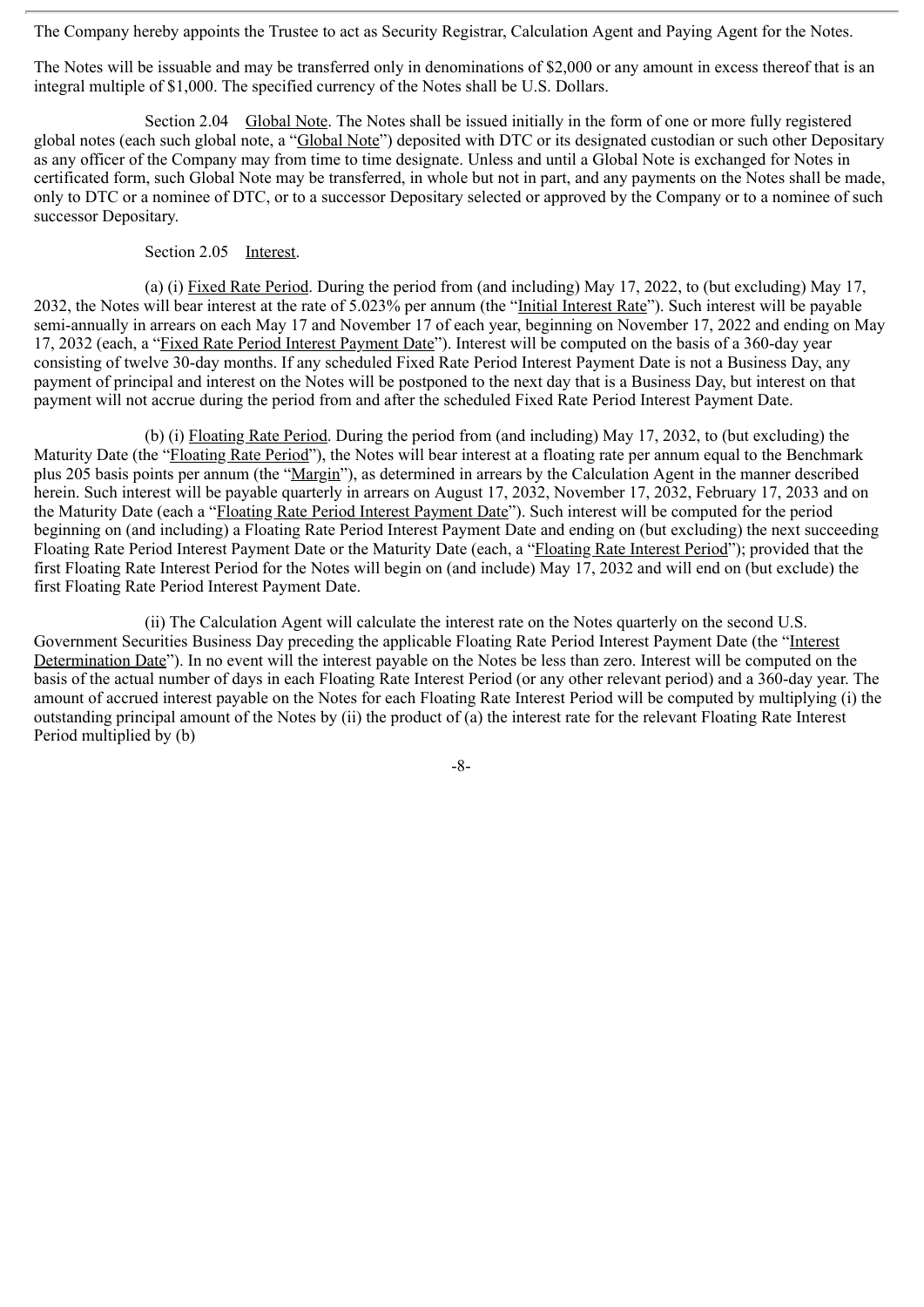the quotient of the actual number of calendar days in the applicable Floating Rate Interest Period relating to such Floating Rate Interest Period (or any other relevant period) divided by 360.

(iii) If any scheduled Floating Rate Period Interest Payment Date (other than the Maturity Date) is not a Business Day, such Floating Rate Period Interest Payment Date will be postponed to the next day that is a Business Day; provided that if that Business Day falls in the next succeeding calendar month, such Floating Rate Period Interest Payment Date will be the immediately preceding Business Day. If any such Floating Rate Period Interest Payment Date (other than the Maturity Date) is postponed or brought forward as described above, the payment of interest due on such postponed or brought forward Floating Rate Period Interest Payment Date will include interest accrued to (but excluding) such postponed or brought forward Floating Rate Period Interest Payment Date.

(c) Interest on the Notes shall be payable to the Persons in whose names the relevant Notes are registered at the close of business on the fifteenth calendar day preceding each Floating Rate Period Interest Payment Date or Fixed Rate Period Interest Payment Date, as applicable, whether or not a Business Day.

(d) In the event that the Maturity Date or date of redemption, or repayment of any Note falls on a day that is not a Business Day, then the related payments of principal, premium, if any, and interest may be made on the next succeeding day that is a Business Day, but interest on that payment will not accrue during the period from and after the Maturity Date or date of redemption or repayment of any Note. If a date of redemption or repayment of any Note falls within the Floating Rate Period but does not occur on a Floating Rate Period Interest Payment Date, (i) the related Interest Determination Date shall be deemed to be the date that is two U.S. Government Securities Business Days prior to such date of redemption or repayment, (ii) the related Observation Period shall be deemed to end on (and exclude) the second U.S. Government Securities Business Day falling prior to such date of redemption or repayment, (iii) the Floating Rate Interest Period will be deemed to be shortened accordingly and (iv) corresponding adjustments will be deemed to be made to the Compounded SOFR Index Rate formula (or applicable Benchmark). Interest due on the Maturity Date of any Notes will be paid to the Person to whom principal of such Notes is payable.

(e) SOFR Index Unavailability. If SOFR IndexStart or SOFR IndexEnd is not published on the relevant Interest Determination Date and a Benchmark Transition Event and its related Benchmark Replacement Date have not occurred with respect to SOFR, "Compounded SOFR Index Rate" shall mean, for the relevant interest period for which such index is not available, the rate of return on a daily compounded interest investment calculated in accordance with the formula for SOFR Averages, and definitions required for such formula, published on the SOFR Administrator's Website at https://www.newyorkfed.org/markets/treasury-repo-reference-rates-information (or such successor website). For the purposes of this provision, references in the SOFR Averages compounding formula and related definitions to "calculation period" shall be replaced with "Observation Period" and the words "that is, 30-, 90-, or 180- calendar days" shall be removed. If the daily SOFR ("SOFRi") does not so appear for any day, "i" in the Observation Period, SOFRi for such day "i" shall be SOFR published in respect of the first preceding U.S. Government Securities Business Day for which SOFR was published on the SOFR Administrator's Website.

-9-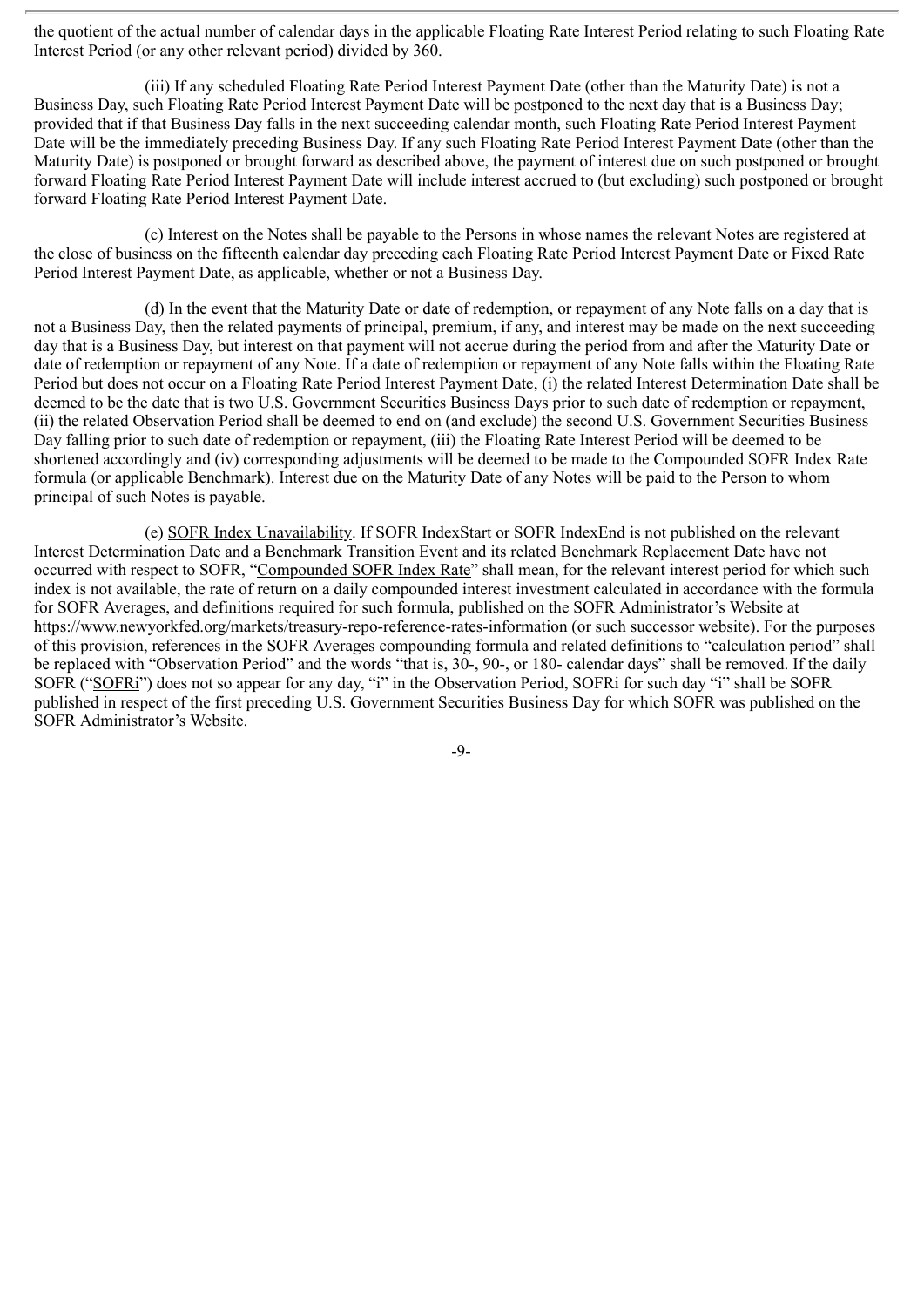(f) Benchmark Transition Provisions. (i) In the event that the Company or its designee (in consultation with the Company) determines that a Benchmark Transition Event and related Benchmark Replacement Date have occurred prior to the applicable Reference Time in respect of any determination of the Benchmark on any date, the applicable Benchmark Replacement shall replace the then-current Benchmark for all purposes relating to the Notes during the Floating Rate Period in respect of such determination on such date and all determinations on all subsequent dates; provided that, if the Company or its designee (in consultation with the Company) is unable to or does not determine a Benchmark Replacement in accordance with the provisions below prior to 5:00 p.m. (New York time) on the relevant Interest Determination Date, the interest rate for the related Floating Rate Interest Period shall be equal to the interest rate in effect for the immediately preceding Floating Rate Interest Period or, in the case of the Interest Determination Date prior to the first Floating Rate Period Interest Payment Date, the Initial Interest Rate. In accordance with and subject to this Section 2.05(f), after a Benchmark Transition Event and related Benchmark Replacement Date have occurred, the amount of interest that will be payable for each interest period on the Notes during the Floating Rate Period will be determined by reference to a rate per annum equal to the Benchmark Replacement plus the Margin.

(ii) In connection with the implementation of a Benchmark Replacement, the Company or its designee (in consultation with the Company) shall have the right to make changes to (1) any Interest Determination Date, Floating Rate Period Interest Payment Date, Reference Time, Business Day convention or Floating Rate Interest Period, (2) the manner, timing and frequency of determining the rate and amounts of interest that are payable on the Notes during the Floating Rate Period and the conventions relating to such determination and calculations with respect to interest, (3) rounding conventions, (4) tenors and (5) any other terms or provisions of the Notes during the Floating Rate Period, in each case that the Company or its designee (in consultation with the Company) determines, from time to time, to be appropriate to reflect the determination and implementation of such Benchmark Replacement in a manner substantially consistent with market practice (or, if the Company or its designee (in consultation with the Company) decides that implementation of any portion of such market practice is not administratively feasible or determine that no market practice for use of the Benchmark Replacement exists, in such other manner as the Company or its designee (in consultation with the Company) determines is appropriate (acting in good faith)) (the "Benchmark Replacement Conforming Changes"). Any Benchmark Replacement Conforming Changes shall apply to the Notes for all future Floating Rate Interest Periods.

(iii) The Company shall promptly give notice of the determination of the Benchmark Replacement, the Benchmark Replacement Adjustment and any Benchmark Replacement Conforming Changes to the Trustee, the Paying Agent, the Calculation Agent and the Holders of the Notes; provided that failure to provide such notice shall have no impact on the effectiveness of, or otherwise invalidate, any such determination.

(iv) All determinations, decisions, elections and any calculations made by the Company or its designee for the purposes of determining the Benchmark Replacement, the Benchmark Replacement Adjustment and any Benchmark Replacement Conforming Changes shall be conclusive and binding on the Holders of the Notes, the Company, the Calculation Agent, the Trustee and the Paying Agent, absent manifest error. If made by the Company's

-10-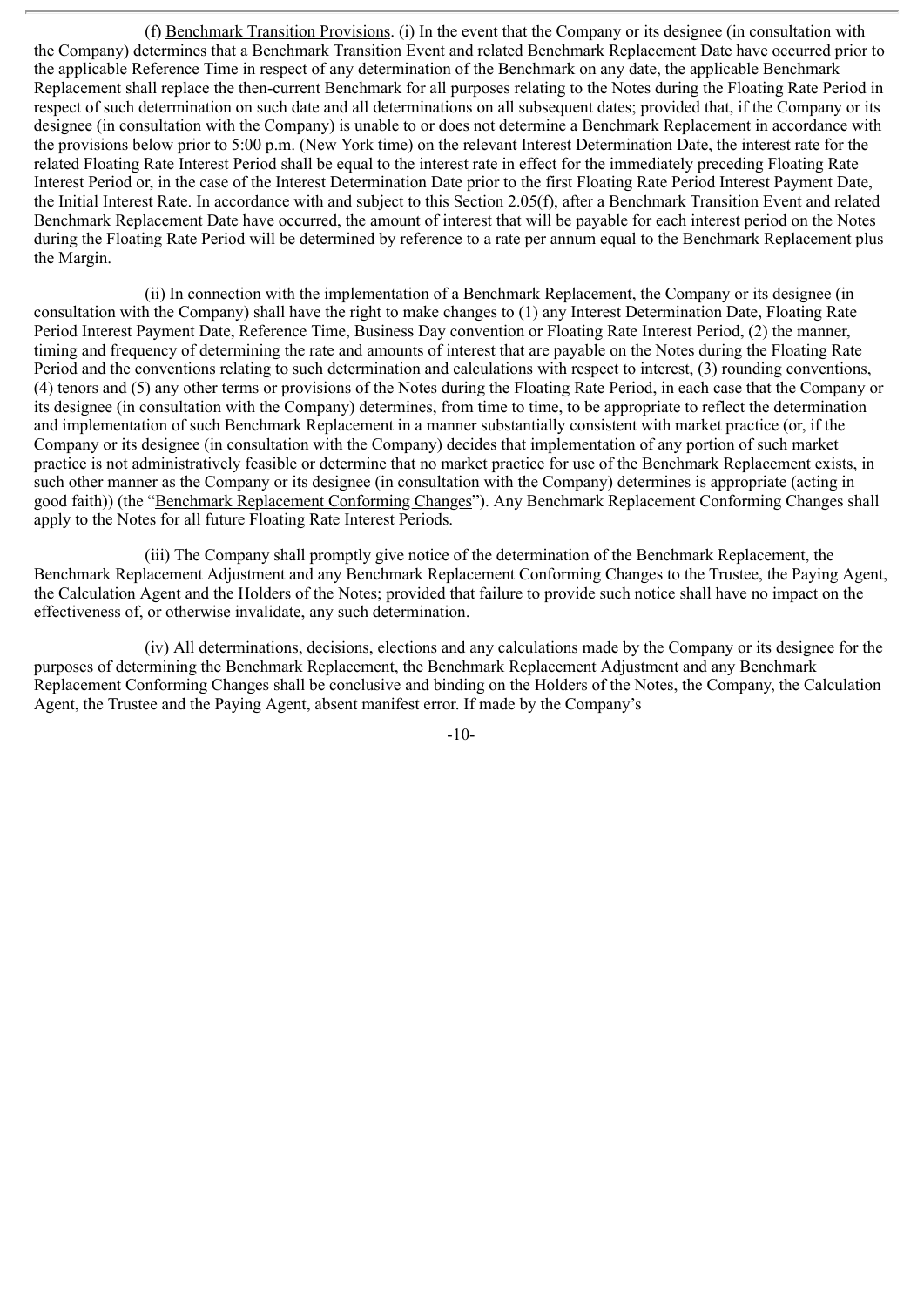designee, such determinations, decisions, elections and calculations shall be made after consulting with the Company, and such designees shall not make any such determination, decision, election or calculation to which the Company objects. Notwithstanding anything to the contrary in this Indenture, any determinations, decisions, calculations or elections made in accordance with this provision shall become effective without consent from the Holders of the Notes or any other party.

(v) Any determination, decision or election relating to the Benchmark shall be made by the Company in accordance with this Section 2.05(f). The Calculation Agent shall have no liability for not making any such determination, decision or election. The Company may designate an entity (which may be its affiliate) to make any determination, decision or election that the Company has the right to make in connection with the determination of the Benchmark.

(vi) Notwithstanding any other provision in this Section 2.05(f), no Benchmark Replacement shall be adopted, nor shall the applicable Benchmark Replacement Adjustment be applied, nor shall any Benchmark Replacement Conforming Changes be made, if in the Company's determination, the same could reasonably be expected to prejudice the qualification of the Notes as eligible liabilities or loss absorbing capacity instruments for the purposes of the Relevant Rules.

(vii) Each Holder of the Notes (including each Holder of a beneficial interest in the Notes) (i) acknowledges, accepts, consents and agrees to be bound by the Company's or its designee's determination of a Benchmark Transition Event, a Benchmark Replacement Date, the Benchmark Replacement, the Benchmark Replacement Adjustment and any Benchmark Replacement Conforming Changes, including as may occur without any prior notice from the Company and without the need for the Company to obtain any further consent from such Holder of the Notes, (ii) waives any and all claims, in law and/or in equity, against the Trustee, the Paying Agent and the Calculation Agent or the Company's designee for, agrees not to initiate a suit against the Trustee, the Paying Agent and the Calculation Agent or the Company's designee in respect of, and agrees that none of the Trustee, the Paying Agent or the Calculation Agent or the Company's designee shall be liable for, the determination of or the Company's failure or delay to determine any Benchmark Transition Event, any Benchmark Replacement Date, any Benchmark Replacement, any Benchmark Replacement Adjustment and any Benchmark Replacement Conforming Changes, and any losses suffered in connection therewith and (iii) agrees that none of the Trustee, the Paying Agent or the Calculation Agent or the Company's designee will have any obligation to determine, confirm or verify any Benchmark Transition Event, any Benchmark Replacement Date, any Benchmark Replacement, any Benchmark Replacement Adjustment and any Benchmark Replacement Conforming Changes (including any adjustments thereto), including in the event of any failure or delay by the Company to determine any Benchmark Transition Event, any Benchmark Replacement Date, any Benchmark Replacement, any Benchmark Replacement Adjustment and any Benchmark Replacement Conforming Changes.

(viii) All percentages resulting from any calculation of any interest rate for the Notes shall be rounded, if necessary, to the nearest one hundred thousandth of a percentage point, with five one-millionths of a percentage point rounded upward (e.g., 9.876545% (or

-11-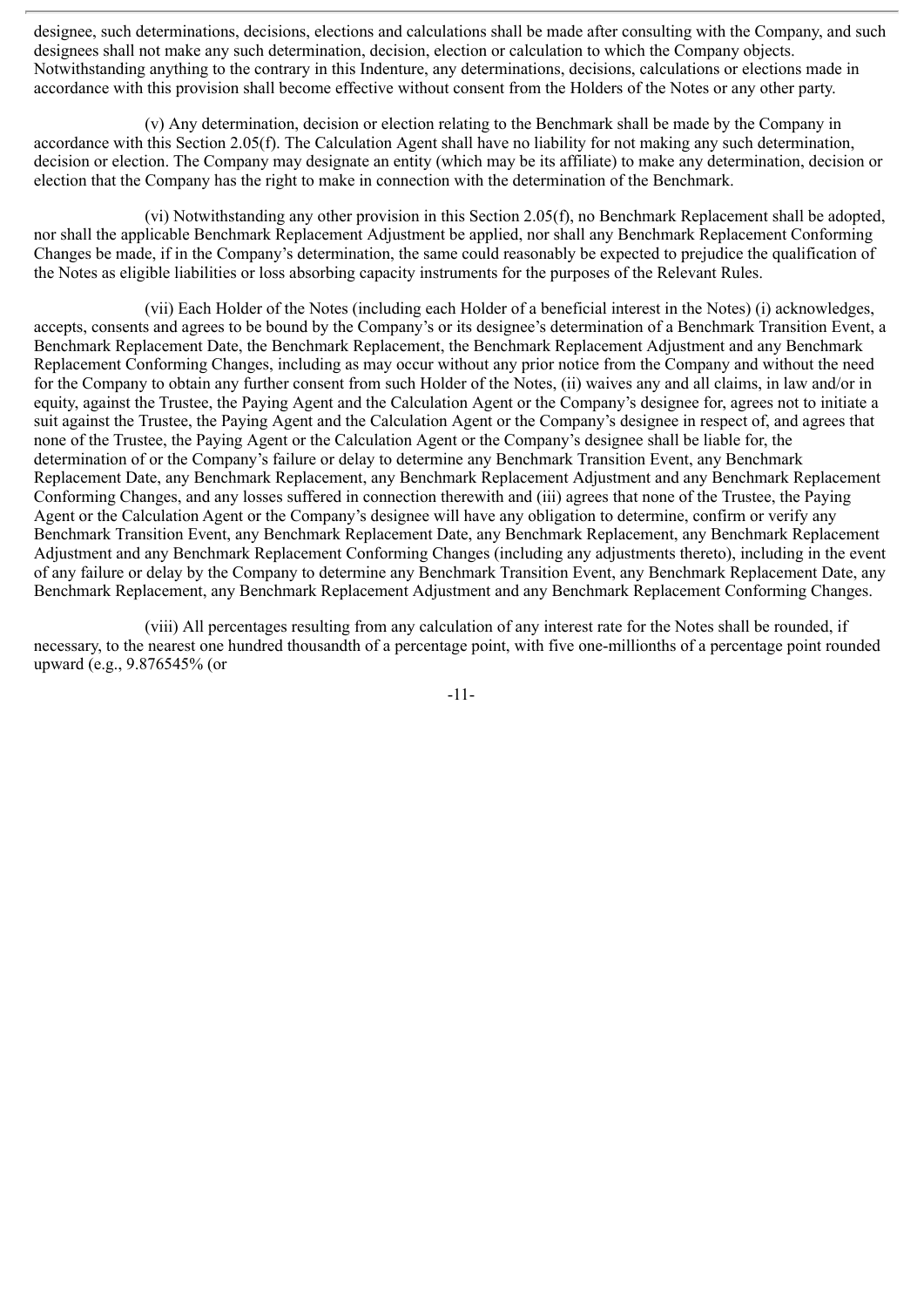..09876545) would be rounded to 9.87655% (or .0987655)), and all dollar amounts would be rounded to the nearest cent, with one-half cent being rounded upward.

Section 2.06 No Sinking Fund. The Notes are not entitled to the benefit of any sinking fund.

Section 2.07 Payment of the Notes. Not later than 10:00 a.m. (New York City time) on each due date of the principal of, premium, if any, and interest on any Notes, the Company shall deposit with the Paying Agent money in immediately available funds sufficient to pay such principal, redemption payments, premium, if any, and interest so becoming due. All the payments must be in U.S. Dollars.

#### **ARTICLE 3 REDEMPTION OF THE NOTES**

Section 3.01 Optional Redemption. The Notes are not subject to redemption at the option of the Company at any time except as described herein. The Notes are subject to redemption at the option of the Company, in accordance with Exhibit A of the attached and in accordance with Article XI of the Base Indenture.

On or after November 13, 2022 (180 days after May 17, 2022 (the "Issue Date")) (or, if additional notes are issued, beginning 180 days after the issue date of such additional notes), and, prior to May 17, 2032 (one year prior to the Maturity Date (the "First Par Call Date")), the Company may redeem the Notes at its option, in whole or in part, at any time and from time to time, at a redemption price (expressed as a percentage of principal amount and rounded to three decimal places) equal to the greater of:

- (1) (a) the sum of the present values of the remaining scheduled payments of principal and interest thereon discounted to the redemption date (assuming the Notes matured on the First Par Call Date) on a semiannual basis (assuming a 360-day year consisting of twelve 30-day months) at the Treasury Rate plus 30 basis points less (b) interest accrued to the date of redemption, and
- (2) 100% of the principal amount of the Notes to be redeemed,

plus, in either case, accrued and unpaid interest thereon to the redemption date.

On the First Par Call Date, the Company may redeem the Notes, in whole but not in part, or on or after February 17, 2033 (3 months prior to the Maturity Date), in whole or in part, at any time and from time to time, in each case at a redemption price equal to 100% of the principal amount of the Notes being redeemed plus accrued and unpaid interest thereon to the redemption date.

"Treasury Rate" means, with respect to any redemption date, the yield determined by the Company in accordance with the following two paragraphs.

-12-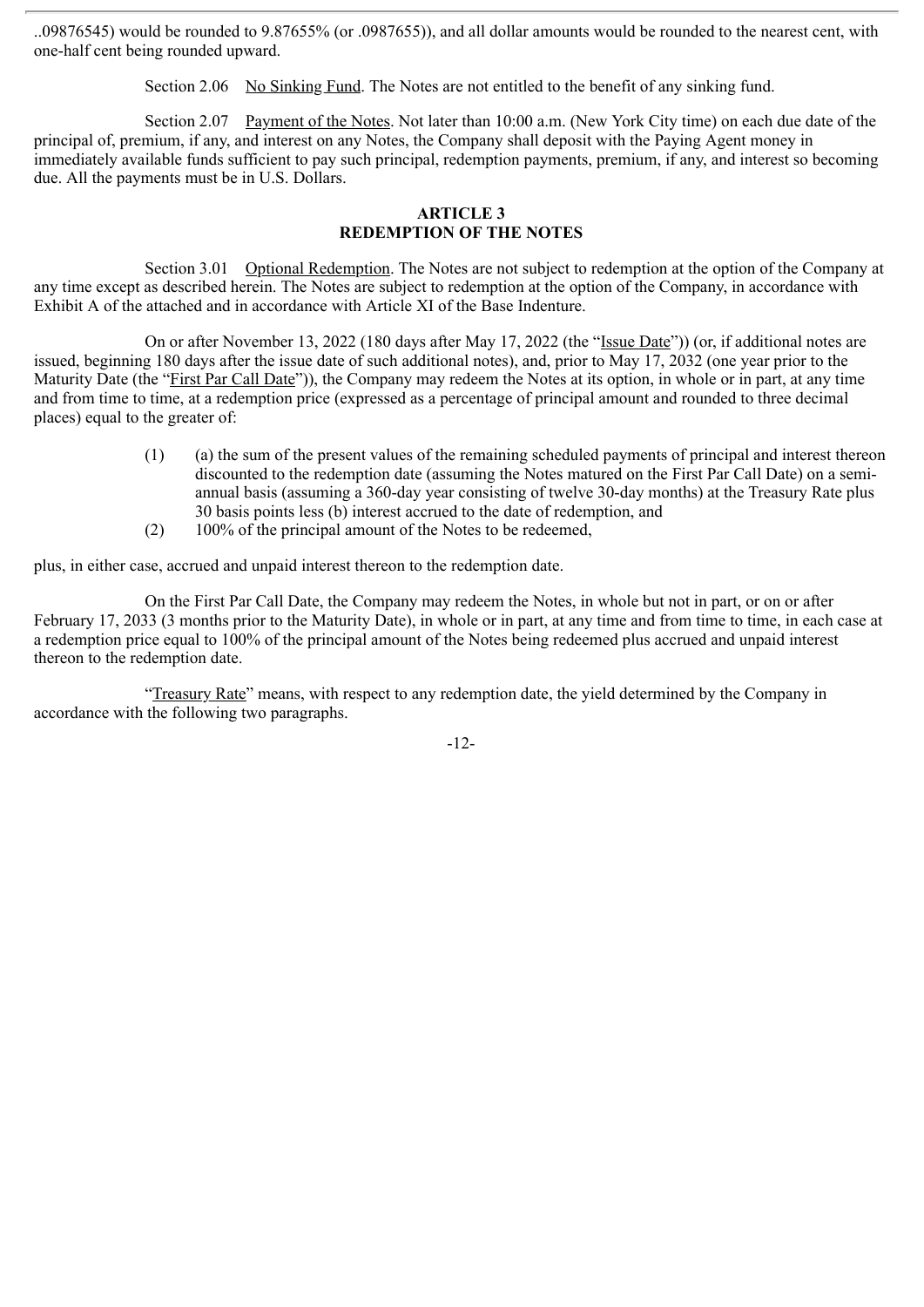The Treasury Rate shall be determined by the Company after 4:15 p.m., New York City time (or after such time as yields on U.S. government securities are posted daily by the Board of Governors of the Federal Reserve System), on the third Business Day preceding the redemption date based upon the yield or yields for the most recent day that appear after such time on such day in the most recent statistical release published by the Board of Governors of the Federal Reserve System designated as "Selected Interest Rates (Daily)—H.15" (or any successor designation or publication) ("H.15") under the caption "U.S. government securities–Treasury constant maturities–Nominal" (or any successor caption or heading) ("H.15 TCM"). In determining the Treasury Rate, the Company shall select, as applicable: (1) the yield for the Treasury constant maturity on H.15 exactly equal to the period from the redemption date to the First Par Call Date (the "Remaining Life"); or (2) if there is no such Treasury constant maturity on H.15 exactly equal to the Remaining Life, the two yields – one yield corresponding to the Treasury constant maturity on H.15 immediately shorter than and one yield corresponding to the Treasury constant maturity on H.15 immediately longer than the Remaining Life – and shall interpolate to the First Par Call Date on a straightline basis (using the actual number of days) using such yields and rounding the result to three decimal places; or (3) if there is no such Treasury constant maturity on H.15 shorter than or longer than the Remaining Life, the yield for the single Treasury constant maturity on H.15 closest to the Remaining Life. For purposes of this paragraph, the applicable Treasury constant maturity or maturities on H.15 shall be deemed to have a maturity date equal to the relevant number of months or years, as applicable, of such Treasury constant maturity from the redemption date.

If on the third Business Day preceding the redemption date H.15 TCM or any successor designation or publication is no longer published, the Company shall calculate the Treasury Rate based on the rate per annum equal to the semi-annual equivalent yield to maturity at 11:00 a.m., New York City time, on the second Business Day preceding such redemption date of the United States Treasury security maturing on, or with a maturity that is closest to, the First Par Call Date, as applicable. If there is no United States Treasury security maturing on the First Par Call Date but there are two or more United States Treasury securities with a maturity date equally distant from the First Par Call Date, one with a maturity date preceding the First Par Call Date and one with a maturity date following the First Par Call Date, the Company shall select the United States Treasury security with a maturity date preceding the First Par Call Date. If there are two or more United States Treasury securities maturing on the First Par Call Date or two or more United States Treasury securities meeting the criteria of the preceding sentence, the Company shall select from among these two or more United States Treasury securities the United States Treasury security that is trading closest to par based upon the average of the bid and asked prices for such United States Treasury securities at 11:00 a.m., New York City time. In determining the Treasury Rate in accordance with the terms of this paragraph, the semi-annual yield to maturity of the applicable United States Treasury security shall be based upon the average of the bid and asked prices (expressed as a percentage of principal amount) at 11:00 a.m., New York City time, of such United States Treasury security, and rounded to three decimal places.

The Company's actions and determinations in determining the redemption price shall be conclusive and binding for all purposes, absent manifest error.

-13-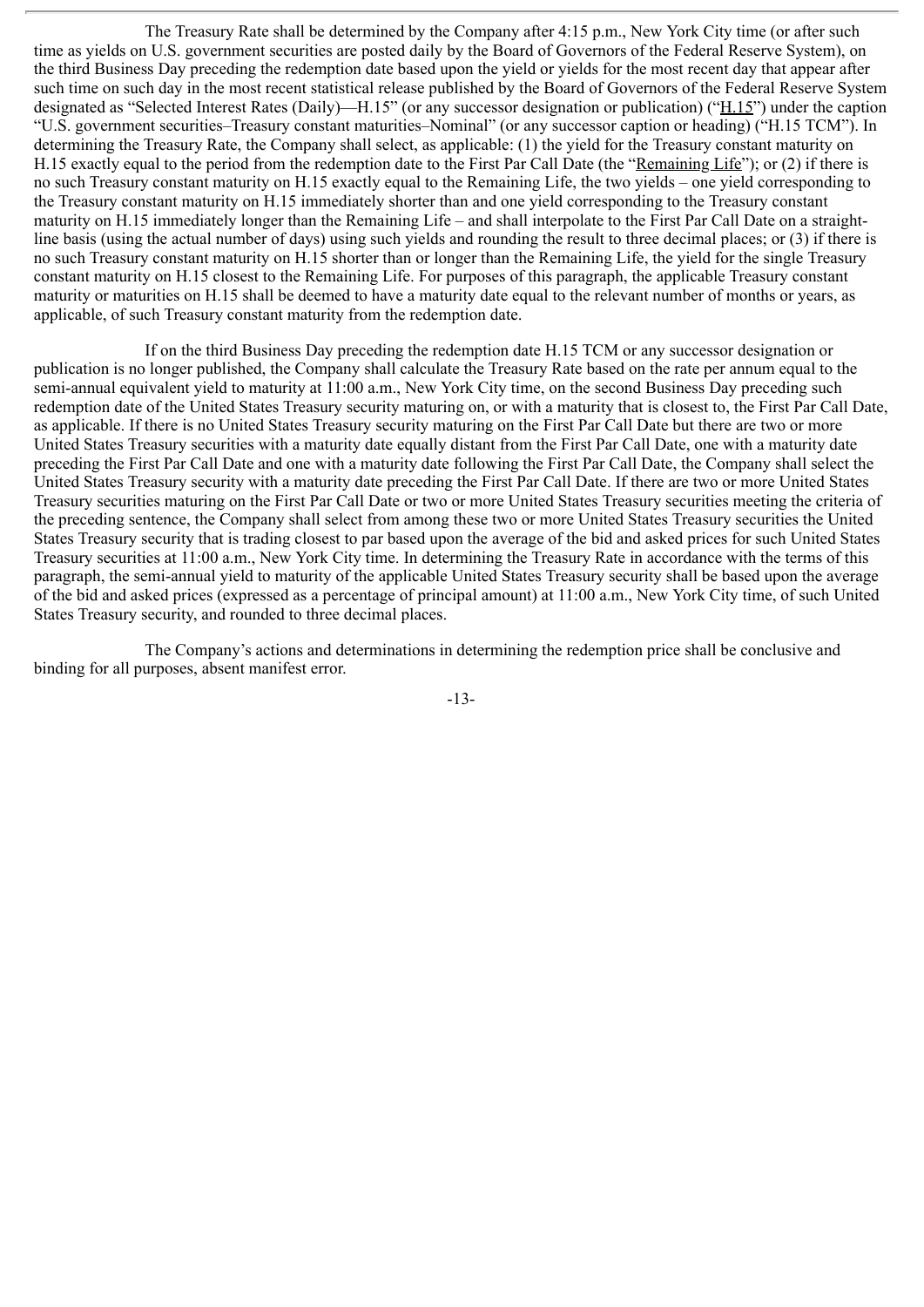Notice of any redemption will be mailed or electronically delivered (or otherwise transmitted in accordance with the Depositary's procedures) at least 10 days but not more than 60 days before the redemption date to each Holder of the Notes to be redeemed.

In the case of a partial redemption, selection of the Notes for redemption will be made pro rata, by lot or by such other method as the Trustee in its sole discretion deems appropriate and fair. No Notes of a principal amount of \$2,000 or less will be redeemed in part. If any Note is to be redeemed in part only, the notice of redemption that relates to the Note shall state the portion of the principal amount of the Note to be redeemed. A new note in a principal amount equal to the unredeemed portion of the Note shall be issued in the name of the Holder of the Note upon surrender for cancellation of the original Note. For so long as the Notes are held by DTC (or another Depositary), the redemption of the Notes shall be done in accordance with the policies and procedures of the Depositary.

Neither the Trustee nor the Calculation Agent shall be responsible for or have any responsibility to determine or make any calculations in connection with any redemption.

If any Notes are redeemed, the redemption price payable to the holder of any Notes called for redemption will be payable on the applicable redemption date against the surrender to the Company or its agent of any certificate(s) evidencing the Notes called for redemption. If money sufficient to pay the redemption price of, and any accrued interest on, the Notes (or portions thereof) to be redeemed on the redemption date is deposited with the Paying Agent on or before the redemption date and certain other conditions are satisfied, then on and after the redemption date, interest will cease to accrue on the Notes (or such portion thereof) called for redemption and such Notes will cease to be outstanding.

The Notes are not be subject to repayment at the option of any Holder at any time prior to maturity and are not entitled to any sinking fund.

#### **ARTICLE 4 CONSOLIDATION, MERGER, CONVEYANCE, TRANSFER, OR LEASE**

Section 4.01 Merger. In addition to the requirements set forth in Section 8.1 of the Base Indenture, the Company shall not consolidate with or merge into any other Person or convey, transfer, or lease its properties and assets substantially as an entirety to any Person, and the Company shall not permit any Person to consolidate with or merge into the Company or convey, transfer, or lease its properties and assets substantially as an entirety to the Company if, as a result of any such consolidation or merger or such conveyance, transfer or lease, properties or assets of the Company would become subject to a mortgage, pledge, lien, security interest or other encumbrance which would not be permitted by this Indenture, unless the Company or such successor Person, as the case may be, shall take such steps as shall be necessary effectively to secure the Securities equally and ratably with (or prior to) all indebtedness secured thereby.

Section 4.02 Sale or Issuance of Capital Stock of Principal Subsidiary Bank. Except as otherwise provided herein or in Article VIII of the Base Indenture, the Company shall not, directly or indirectly: (a) sell, assign, pledge, transfer or otherwise dispose of, or permit to

-14-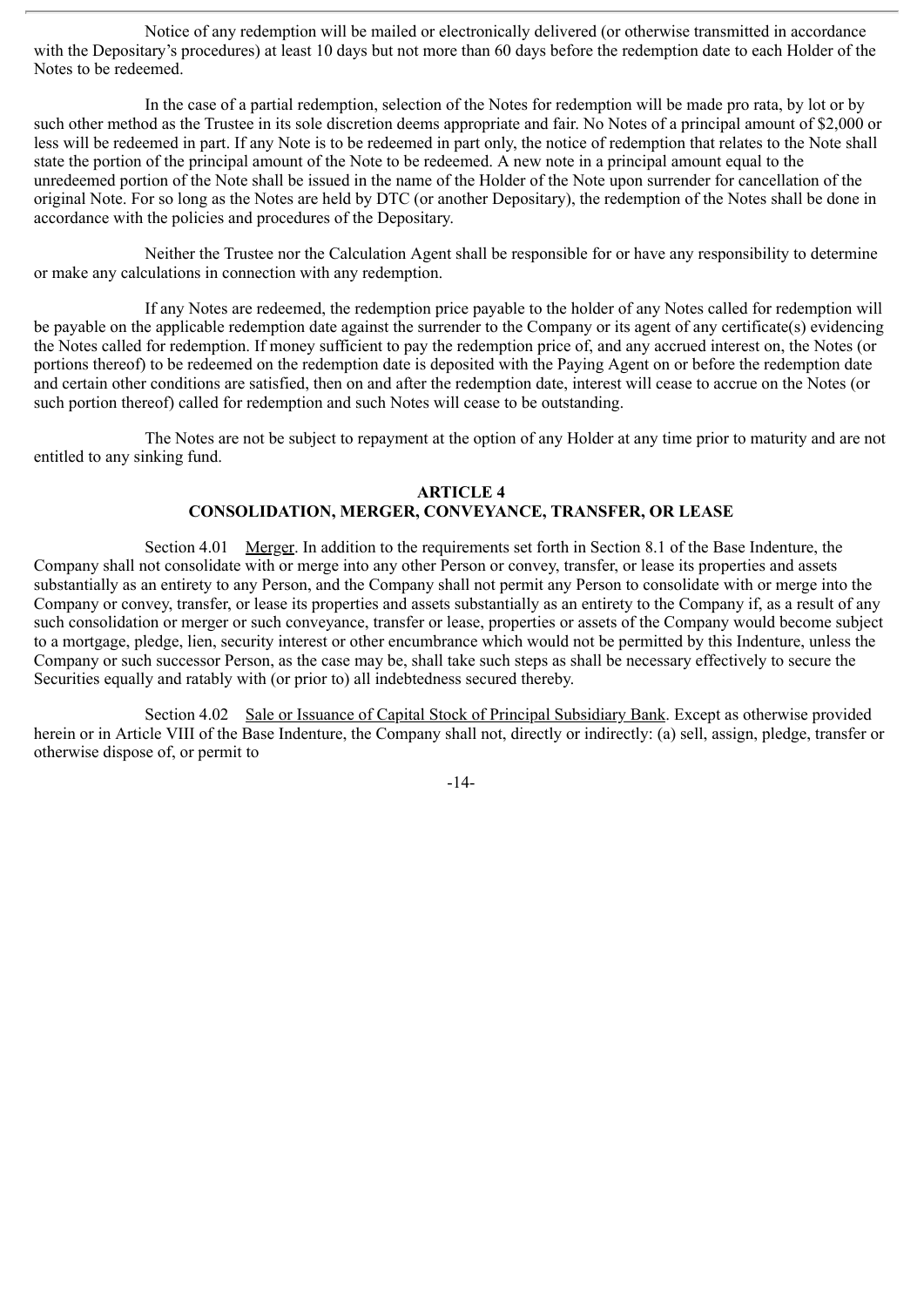be issued, any shares of Capital Stock (as defined herein) of a Principal Subsidiary Bank (as defined herein) or any securities convertible into or rights to subscribe to such Capital Stock, unless, after giving effect to (i) such sale, pledge, assignment, transfer, disposition or issuance, and (ii) the conversion of such securities into, or exercise of such rights with respect to, such Capital Stock, the Company will own, directly or indirectly, at least 80% of the outstanding shares of Capital Stock of each class of Capital Stock of such Principal Subsidiary Bank; or (b) pay any dividend in Capital Stock of a Principal Subsidiary Bank or make any other distribution in Capital Stock of a Principal Subsidiary Bank, unless the Principal Subsidiary Bank to which the transaction relates, after obtaining any necessary regulatory approvals, unconditionally guarantees payment of the principal and any premium and interest on the Securities; *provided*, *however*, the foregoing shall not prohibit any of the following: (1) any dispositions made by the Company or any Principal Subsidiary Bank of the Company (A) acting in a fiduciary capacity for any Person other than the Company or any Principal Subsidiary Bank of the Company or (B) to the Company or any Wholly Owned Subsidiary; (2) the merger or consolidation of a Principal Subsidiary Bank with and into another Principal Subsidiary Bank; (3) the sale, assignment, pledge, transfer or other dispositions of shares of Voting Stock of a Principal Subsidiary Bank made by the Company or any Subsidiary of the Company if: (A) the sale, assignment, pledge, transfer or other disposition is made, in the minimum amount required by law, to any Person for the purpose of the qualification of such Person to serve as a director; or (B) the sale, assignment, pledge, transfer or other disposition is made in compliance with an order of a court or regulatory authority of competent jurisdiction or as a condition imposed by any such court or regulatory authority to the acquisition by the Company or any Principal Subsidiary Bank of the Company, directly or indirectly, of any other Person; or (C) the sale, assignment, pledge, transfer or other disposition of Voting Stock or any other securities convertible into or rights to subscribe to Voting Stock of a Principal Subsidiary Bank, so long as: (i) any such transaction is made for fair market value as determined by the Board of Directors or the board of directors of the Principal Subsidiary Bank of the Company disposing of such Voting Stock or other securities or rights, and (ii) after giving effect to such transaction and to any potential dilution, the Company and its Wholly Owned Subsidiaries will own, directly or indirectly, at least 80% of the Voting Stock of such Principal Subsidiary Bank; (4) any Principal Subsidiary Bank from selling additional shares of Voting Stock to its shareholders at any price, so long as immediately after such sale, the Company owns, directly or indirectly, at least as great a percentage of the Voting Stock of such Principal Subsidiary Bank as the Company owned prior to such sale of additional shares; or (5) a pledge made or a lien created to secure loans or other extensions of credit by a Principal Subsidiary Bank subject to Section 23A of the Federal Reserve Act. As used herein, "Capital Stock" shall mean any shares, interests, rights to purchase, warrants, options, participations or other equivalents of or interests in (however designated) the equity of such Person, including any preferred stock, but excluding any debt securities convertible into such equity, and "Principal Subsidiary Bank" shall mean any subsidiary of the Company that is a bank or trust company organized and doing business under any state or federal law, the consolidated assets of which constitute 50% or more of the consolidated assets of the Company.

#### **ARTICLE 5 EVENTS OF DEFAULT**

Section 5.01 Appointment of a Receiver. In addition to the Events of Default set forth in Section 5.1 of the Base Indenture, an Event of Default shall occur with respect to the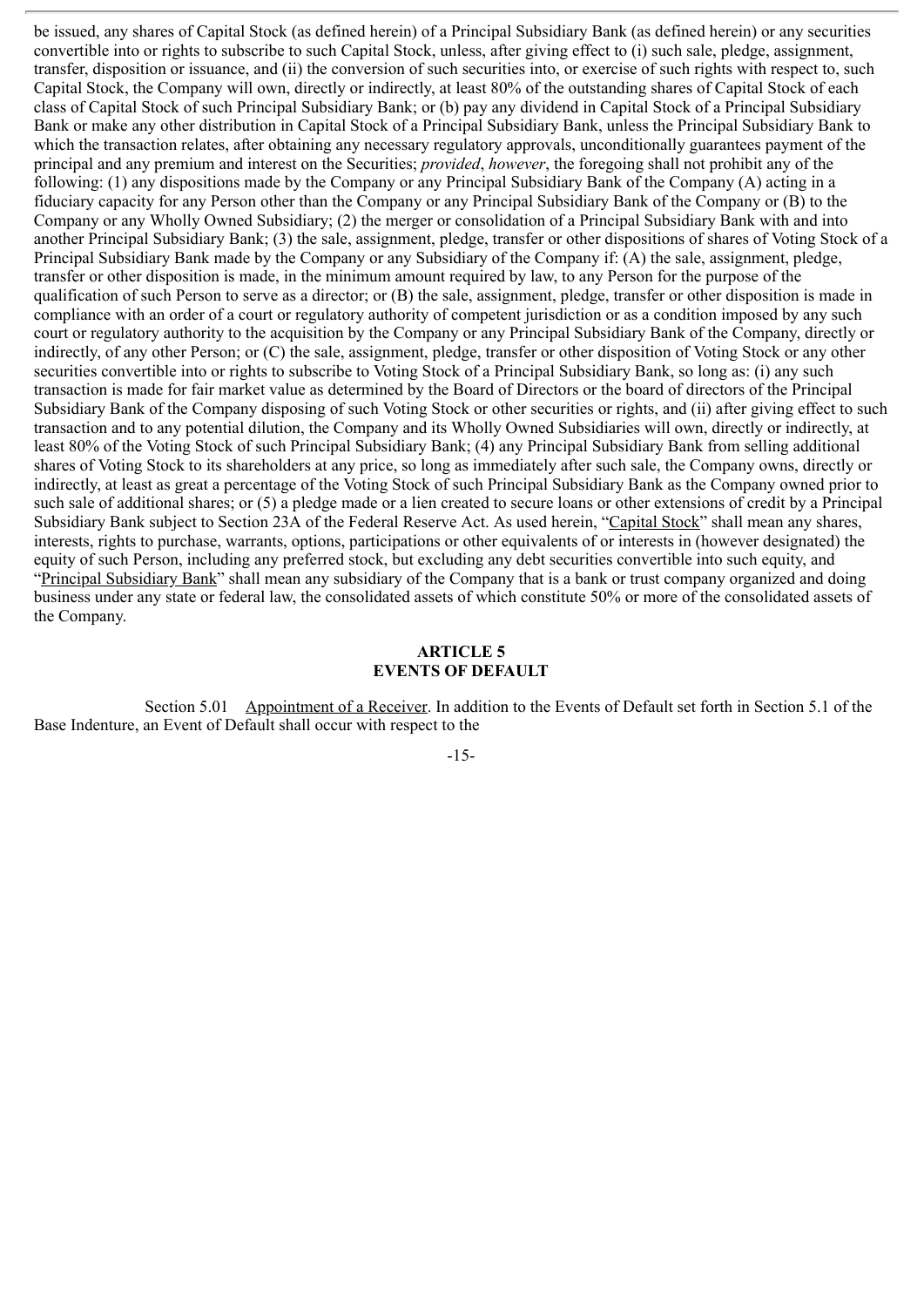Notes, in the event (i) a receiver, conservator or similar official is appointed for the Company's principal banking subsidiary (which, for the avoidance of doubt, as of the date hereof, is The Huntington National Bank) or (ii) a default under a bond, debenture, note or other evidence of indebtedness for money borrowed by the Company that has a principal amount outstanding that is more than \$50 million (other than non-recourse indebtedness) under the terms of the instrument under which the indebtedness is issued or secured, which default has caused the indebtedness to become due and payable earlier than it would otherwise have become due and payable, and the acceleration has not been rescinded or annulled, or the indebtedness is discharged, or there is deposited in trust enough money to discharge the indebtedness, and continuance of such default or breach for a period of 30 days after there has been given, by registered or certified mail, to the Company by the Trustee or to the Company and the Trustee by the Holders of at least 25% in principal amount of the Notes a written notice specifying such default or breach and requiring it to be remedied and stating that such notice is a "Notice of Default" under this Indenture. Such Event of Default shall be treated for all purposes under the Indenture as if it were an Event of Default under Section 5.1(1) of the Base Indenture.

#### **ARTICLE 6 CERTAIN COVENANTS**

Section 6.01 Existence. Section 10.5 of the Base Indenture is hereby deleted in its entirety.

#### **ARTICLE 7 FORM OF NOTES**

Section 7.01 Form of Notes. The Notes and the Trustee's Certificate of Authentication to be endorsed thereon are to be substantially in the forms attached as Exhibit A hereto, with such changes therein as the officers of the Company executing the Notes (by manual or electronic signature) may approve, such approval to be conclusively evidenced by their execution thereof.

#### **ARTICLE 8 ISSUE OF NOTES**

Section 8.01 Original Issue of Notes. Notes having an aggregate principal amount of \$400,000,000 may from time to time, upon execution of this Third Supplemental Indenture, be executed by the Company and delivered to the Trustee for authentication, and the Trustee shall thereupon authenticate and deliver said Notes to or upon the written order of the Company pursuant to Section 3.3 of the Base Indenture without any further action by the Company (other than as required by the Base Indenture).

Section 8.02 Further Issues of Notes. The Company may from time to time, without notice to or the consent of the holders of the Notes, create and issue further notes ranking *pari passu* with the Notes and with identical terms in all respects (or in all respects except for the offering price, the payment of interest accruing prior to the issue date of such further notes or except for the first payment of interest following the issue date of such further notes) in order

-16-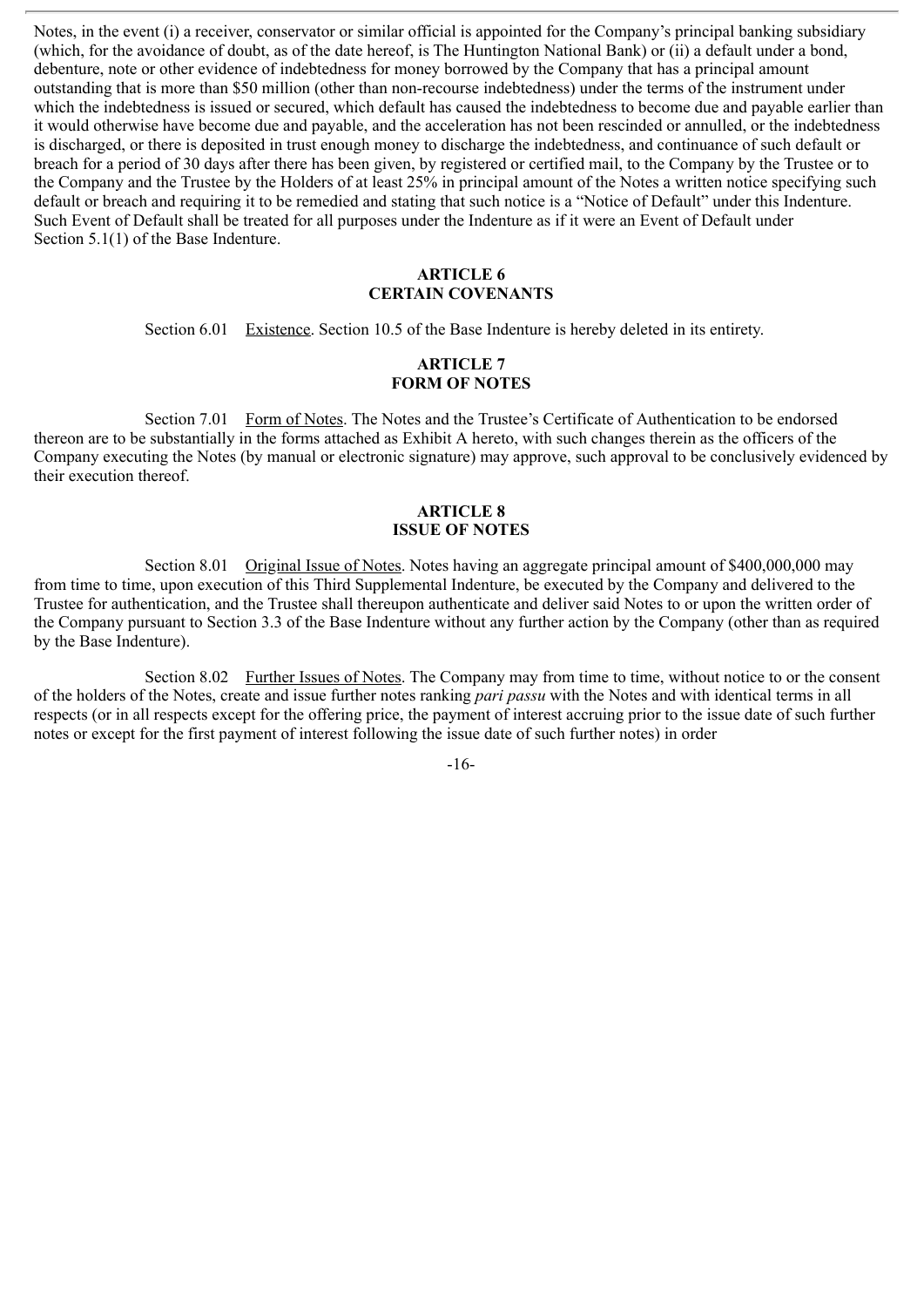that such further notes may be consolidated and form a single series with the Notes and have the same terms as to status, redemption or otherwise as the Notes.

Section 8.03 Trustee Authentication of the Notes. The last paragraph of Section 3.3 of the Indenture shall be amended as follows:

No Security shall be entitled to any benefit under this Indenture or be valid or obligatory for any purpose unless there appears on such Security a certificate of authentication substantially in the form provided for in this Indenture executed by the Trustee by manual or electronic signature of an authorized signatory, and such certificate upon any Security shall be conclusive evidence, and the only evidence, that such Security has been duly authenticated and delivered under this Indenture. Notwithstanding the foregoing, if any Security shall have been authenticated and delivered but never issued and sold by the Company, and the Company shall deliver such Security to the Trustee for cancellation as provided in Section 3.9, for all purposes of this Indenture, such Security shall be deemed never to have been authenticated and delivered under this Indenture and shall never be entitled to the benefits of this Indenture.

#### **ARTICLE 9 IMMUNITY OF STOCKHOLDERS, EMPLOYEES, AGENTS, OFFICERS AND DIRECTORS**

Section 9.01 Indenture and Notes Solely Corporate Obligations. No recourse for the payment of the principal of or interest on any Note, or for any claim based thereon or otherwise in respect thereof, shall be had against any stockholder, employee, agent, officer or director, as such, past, present or future, of the Company or of any successor corporation; it being expressly understood that all such liability is hereby expressly waived and released as a condition of, and as a consideration for, the execution of this Third Supplemental Indenture and the issue of the Notes.

#### **ARTICLE 10 MISCELLANEOUS**

Section 10.01 Ratification of Indenture. The Base Indenture, as supplemented by this Third Supplemental Indenture, is in all respects ratified and confirmed, and this Third Supplemental Indenture shall be deemed part of the Base Indenture in the manner and to the extent herein and therein provided.

Section 10.02 Conflict. If any provision hereof limits, qualifies or conflicts with another provision hereof which is required to be included in this Third Supplemental Indenture by any of the provisions of the Trust Indenture Act of 1939, as amended, such required provision shall control.

Section 10.03 Trustee Not Responsible for Recitals. The recitals herein contained are made by the Company and not by the Trustee, and the Trustee assumes no responsibility for the correctness thereof. The Trustee makes no representation as to the validity or sufficiency of this Third Supplemental Indenture.

-17-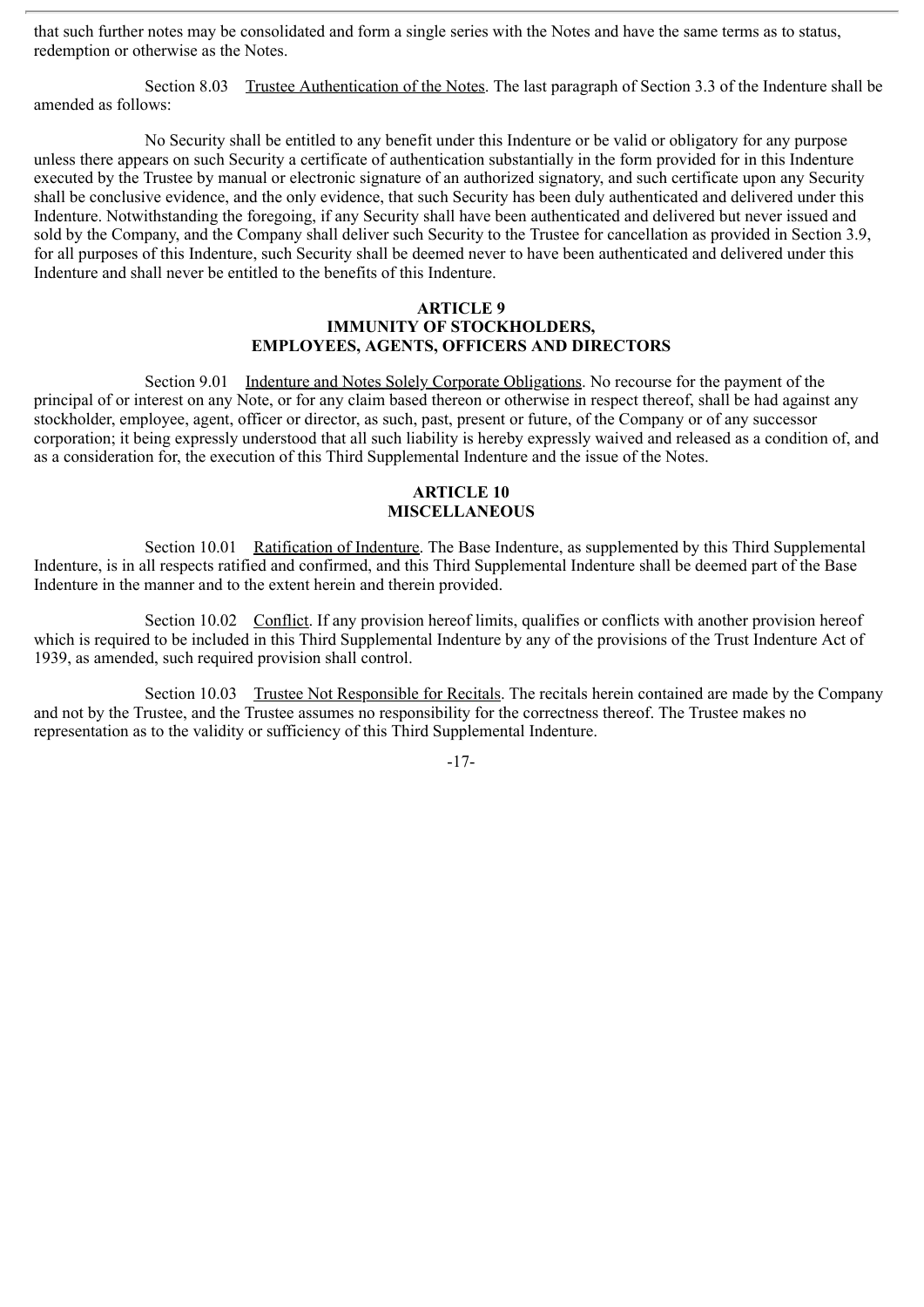Section 10.04 New York Law to Govern. THIS THIRD SUPPLEMENTAL INDENTURE AND EACH NOTE SHALL BE DEEMED TO BE A CONTRACT MADE UNDER THE LAWS OF THE STATE OF NEW YORK, AND FOR ALL PURPOSES SHALL BE GOVERNED BY AND CONSTRUED IN ACCORDANCE WITH THE LAWS OF SAID STATE. EACH OF THE PARTIES HERETO IRREVOCABLY WAIVES, TO THE FULLEST EXTENT PERMITTED BY APPLICABLE LAW, ANY AND ALL RIGHT TO TRIAL BY JURY IN ANY LEGAL PROCEEDING AMONG THE PARTIES HERETO ARISING OUT OF OR RELATING TO THIS INDENTURE, THE NOTES OR THE TRANSACTION CONTEMPLATED HEREBY OR THEREBY.

Section 10.05 Separability. In case any one or more of the provisions contained in this Third Supplemental Indenture or in the Notes shall for any reason be held to be invalid, illegal or unenforceable in any respect, then, to the extent permitted by law, such invalidity, illegality or unenforceability shall not affect any other provisions of this Third Supplemental Indenture or of the Notes, but this Third Supplemental Indenture and the Notes shall be construed as if such invalid or illegal or unenforceable provision had never been contained herein or therein.

Section 10.06 Additional Trustee Provisions.

(a) Delivery to the Trustee of any reports, information and documents pursuant to the Base Indenture is for informational purposes only and the Trustee's receipt of such reports, information and documents shall not constitute actual or constructive notice or knowledge of any information contained therein or determinable from information contained therein, including the compliance of the Company with any of its covenants in the Base Indenture and this Third Supplemental Indenture (as to which the Trustee is entitled to conclusively rely exclusively on Officers' Certificates).

(b) The Trustee may request that the Company deliver an Officers' Certificate setting forth the names of individuals and/or titles of officers authorized at such time to take specified actions pursuant to the Base Indenture and this Third Supplemental Indenture, which Officers' Certificate may be signed by any person authorized to sign an Officers' Certificate, including any person specified as so authorized in any such certificate previously delivered and not superseded.

(c) In no event shall the Trustee be liable for special, indirect, punitive, or consequential loss or damages whatsoever (including, but not limited to, lost profits), even if the Trustee has been advised of the likelihood of such damage and regardless of the form of action taken.

(d) The rights, privileges, protections, indemnities, immunities and benefits given to the Trustee, including, without limitation, its right to be indemnified, are extended to, and shall be enforceable by, the Trustee in each of its capacities hereunder, and each agent, custodian and other Person employed to act hereunder.

(e) The Trustee agrees to accept and act upon instructions or directions pursuant to this Indenture sent by unsecured e-mail, pdf, facsimile transmission or other

-18-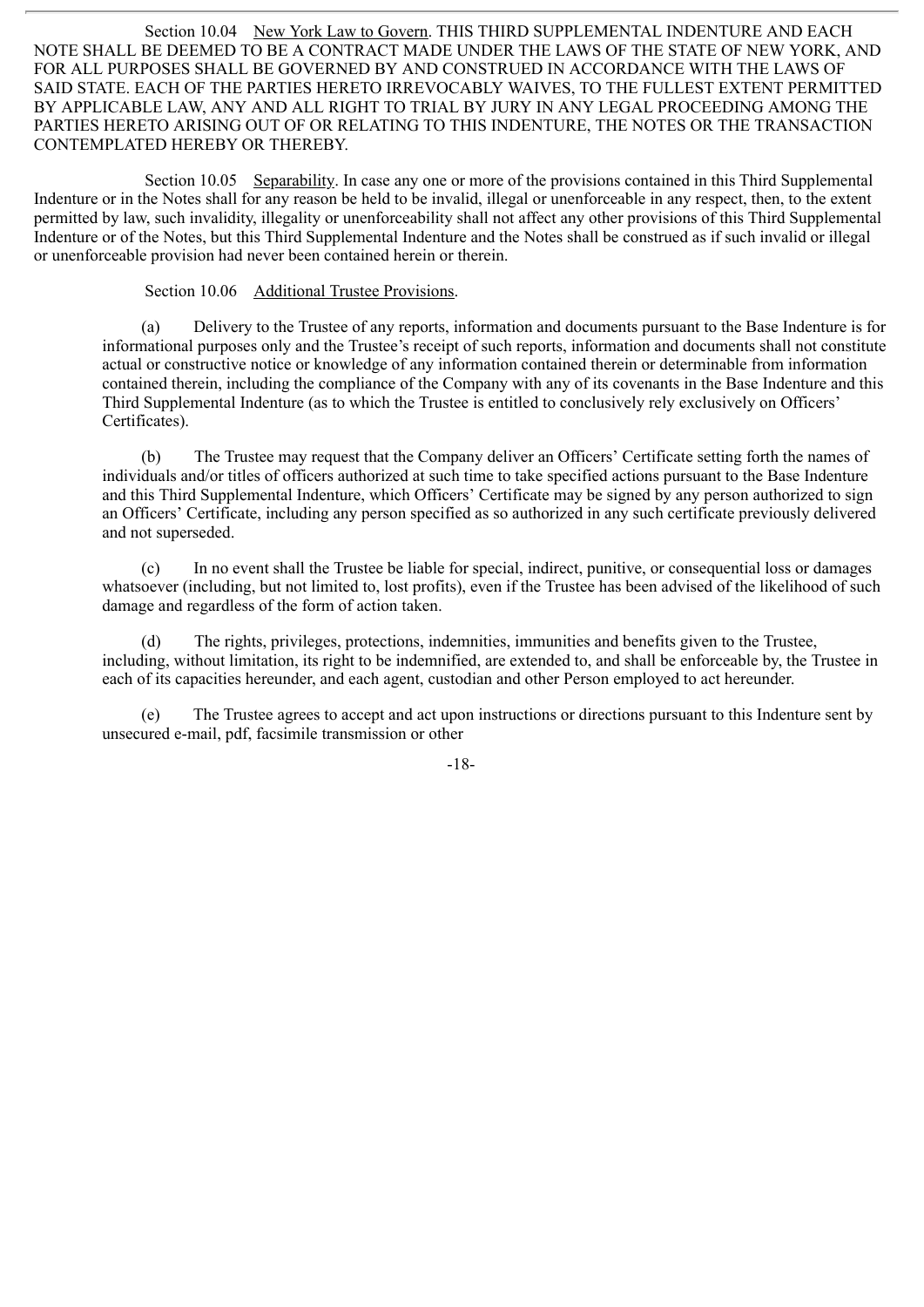similar unsecured electronic methods, provided, however, that the Trustee shall have received an incumbency certificate listing persons designated to give such instructions or directions and containing specimen signatures of such designated persons, which such incumbency certificate shall be amended and replaced whenever a person is to be added or deleted from the listing. If the Company elects to give the Trustee e-mail or facsimile instructions (or instructions by a similar electronic method) and the Trustee in its discretion elects to act upon such instructions, the Trustee's understanding of such instructions shall be deemed controlling. The Trustee shall not be liable for any losses, costs or expenses arising directly or indirectly from the Trustee's reliance upon and compliance with such instructions notwithstanding that such instructions conflict or are inconsistent with a subsequent written instruction. The Company agrees to assume all risks arising out of the use of such electronic methods to submit instructions and directions to the Trustee, including, without limitation, the risk of the Trustee acting on unauthorized instructions, and the risk or interception and misuse by third parties.

(f) Facsimile, documents executed, scanned and transmitted electronically and electronic signatures, including those created or transmitted through a software platform or application, shall be deemed original signatures for purposes of this Indenture and all matters and agreements related thereto, with such facsimile, scanned and electronic signatures having the same legal effect as original signatures. The parties agree that this Indenture or any instrument, agreement or document necessary for the consummation of the transactions contemplated by this Indenture or related hereto or thereto (including, without limitation, addendums, amendments, notices, instructions, communications with respect to the delivery of securities or the wire transfer of funds or other communications) ("Executed Documentation") may be accepted, executed or agreed to through the use of an electronic signature in accordance with applicable laws, rules and regulations in effect from time to time applicable to the effectiveness and enforceability of electronic signatures. Any Executed Documentation accepted, executed or agreed to in conformity with such laws, rules and regulations will be binding on all parties hereto to the same extent as if it were physically executed and each party hereby consents to the use of any third party electronic signature capture service providers as may be reasonably chosen by a signatory hereto or thereto. When the Trustee acts on any Executed Documentation sent by electronic transmission, the Trustee will not be responsible or liable for any losses, costs or expenses arising directly or indirectly from its reliance upon and compliance with such Executed Documentation, notwithstanding that such Executed Documentation (a) may not be an authorized or authentic communication of the party involved or in the form such party sent or intended to send (whether due to fraud, distortion or otherwise) or (b) may conflict with, or be inconsistent with, a subsequent written instruction or communication; it being understood and agreed that the Trustee shall conclusively presume that Executed Documentation that purports to have been sent by an authorized officer of a Person has been sent by an authorized officer of such Person. The party providing Executed Documentation through electronic transmission or otherwise with electronic signatures agrees to assume all risks arising out of such electronic methods, including, without limitation, the risk of the Trustee acting on unauthorized instructions and the risk of interception and misuse by third parties.

-19-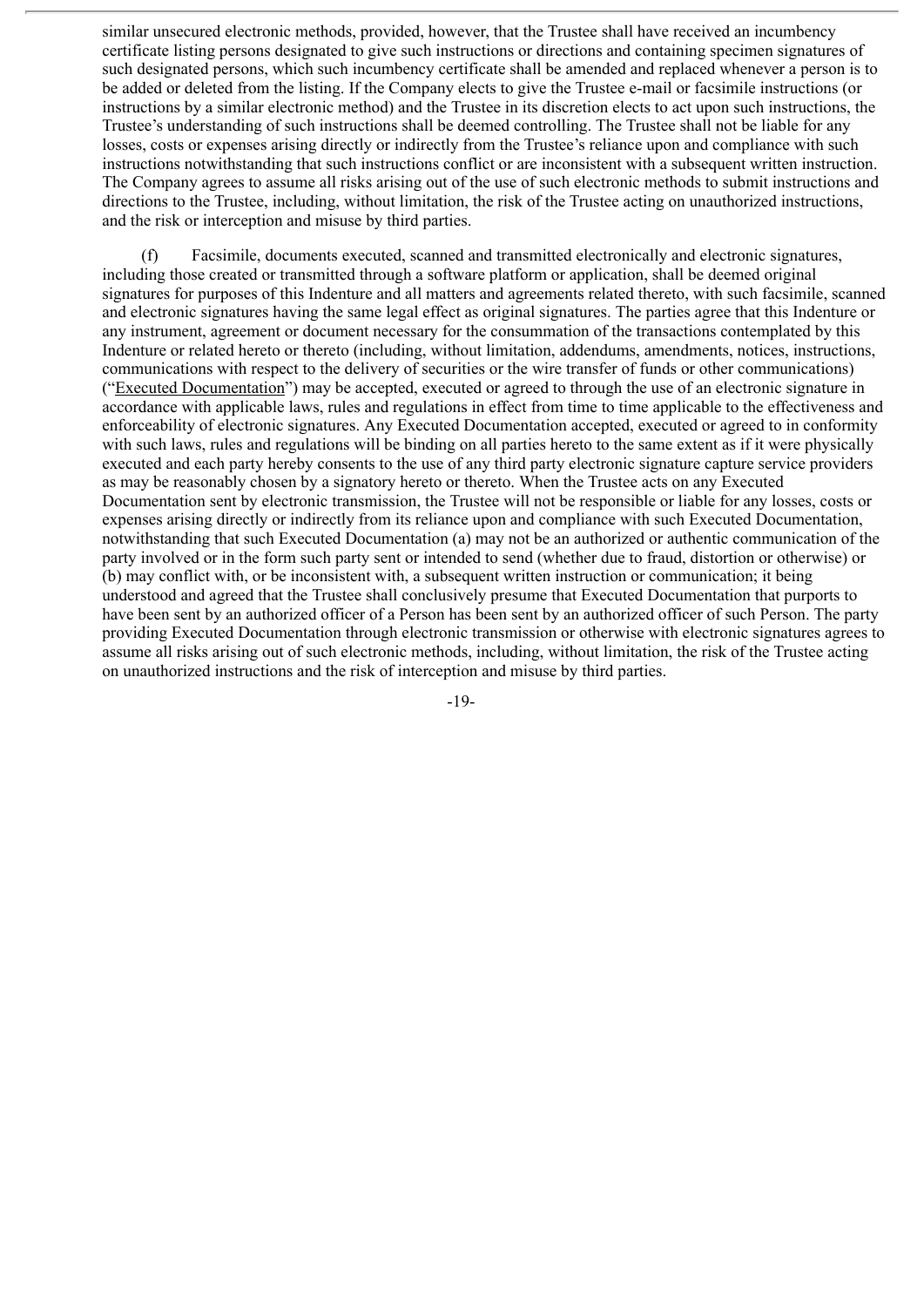Section 10.07 Counterparts. This Third Supplemental Indenture may be executed in any number of counterparts, each of which shall be an original, but such counterparts shall together constitute but one and the same instrument.

Section 10.08 Supplemental Indentures. The following paragraph shall be added to the end of Section 9.01 of the Base Indenture and shall only apply to the Notes:

Notwithstanding the foregoing, without the consent of any Holder of Securities, the Company and the Trustee may (a) amend or supplement the Indenture or the Securities to conform the terms of the Indenture and the Securities to the description of the Securities in the prospectus supplement dated May 6, 2022 relating to the offering of the Securities and (b) amend or supplement the Indenture or the Securities or waive any provision of the Indenture or the Securities without the consent of any Holders of the Notes to implement any benchmark transition provisions under Section 2.5(f) of this Third Supplemental Indenture after a Benchmark Transition Event or its related Benchmark Replacement Date have occurred (or in anticipation thereof).

[REMAINDER OF PAGE LEFT INTENTIONALLY BLANK.]

-20-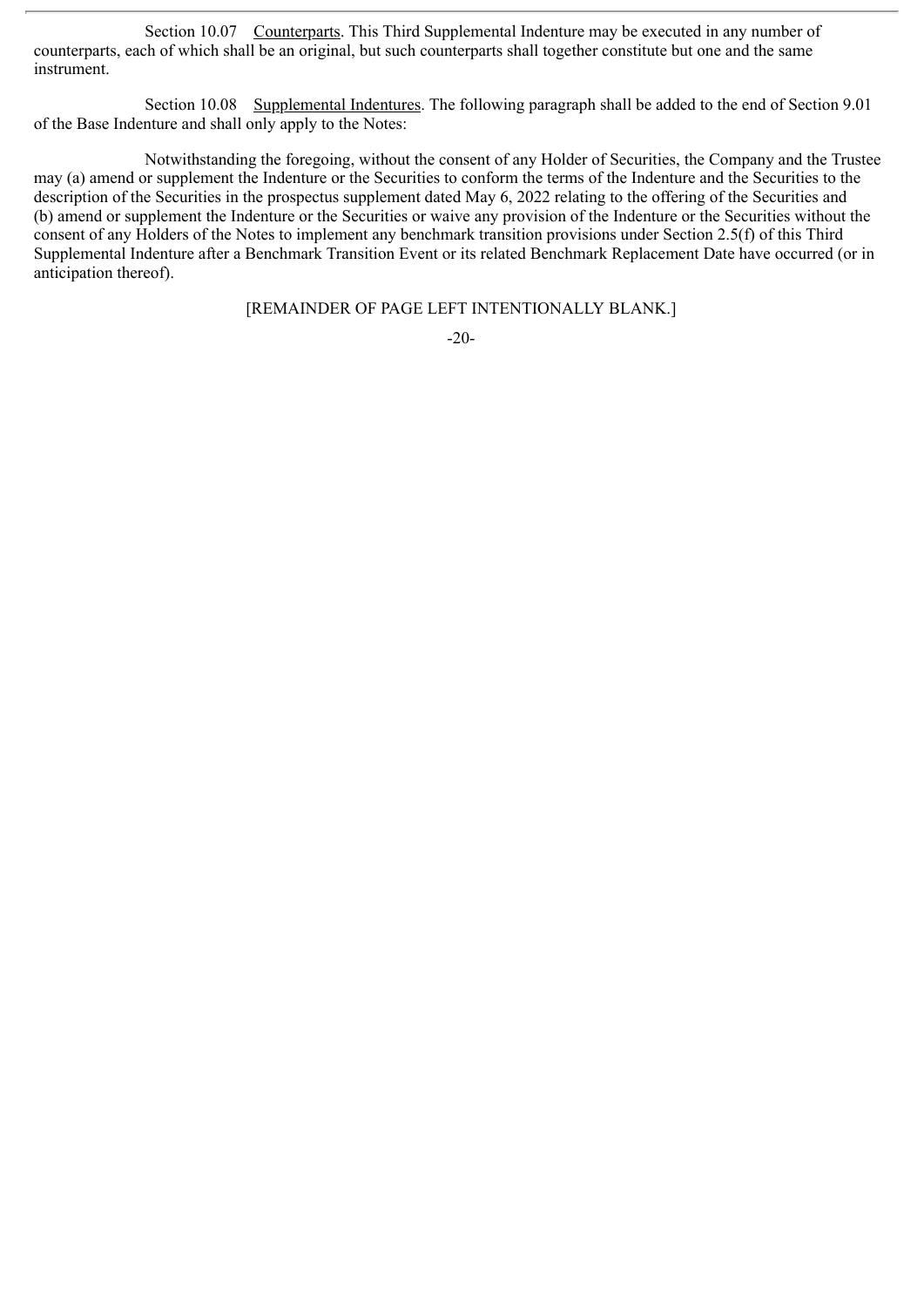IN WITNESS WHEREOF, the parties hereto have caused this Third Supplemental Indenture to be duly executed, as of the day and year first written above.

#### HUNTINGTON BANCSHARES INCORPORATED

By: /s/ Derek Meyer Name: Derek Meyer Title: Executive Vice President and Treasurer

DEUTSCHE BANK TRUST COMPANY AMERICAS,

as Trustee

By: /s/ Kathryn Fischer Name: Kathryn Fischer Title: Vice President

By: /s/ Rodney Gaughan Name: Rodney Gaughan Title: Vice President

[*Signature Page to Third Supplemental Indenture*]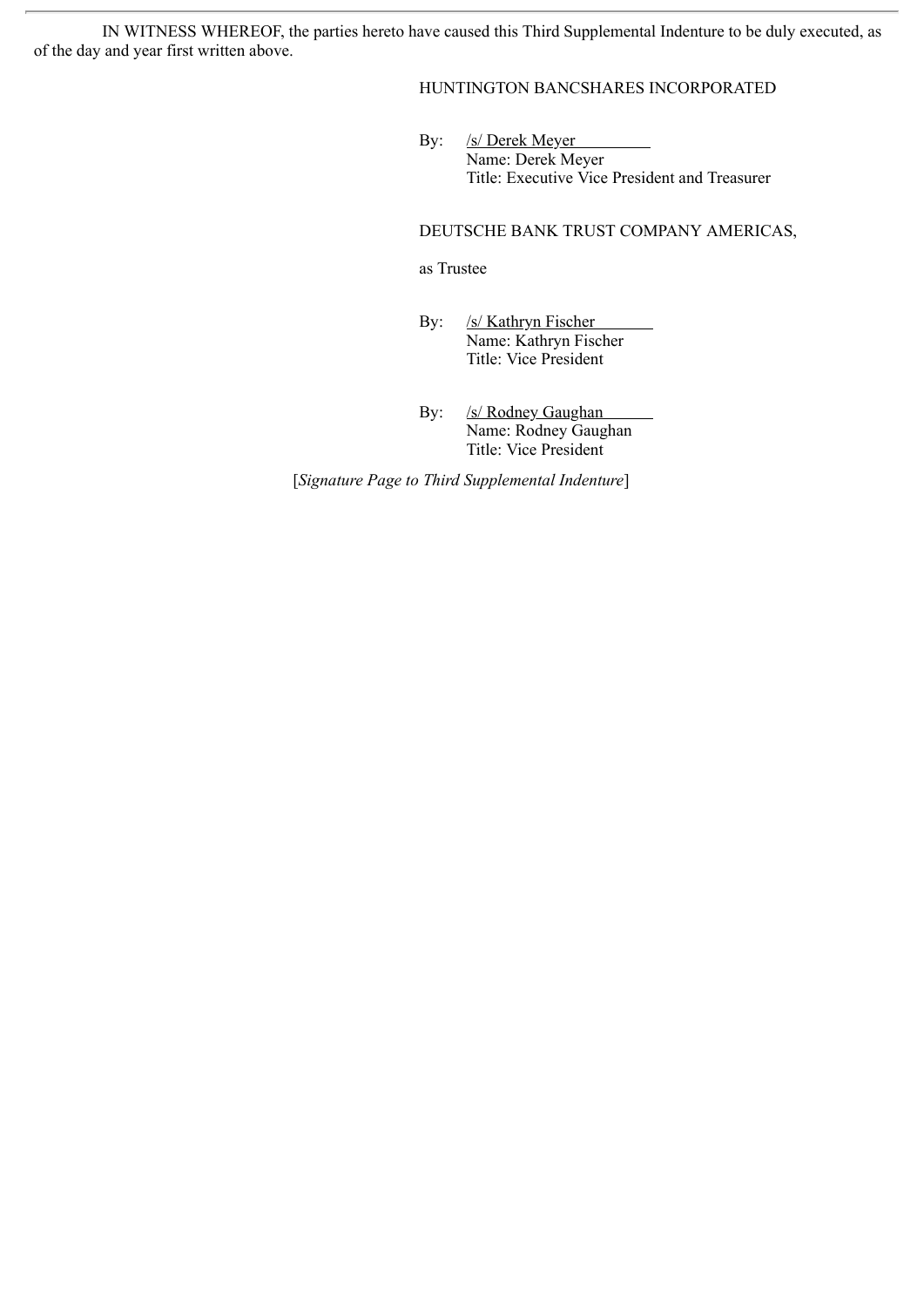# **EXHIBIT A**

# **Form of Note**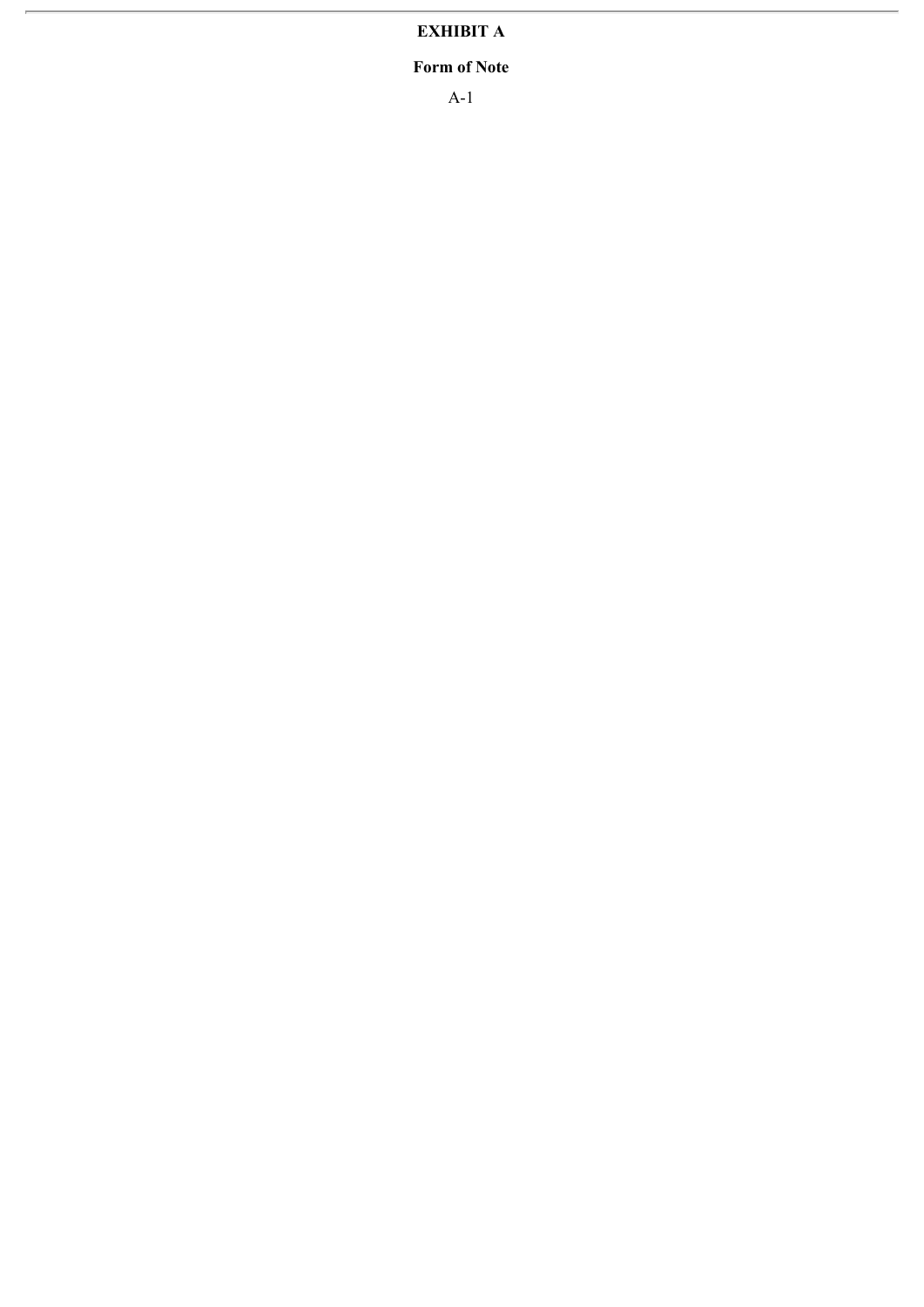THIS NOTE IS AN UNSECURED DEBT OBLIGATION OF THE COMPANY. THIS NOTE IS NOT A DEPOSIT OR SAVINGS ACCOUNT AND IS NOT INSURED BY THE FEDERAL DEPOSIT INSURANCE CORPORATION OR ANY OTHER GOVERNMENTAL AGENCY OR INSTRUMENTALITY.

THIS NOTE IS A GLOBAL SECURITY WITHIN THE MEANING OF THE INDENTURE HEREINAFTER REFERRED TO AND IS REGISTERED IN THE NAME OF THE DEPOSITORY OR A NOMINEE OF THE DEPOSITORY OR A SUCCESSOR DEPOSITORY, WHICH MAY BE TREATED BY THE COMPANY, THE TRUSTEE AND ANY AGENT THEREOF AS OWNER AND HOLDER OF THIS NOTE FOR ALL PURPOSES. THIS NOTE IS NOT EXCHANGEABLE FOR NOTES REGISTERED IN THE NAME OF A PERSON OTHER THAN THE DEPOSITARY OR ITS NOMINEE EXCEPT IN THE LIMITED CIRCUMSTANCES DESCRIBED HEREIN AND IN THE INDENTURE, AND NO TRANSFER OF THIS NOTE (OTHER THAN A TRANSFER OF THIS NOTE AS A WHOLE BY THE DEPOSITARY TO A NOMINEE OF THE DEPOSITARY OR BY A NOMINEE OF THE DEPOSITARY TO THE DEPOSITARY OR ANOTHER NOMINEE OF THE DEPOSITARY) MAY BE REGISTERED EXCEPT IN THE LIMITED CIRCUMSTANCES DESCRIBED HEREIN AND IN THE INDENTURE.

UNLESS THIS CERTIFICATE IS PRESENTED BY AN AUTHORIZED REPRESENTATIVE OF THE DEPOSITORY TRUST COMPANY, A NEW YORK CORPORATION ("DTC"), TO HUNTINGTON BANCSHARES INCORPORATED, AS ISSUER, THE COMPANY OR ITS AGENT FOR REGISTRATION OF TRANSFER, EXCHANGE OR PAYMENT, AND ANY CERTIFICATE ISSUED IS REGISTERED IN THE NAME OF CEDE & CO. OR IN SUCH OTHER NAME AS IS REQUESTED BY AN AUTHORIZED REPRESENTATIVE OF DTC (AND ANY PAYMENT IS MADE TO CEDE & CO. OR TO SUCH OTHER ENTITY AS IS REQUESTED BY AN AUTHORIZED REPRESENTATIVE OF DTC), ANY TRANSFER, PLEDGE OR OTHER USE HEREOF FOR VALUE OR OTHERWISE BY OR TO ANY PERSON IS WRONGFUL INASMUCH AS THE REGISTERED OWNER HEREOF, CEDE & CO., HAS AN INTEREST HEREIN.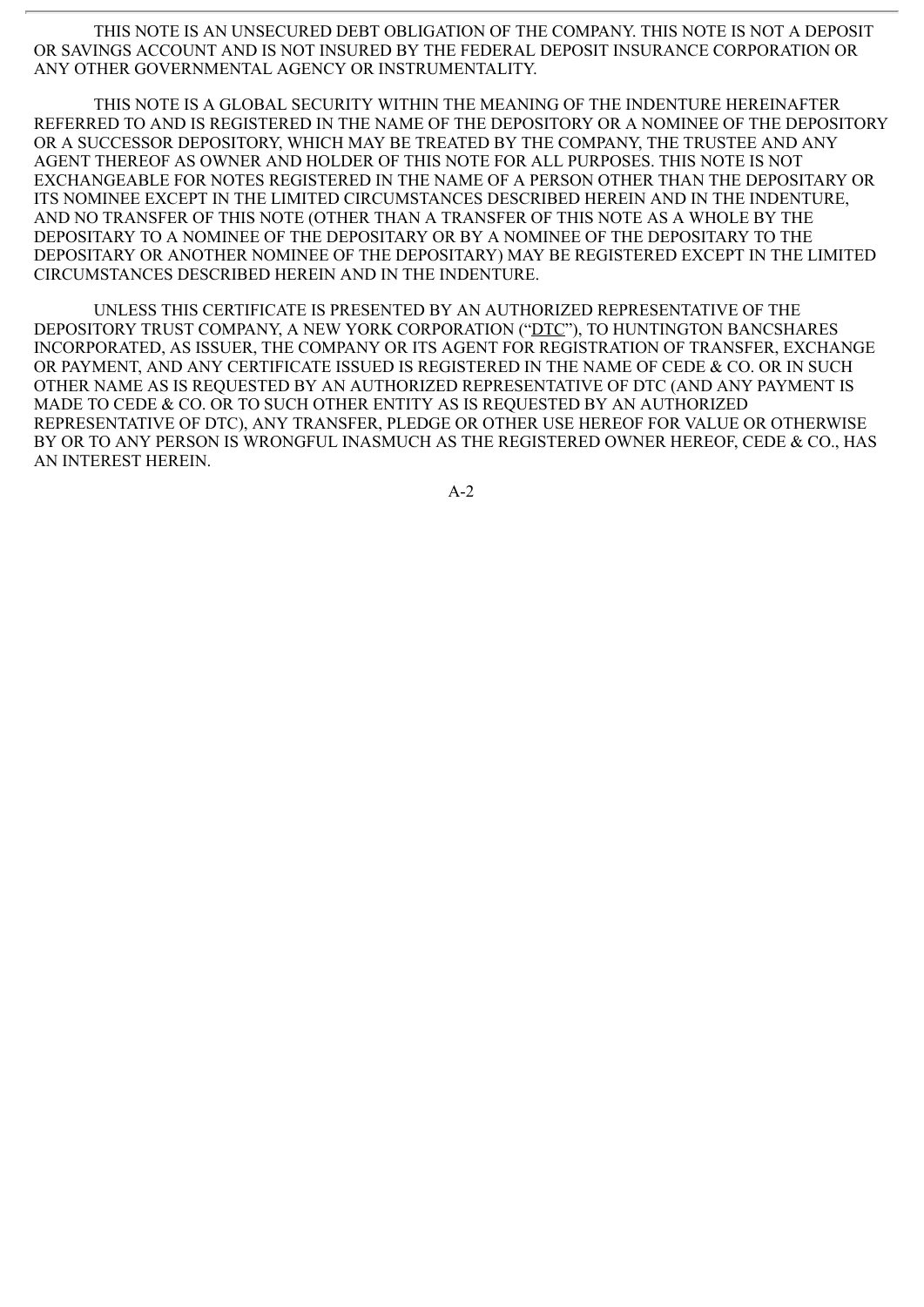### **HUNTINGTON BANCSHARES INCORPORATED 5.023% FIXED-TO-FLOATING RATE SENIOR NOTES DUE 2033**

Registered

No. 1 U.S.\$400,000,000

#### CUSIP NO. 446150 BA1 ISIN NO. US446150BA18

HUNTINGTON BANCSHARES INCORPORATED, a Maryland corporation (herein called the "Company", which term includes any successor Person under the Indenture referred to on the reverse hereof), for value received, hereby promises to pay to Cede & Co., or its registered assigns, the principal sum of four hundred million United States dollars on May 17, 2033 and all accrued and unpaid interest thereon on May 17, 2033, or if such day is not a Business Day, the following Business Day.

The Company further promises to pay interest as follows. During the period from (and including) May 17, 2022, to (but excluding) May 17, 2032, the Notes will bear interest at the rate of 5.023% per annum. Such interest will be payable semiannually in arrears on each May 17 and November 17 of each year, beginning on November 17, 2022 and ending on May 17, 2032 (each, a "Fixed Rate Period Interest Payment Date"). Interest will be computed on the basis of a 360-day year consisting of twelve 30-day months. If any scheduled Fixed Rate Period Interest Payment Date is not a Business Day, any payment of principal and interest on the Notes will be postponed to the next day that is a Business Day, but interest on that payment will not accrue during the period from and after the scheduled Fixed Rate Period Interest Payment Date.

During the period from (and including) May 17, 2032, to (but excluding) the Maturity Date (the "Floating Rate Period"), the Notes will bear interest at a floating rate per annum equal to the Benchmark plus 205 basis points per annum (the "Margin"), as determined in arrears by the Calculation Agent in the manner described herein and in the Indenture. Such interest will be payable quarterly in arrears on August 17, 2032, November 17, 2032, February 17, 2033 and on the Maturity Date (each a "Floating Rate Period Interest Payment Date"). Such interest will be computed for the period beginning on (and including) a Floating Rate Period Interest Payment Date and ending on (but excluding) the next succeeding Floating Rate Period Interest Payment Date or the Maturity Date (each, a "Floating Rate Interest Period"); provided that the first Floating Rate Interest Period for the Notes will begin on (and include) May 17, 2032 and will end on (but exclude) the first Floating Rate Period Interest Payment Date.

The Calculation Agent will calculate the interest rate on the Notes quarterly on the second U.S. Government Securities Business Day preceding the applicable Floating Rate Period Interest Payment Date (the "Interest Determination Date"). In no event will the interest payable on the Notes be less than zero. Interest will be computed on the basis of the actual number of days in each Floating Rate Interest Period (or any other relevant period) and a 360-day year. The amount of accrued interest payable on the Notes for each Floating Rate Interest Period will be computed by multiplying (i) the outstanding principal amount of the Notes by (ii) the product of (a) the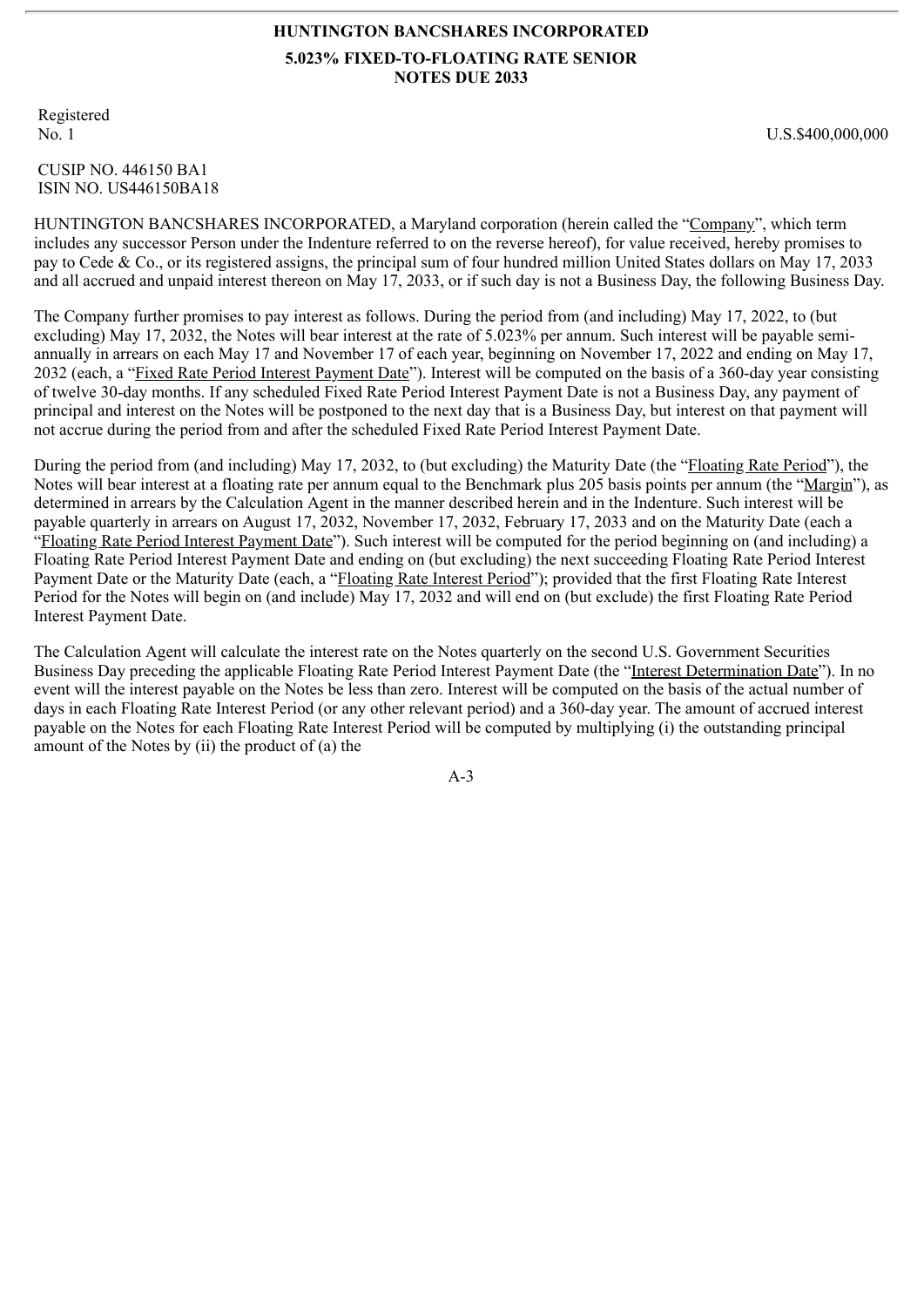interest rate for the relevant Floating Rate Interest Period multiplied by (b) the quotient of the actual number of calendar days in the applicable Floating Rate Interest Period relating to such Floating Rate Interest Period (or any other relevant period) divided by 360.

If any scheduled Floating Rate Period Interest Payment Date (other than the Maturity Date) is not a Business Day, such Floating Rate Period Interest Payment Date will be postponed to the next day that is a Business Day; provided that if that Business Day falls in the next succeeding calendar month, such Floating Rate Period Interest Payment Date will be the immediately preceding Business Day. If any such Floating Rate Period Interest Payment Date (other than the Maturity Date) is postponed or brought forward as described above, the payment of interest due on such postponed or brought forward Floating Rate Period Interest Payment Date will include interest accrued to (but excluding) such postponed or brought forward Floating Rate Period Interest Payment Date.

Interest on the Notes shall be payable to the Persons in whose names the relevant Notes are registered at the close of business on the fifteenth calendar day preceding each Floating Rate Period Interest Payment Date or Fixed Rate Period Interest Payment Date, as applicable, whether or not a Business Day.

In the event that the Maturity Date or date of redemption, or repayment of any Note falls on a day that is not a Business Day, then the related payments of principal, premium, if any, and interest may be made on the next succeeding day that is a Business Day, but interest on that payment will not accrue during the period from and after the Maturity Date or date of redemption or repayment of any Note. If a date of redemption or repayment of any Note falls within the Floating Rate Period but does not occur on a Floating Rate Period Interest Payment Date, (i) the related Interest Determination Date shall be deemed to be the date that is two U.S. Government Securities Business Days prior to such date of redemption or repayment, (ii) the related Observation Period shall be deemed to end on (and exclude) the second U.S. Government Securities Business Day falling prior to such date of redemption or repayment, (iii) the Floating Rate Interest Period will be deemed to be shortened accordingly and (iv) corresponding adjustments will be deemed to be made to the Compounded SOFR Index Rate formula (or applicable Benchmark). Interest due on the Maturity Date of any Notes will be paid to the Person to whom principal of such Notes is payable.

If SOFR IndexStart or SOFR IndexEnd is not published on the relevant Interest Determination Date and a Benchmark Transition Event and its related Benchmark Replacement Date have not occurred with respect to SOFR, "Compounded SOFR Index Rate" shall mean, for the relevant interest period for which such index is not available, the rate of return on a daily compounded interest investment calculated in accordance with the formula for SOFR Averages, and definitions required for such formula, published on the SOFR Administrator's Website at https://www.newyorkfed.org/markets/treasury-reporeference-rates-information (or such successor website). For the purposes of this provision, references in the SOFR Averages compounding formula and related definitions to "calculation period" shall be replaced with "Observation Period" and the words "that is, 30-, 90-, or 180- calendar days" shall be removed. If the daily SOFR ("SOFRi") does not so appear for any day, "i" in the Observation Period, SOFRi for such day "i" shall be SOFR published in respect of the first preceding U.S. Government Securities Business Day for which SOFR was published on the SOFR Administrator's Website.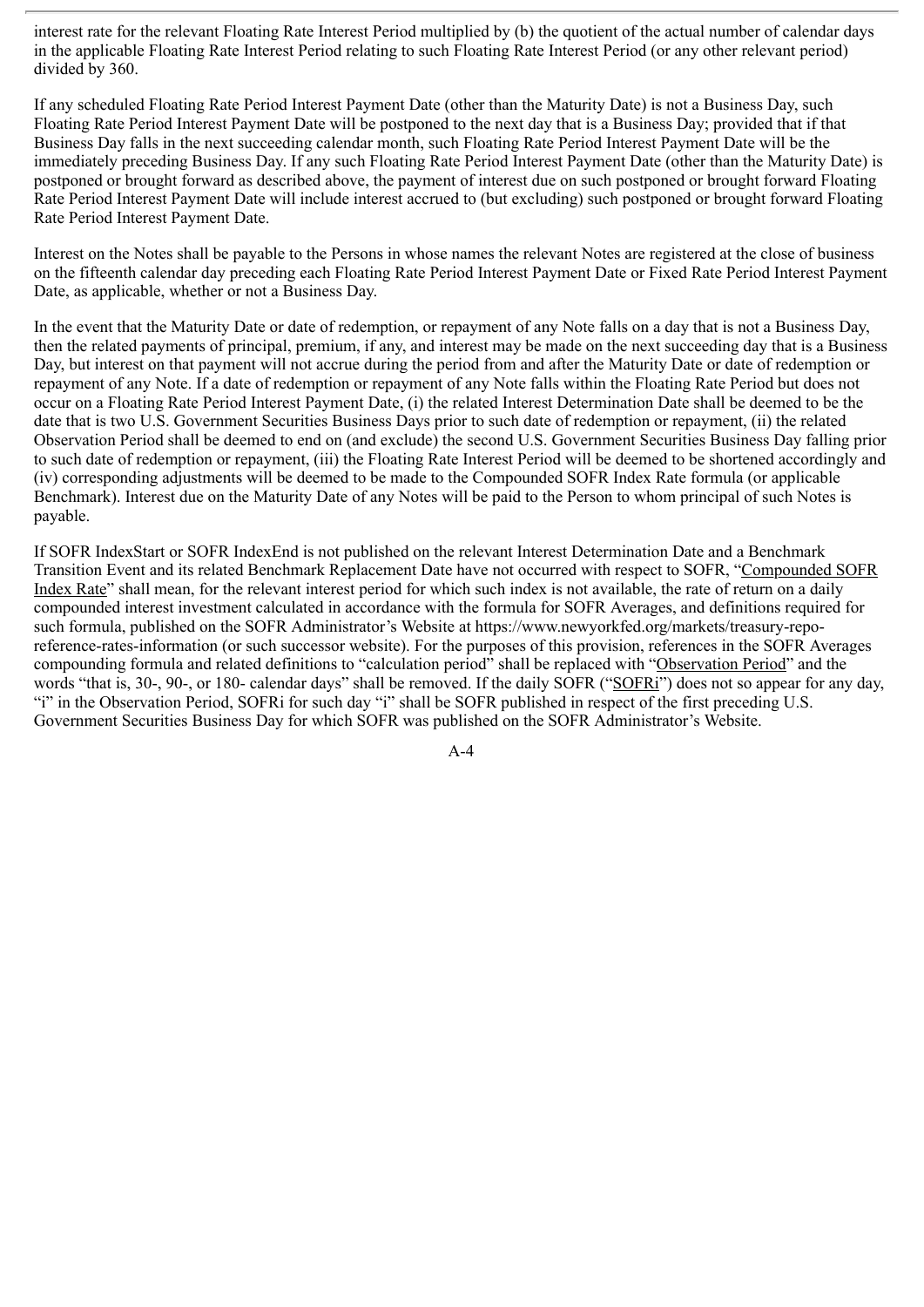In the event that the Company or its designee (in consultation with the Company) determines that a Benchmark Transition Event and related Benchmark Replacement Date have occurred prior to the applicable Reference Time in respect of any determination of the Benchmark on any date, the applicable Benchmark Replacement shall replace the then-current Benchmark for all purposes relating to the Notes during the Floating Rate Period in respect of such determination on such date and all determinations on all subsequent dates; provided that, if the Company or its designee (in consultation with the Company) is unable to or does not determine a Benchmark Replacement in accordance with the provisions below prior to 5:00 p.m. (New York time) on the relevant Interest Determination Date, the interest rate for the related Floating Rate Interest Period shall be equal to the interest rate in effect for the immediately preceding Floating Rate Interest Period or, in the case of the Interest Determination Date prior to the first Floating Rate Period Interest Payment Date, the Initial Interest Rate. In accordance with and subject to this Section 2.05(f), after a Benchmark Transition Event and related Benchmark Replacement Date have occurred, the amount of interest that will be payable for each interest period on the Notes during the Floating Rate Period will be determined by reference to a rate per annum equal to the Benchmark Replacement plus the Margin.

In connection with the implementation of a Benchmark Replacement, the Company or its designee (in consultation with the Company) shall have the right to make changes to (1) any Interest Determination Date, Floating Rate Period Interest Payment Date, Reference Time, Business Day convention or Floating Rate Interest Period, (2) the manner, timing and frequency of determining the rate and amounts of interest that are payable on the Notes during the Floating Rate Period and the conventions relating to such determination and calculations with respect to interest, (3) rounding conventions, (4) tenors and (5) any other terms or provisions of the Notes during the Floating Rate Period, in each case that the Company or its designee (in consultation with the Company) determines, from time to time, to be appropriate to reflect the determination and implementation of such Benchmark Replacement in a manner substantially consistent with market practice (or, if the Company or its designee (in consultation with the Company) decides that implementation of any portion of such market practice is not administratively feasible or determine that no market practice for use of the Benchmark Replacement exists, in such other manner as the Company or its designee (in consultation with the Company) determines is appropriate (acting in good faith)) (the "Benchmark Replacement Conforming Changes"). Any Benchmark Replacement Conforming Changes shall apply to the Notes for all future Floating Rate Interest Periods.

The Company shall promptly give notice of the determination of the Benchmark Replacement, the Benchmark Replacement Adjustment and any Benchmark Replacement Conforming Changes to the Trustee, the Paying Agent, the Calculation Agent and the Holders of the Notes; provided that failure to provide such notice shall have no impact on the effectiveness of, or otherwise invalidate, any such determination.

All determinations, decisions, elections and any calculations made by the Company or its designee for the purposes of determining the Benchmark Replacement, the Benchmark Replacement Adjustment and any Benchmark Replacement Conforming Changes shall be conclusive and binding on the Holders of the Notes, the Company, the Calculation Agent, the Trustee and the Paying Agent, absent manifest error. If made by the Company's designee, such determinations, decisions, elections and calculations shall be made after consulting with the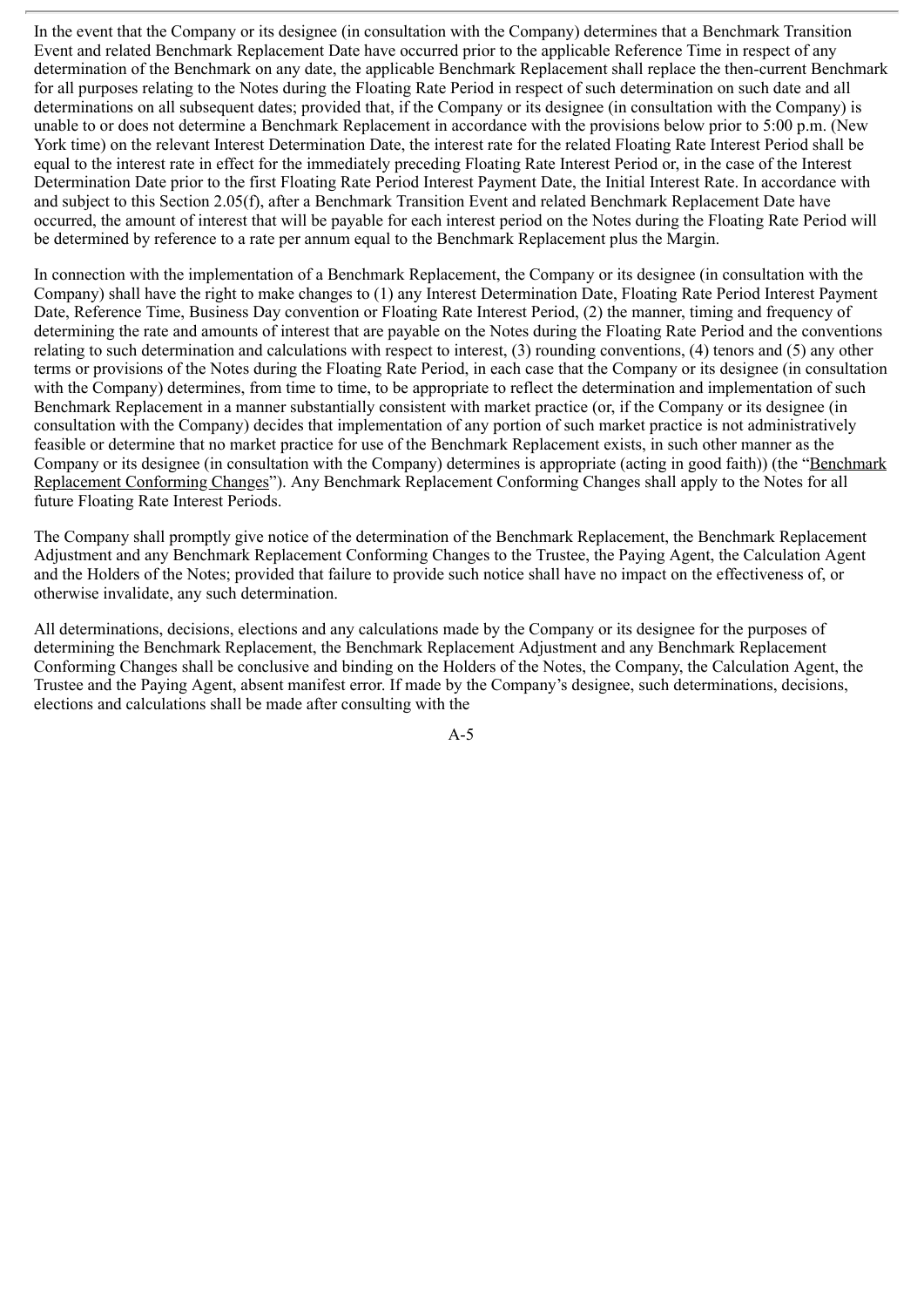Company, and such designees shall not make any such determination, decision, election or calculation to which the Company objects. Notwithstanding anything to the contrary in this Indenture, any determinations, decisions, calculations or elections made in accordance with this provision shall become effective without consent from the Holders of the Notes or any other party.

Notwithstanding any other provision herein, no Benchmark Replacement shall be adopted, nor shall the applicable Benchmark Replacement Adjustment be applied, nor shall any Benchmark Replacement Conforming Changes be made, if in the Company's determination, the same could reasonably be expected to prejudice the qualification of the Notes as eligible liabilities or loss absorbing capacity instruments for the purposes of the Relevant Rules.

Except as otherwise provided in the Indenture, any interest not so punctually paid or duly provided for will forthwith cease to be payable to the Holder on such Regular Record Date and may either be paid to the Person in whose name this Note (or one or more Predecessor Securities) is registered at the close of business on a Special Record Date for the payment of such Defaulted Interest to be fixed by the Trustee, with notice thereof to be given to Holders of Notes not less than 10 days prior to the Special Record Date, or be paid at any time in any other lawful manner not inconsistent with the requirements of any automated quotation system or securities exchange on which the Notes may be quoted or listed, and upon such notice as may be required by such system or exchange, all as more fully provided in the Indenture.

All terms used in this Note which are defined in the Indenture and not otherwise defined herein shall have the meanings assigned to them in the Indenture.

Payment of principal and interest shall be made at the Corporate Trust Office of the Trustee, or at such other office or agency of the Company as may be designated by the Company for such purpose in the Borough of Manhattan, The City of New York, in such coin or currency of the United States of America as at the time of payment is legal tender for the payment of public and private debts, by Dollar check drawn on, or transfer to, a Dollar account. Payments of interest on this Note may be made by Dollar check, drawn on a Dollar account, mailed to the address of the Person entitled thereto as such address shall appear in the Security Register, or, upon written application by the Holder to the Security Registrar setting forth wire instructions not later than the relevant Record Date, by transfer to a Dollar account.

Except as specifically provided herein and in the Indenture, the Company shall not be required to make any payment with respect to any tax, assessment or other governmental charge imposed by any government or any political subdivision or taxing authority thereof or therein.

Reference is hereby made to the further provisions of this Note set forth on the reverse hereof, which further provisions shall for all purposes have the same effect as if set forth at this place.

Unless the certificate of authentication hereon has been executed by the Trustee referred to on the reverse hereof or an Authenticating Agent by the manual or electronic signature of one of their respective authorized signatories, this Note shall not be entitled to any benefit under the Indenture or the Third Supplemental Indenture or be valid or obligatory for any purpose.

*[Signature Page Follows]*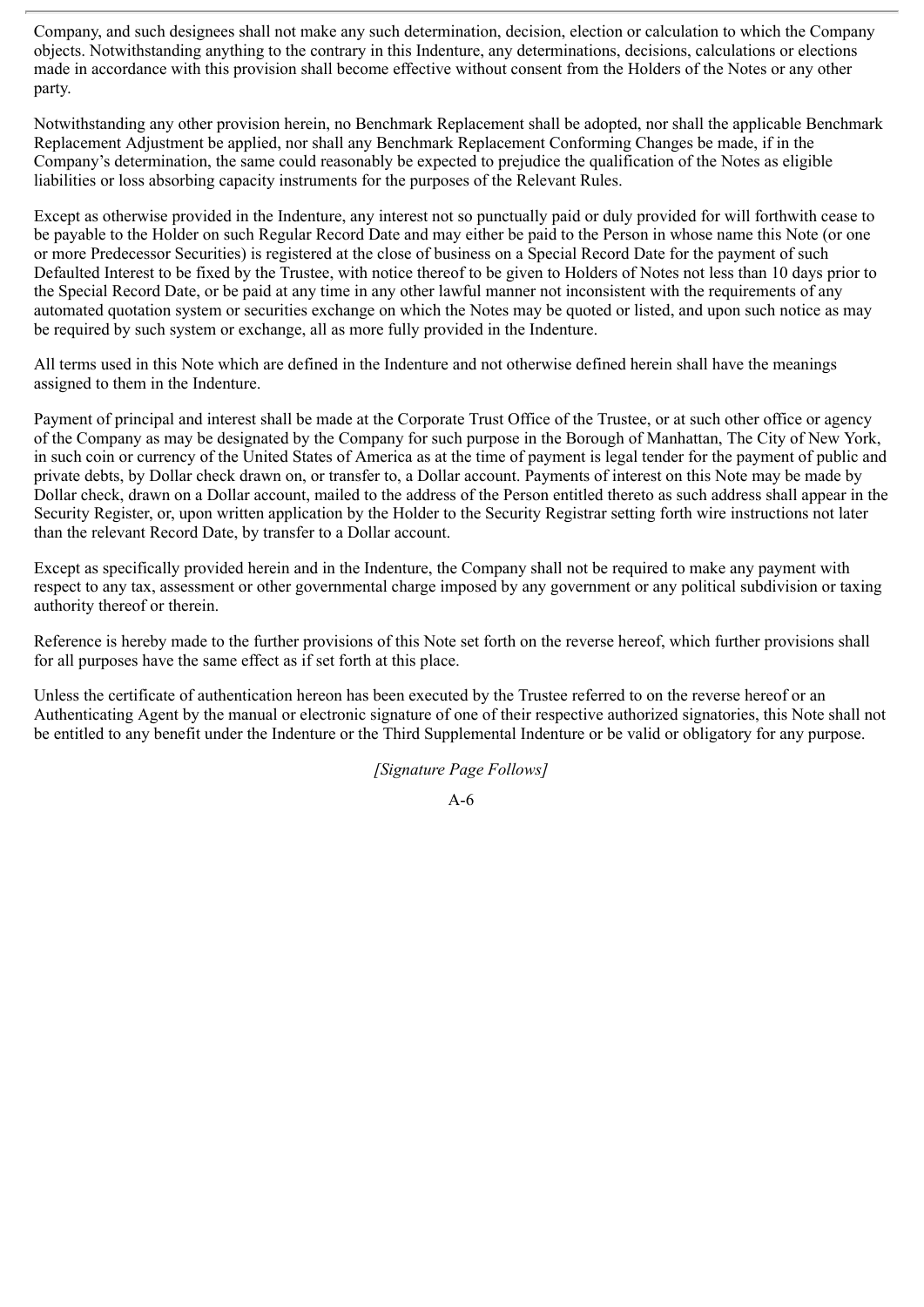IN WITNESS WHEREOF, the Company has caused this Note to be duly executed and delivered.

#### HUNTINGTON BANCSHARES INCORPORATED

By:

Name: Title:

### (Trustee's Certificate of Authentication)

This is one of the Securities of the series designated therein referred to in the within-mentioned Indenture.

DEUTSCHE BANK TRUST COMPANY AMERICAS, as Trustee

Dated: By:

Authorized Signatory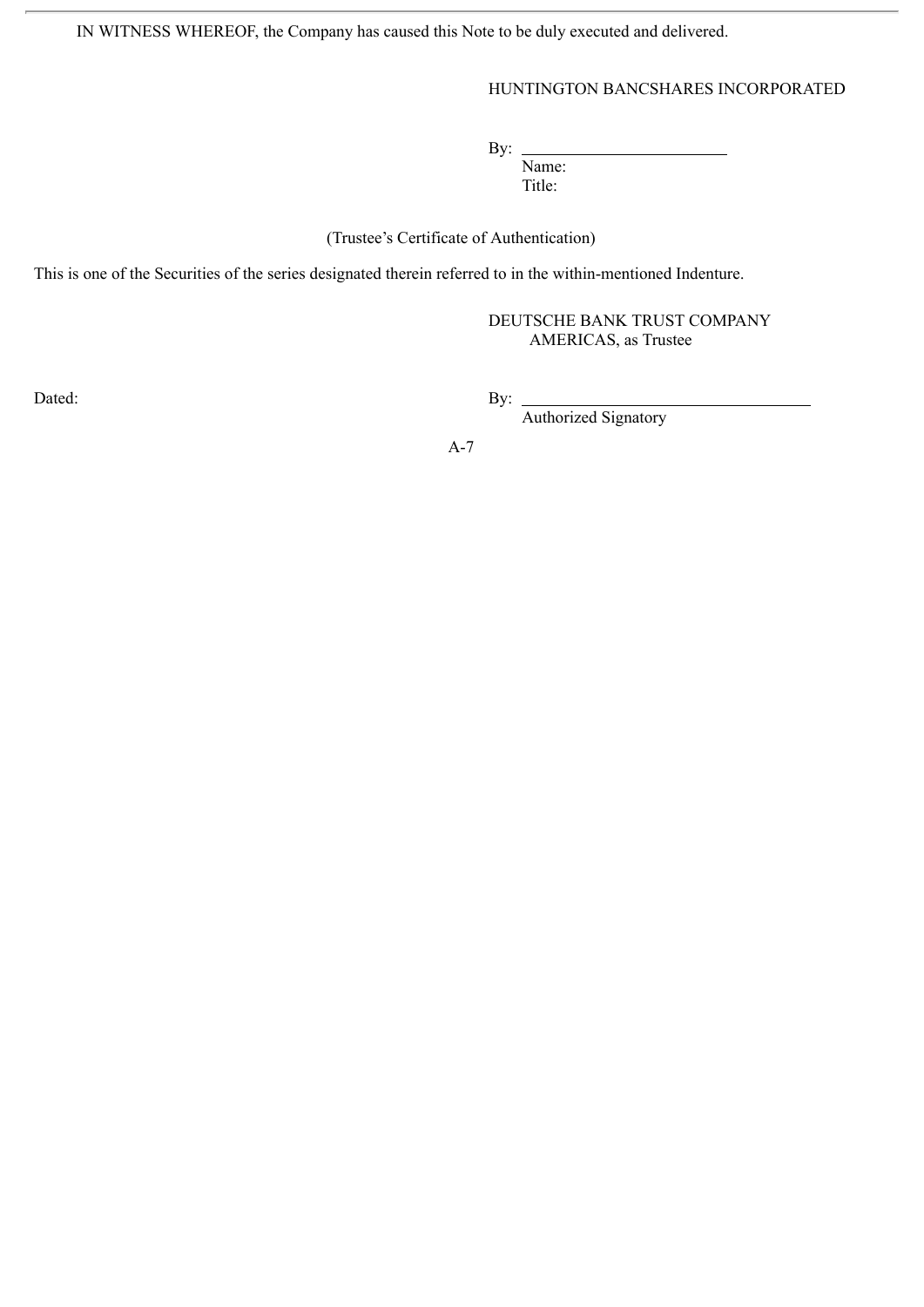#### [FORM OF REVERSE SIDE OF THE NOTE]

This Note is one of a duly authorized issue of senior debt securities of the Company designated as its "5.023% Fixed-to-Floating Rate Senior Notes Due May 17, 2033" (the "Notes"). The Notes, taken together, are initially limited in aggregate principal amount to U.S. \$400,000,000 issued and are to be issued under an Indenture, dated as of July 30, 2019 (herein called the "Base Indenture"), between the Company and Deutsche Bank Trust Company Americas, as Trustee (the "Trustee", which term includes any successor trustee under the Base Indenture), as amended and supplemented by the Third Supplemental Indenture, dated as of May 17, 2022 between the Company and the Trustee (the "Supplemental Indenture"; the Base Indenture, as amended and supplemented by the Supplemental Indenture, the "Indenture"), to which Indenture and all indentures supplemental thereto reference is hereby made for a statement of the respective rights, limitations of rights, duties and immunities thereunder of the Company, the Trustee and the Holders of the Notes and of the terms upon which the Notes are, and are to be, authenticated and delivered. As provided in the Indenture and subject to certain limitations therein set forth, Notes are exchangeable for a like aggregate principal amount of Notes of any authorized denominations as requested by the Holder surrendering the same upon surrender of the Note or Notes to be exchanged, at the Corporate Trust Office of the Trustee. The Trustee upon such surrender by the Holder will issue the new Notes in the requested denominations.

On or after November 13, 2022 (180 days after May 17, 2022 (the "Issue Date") (or, if additional notes are issued, beginning 180 days after the issue date of such additional notes), and, prior to May 17, 2032 (one year prior to the Maturity Date (the "First Par Call Date")), the Company may redeem the Notes at its option, in whole or in part, at any time and from time to time, at a redemption price (expressed as a percentage of principal amount and rounded to three decimal places) equal to the greater of:

- (1) (a) the sum of the present values of the remaining scheduled payments of principal and interest thereon discounted to the redemption date (assuming the Notes matured on the First Par Call Date) on a semi-annual basis (assuming a 360-day year consisting of twelve 30-day months) at the Treasury Rate plus 30 basis points less (b) interest accrued to the date of redemption, and
- (2) 100% of the principal amount of the Notes to be redeemed,

plus, in either case, accrued and unpaid interest thereon to the redemption date.

On the First Par Call Date, the Company may redeem the Notes, in whole but not in part, or on or after February 17, 2033 (3 months prior to the Maturity Date), in whole or in part, at any time and from time to time, in each case at a redemption price equal to 100% of the principal amount of the Notes being redeemed plus accrued and unpaid interest thereon to the redemption date.

"Treasury Rate" means, with respect to any redemption date, the yield determined by the Company in accordance with the following two paragraphs.

The Treasury Rate shall be determined by the Company after 4:15 p.m., New York City time (or after such time as yields on U.S. government securities are posted daily by the Board of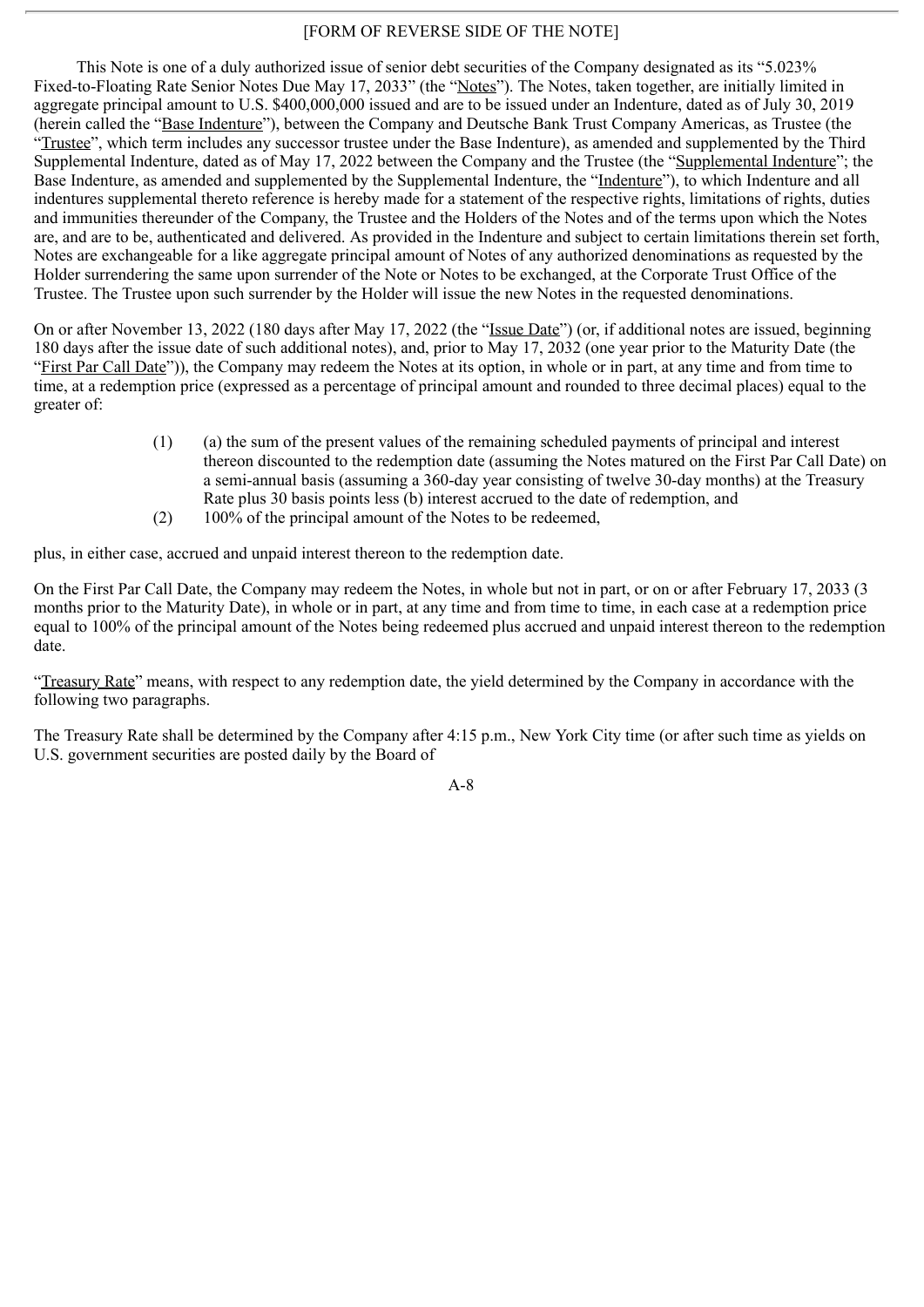Governors of the Federal Reserve System), on the third Business Day preceding the redemption date based upon the yield or yields for the most recent day that appear after such time on such day in the most recent statistical release published by the Board of Governors of the Federal Reserve System designated as "Selected Interest Rates (Daily)—H.15" (or any successor designation or publication) ("H.15") under the caption "U.S. government securities–Treasury constant maturities–Nominal" (or any successor caption or heading) ("H.15 TCM"). In determining the Treasury Rate, the Company shall select, as applicable: (1) the yield for the Treasury constant maturity on H.15 exactly equal to the period from the redemption date to the First Par Call Date (the "Remaining Life"); or (2) if there is no such Treasury constant maturity on H.15 exactly equal to the Remaining Life, the two yields – one yield corresponding to the Treasury constant maturity on H.15 immediately shorter than and one yield corresponding to the Treasury constant maturity on H.15 immediately longer than the Remaining Life – and shall interpolate to the First Par Call Date on a straight-line basis (using the actual number of days) using such yields and rounding the result to three decimal places; or (3) if there is no such Treasury constant maturity on H.15 shorter than or longer than the Remaining Life, the yield for the single Treasury constant maturity on H.15 closest to the Remaining Life. For purposes of this paragraph, the applicable Treasury constant maturity or maturities on H.15 shall be deemed to have a maturity date equal to the relevant number of months or years, as applicable, of such Treasury constant maturity from the redemption date.

If on the third Business Day preceding the redemption date H.15 TCM or any successor designation or publication is no longer published, the Company shall calculate the Treasury Rate based on the rate per annum equal to the semi-annual equivalent yield to maturity at 11:00 a.m., New York City time, on the second Business Day preceding such redemption date of the United States Treasury security maturing on, or with a maturity that is closest to, the First Par Call Date, as applicable. If there is no United States Treasury security maturing on the First Par Call Date but there are two or more United States Treasury securities with a maturity date equally distant from the First Par Call Date, one with a maturity date preceding the First Par Call Date and one with a maturity date following the First Par Call Date, the Company shall select the United States Treasury security with a maturity date preceding the First Par Call Date. If there are two or more United States Treasury securities maturing on the First Par Call Date or two or more United States Treasury securities meeting the criteria of the preceding sentence, the Company shall select from among these two or more United States Treasury securities the United States Treasury security that is trading closest to par based upon the average of the bid and asked prices for such United States Treasury securities at 11:00 a.m., New York City time. In determining the Treasury Rate in accordance with the terms of this paragraph, the semi-annual yield to maturity of the applicable United States Treasury security shall be based upon the average of the bid and asked prices (expressed as a percentage of principal amount) at 11:00 a.m., New York City time, of such United States Treasury security, and rounded to three decimal places.

The Company's actions and determinations in determining the redemption price shall be conclusive and binding for all purposes, absent manifest error.

Notice of any redemption will be mailed or electronically delivered (or otherwise transmitted in accordance with the Depositary's procedures) at least 10 days but not more than 60 days before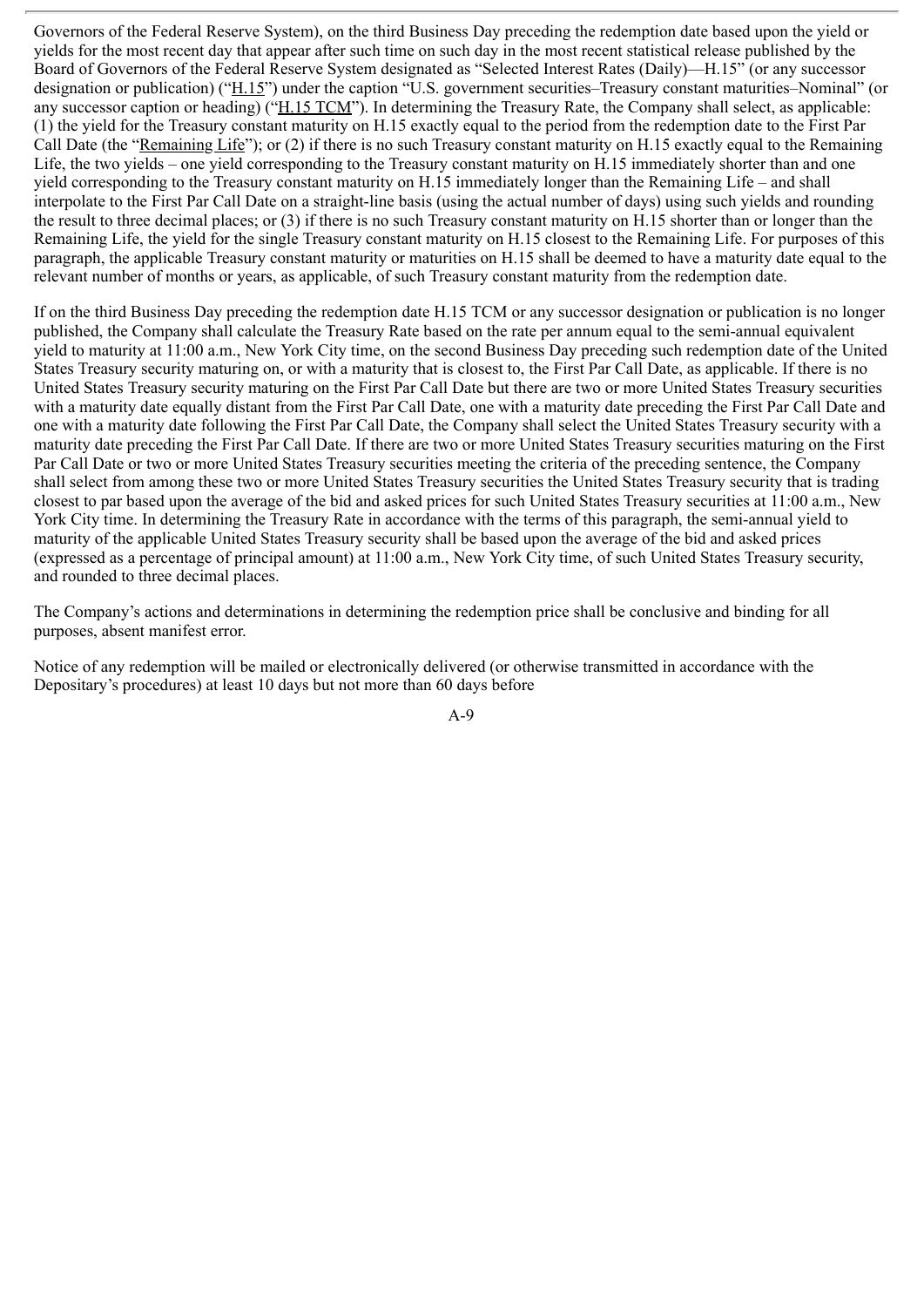the redemption date to each Holder of the Notes to be redeemed. Each notice of redemption will state:

- the redemption date;
- the redemption price;

• if fewer than all the outstanding Notes are to be redeemed, the identification (and in the case of partial redemption, the principal amounts) of the particular Notes to be redeemed;

• "CUSIP" or "ISIN" number of the Notes to be redeemed;

• that on the redemption date the redemption price will become due and payable upon each note to be redeemed, and that interest thereon will cease to accrue on and after the date of redemption; and

• the place or places where the Notes are to be surrendered for payment of the redemption price.

If any Notes are redeemed, the redemption price payable to the holder of any Notes called for redemption will be payable on the applicable redemption date against the surrender to the Company or its agent of any certificate(s) evidencing the Notes called for redemption. If money sufficient to pay the redemption price of, and any accrued interest on, the Notes (or portions thereof) to be redeemed on the redemption date is deposited with the Company's paying agent on or before the redemption date and certain other conditions are satisfied, then on and after the redemption date, interest will cease to accrue on the Notes (or such portion thereof) called for redemption and such Notes will cease to be outstanding.

The Notes are not be subject to repayment at the option of any Holder at any time prior to maturity and are not entitled to any sinking fund.

The Notes are unsecured and rank equally with all of the Company's other unsecured and unsubordinated indebtedness.

The Notes are issuable only in registered form without coupons in denominations of \$2,000 and integral multiples of \$1,000 in excess thereof.

The Company may, without consent of the holders of the Notes, increase the principal amount of the Notes by issuing additional securities in the future on the same terms and conditions as the Notes, except for any difference in the issue price and interest accrued prior to the date of issuance of the additional securities, and with the same CUSIP number as the Notes. The Notes and any additional Notes issued by the Company would rank equally and ratably and would be treated as a single series for all purposes under the Indenture.

In any case where the due date for the payment of the principal of or interest on any Note at any Place of Payment, as the case may be, is not a Business Day, then payment of principal or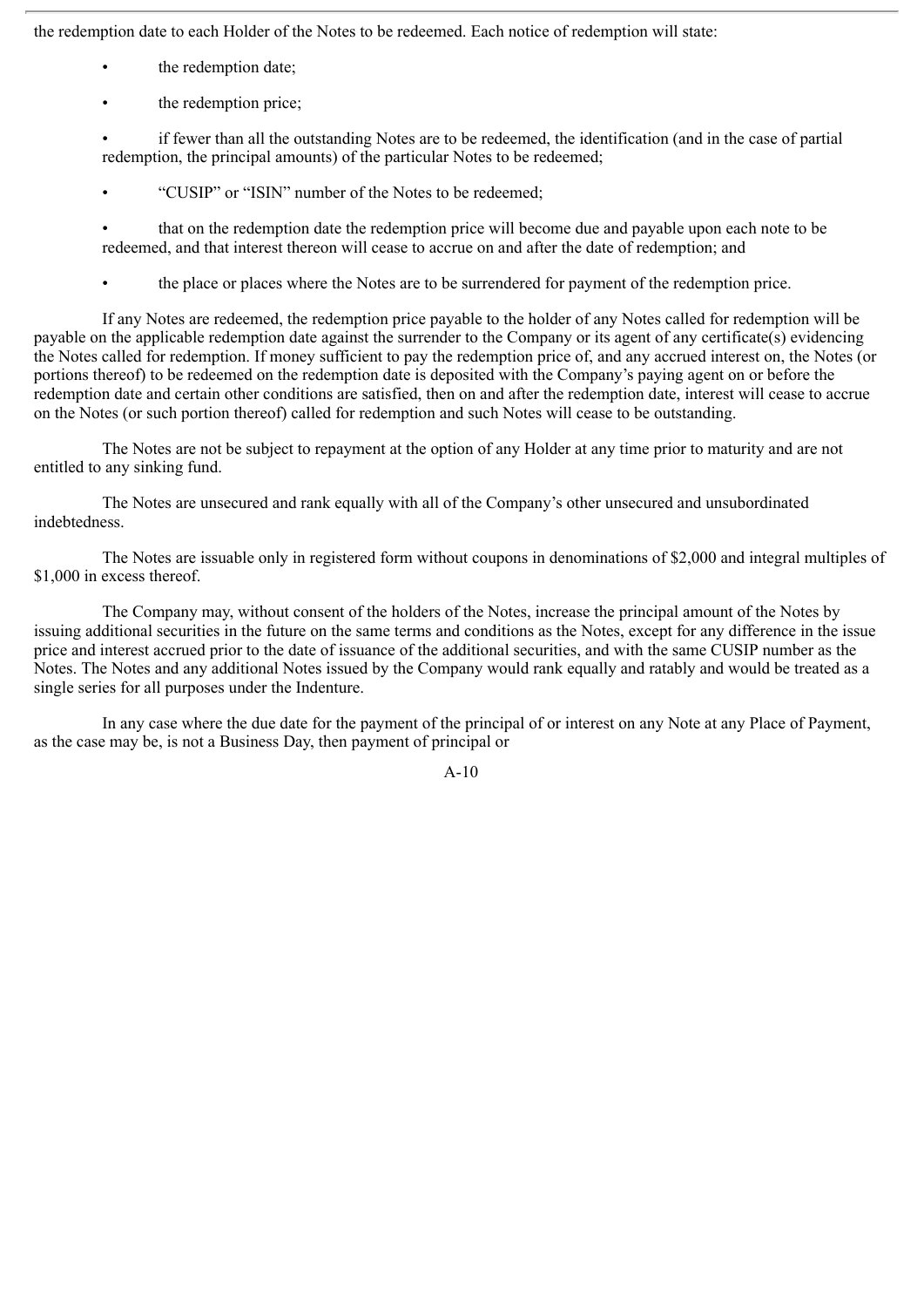interest need not be made on or by such date at such place but may be made on or by the next succeeding Business Day, with the same force and effect as if made on the date for such payment, and no interest shall accrue on the amount so payable for the period after such date.

If an Event of Default shall occur and be continuing, the principal of all the Notes, together with accrued interest to the date of declaration, may be declared due and payable in the manner and with the effect provided in the Indenture.

The Indenture permits, with certain exceptions as therein provided, the amendment thereof and the modification of the rights and obligations of the Company and the rights of the Holders of the Notes under the Indenture at any time by the Company and the Trustee with the written consent of the Holders of not less than a majority in principal amount of the Notes at the time Outstanding. The Indenture also contains provisions permitting the Holders of specified percentages in principal amount of the Notes at the time Outstanding, on behalf of the Holders of all the Notes, to waive compliance by the Company with certain provisions of the Indenture and certain past defaults under the Indenture and their consequences. Any such consent or waiver by the Holder of this Note shall be conclusive and binding upon such Holder and upon all future Holders of this Note and of any Note issued in exchange herefor or in lieu hereof whether or not notation of such consent or waiver is made upon this Note or such other Note.

As provided in and subject to the provisions of the Indenture, the Holder of this Note shall not have the right to institute any proceeding with respect to the Indenture or for the appointment of a receiver or trustee or for any other remedy thereunder, unless such Holder shall have previously given the Trustee written notice of a continuing Event of Default, the Holders of not less than 25% in principal amount of the Outstanding Notes shall have made written request to the Trustee to institute proceedings in respect of such Event of Default as Trustee and offered the Trustee indemnity satisfactory to it and the Trustee shall not have received from the Holders of a majority in principal amount of the Outstanding Notes a direction inconsistent with such request, and shall have failed to institute any such proceeding, for 20 days after receipt of such notice, request and offer of indemnity. The foregoing shall not apply to any suit instituted by any Holder of this Note for the enforcement of any payment of principal of or interest on this Note or after the respective due dates expressed herein.

No reference herein to the Indenture and no provision of this Note or of the Indenture shall alter or impair the obligation of the Company, which is absolute and unconditional, to pay the principal of and interest on this Note at the times, places and rate, and in the coin or currency, herein prescribed.

The Notes will be subject to defeasance and covenant defeasance pursuant to Sections 13.2 and 13.3 of the Base Indenture.

As provided in the Indenture and subject to certain limitations therein set forth, the transfer of this Note is registrable on the Security Register upon surrender of this Note for registration of transfer at the Corporate Trust Office of the Trustee or at such other office or agency of the Company as may be designated by it for such purpose in the Borough of Manhattan, The City of New York (which shall initially be an office or agency of the Trustee), or at such other offices or agencies as the Company may designate, duly endorsed by, or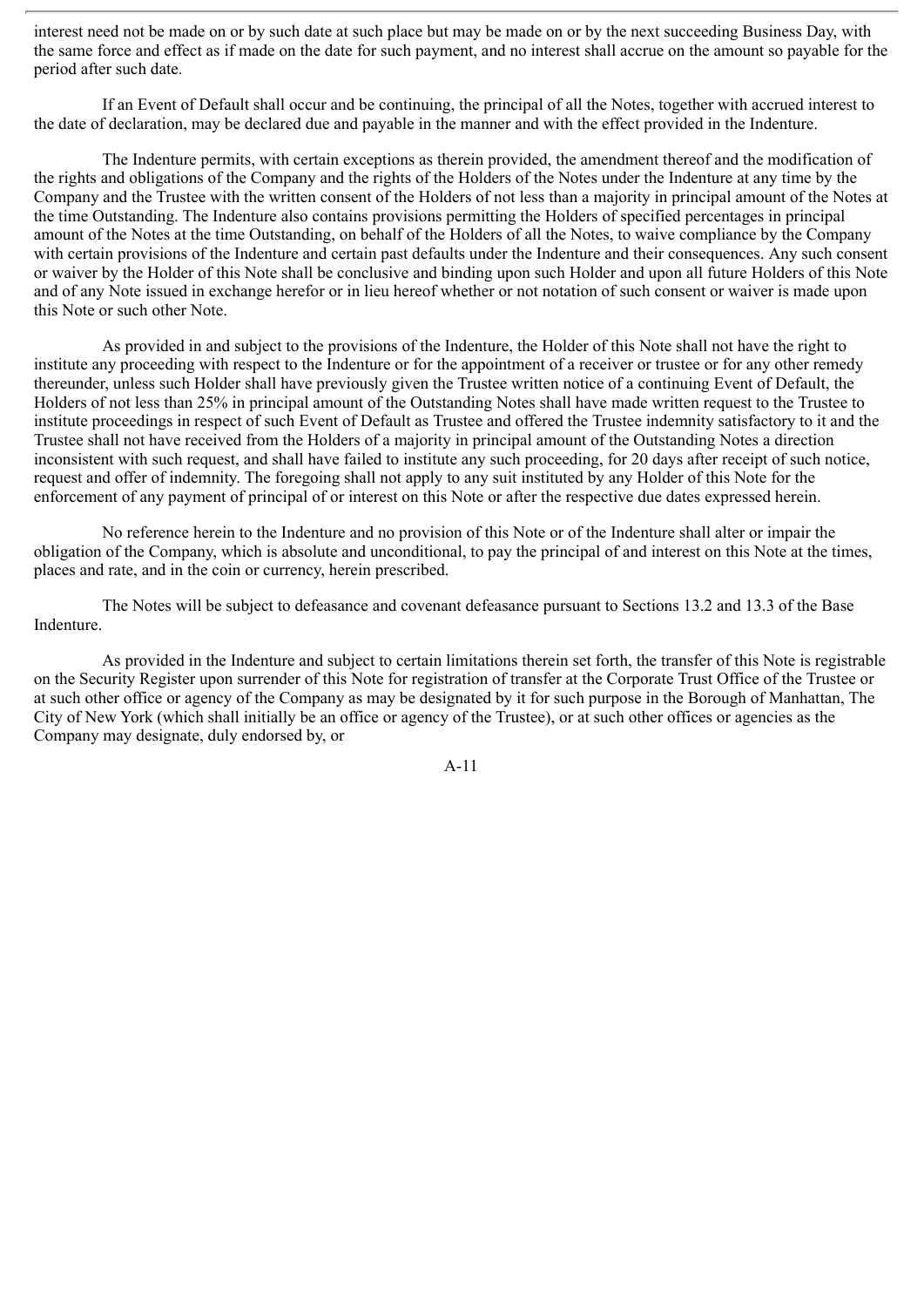accompanied by a written instrument of transfer in form satisfactory to the Company and the Security Registrar duly executed by, the Holder thereof or his attorney duly authorized in writing, and thereupon one or more new Securities, of authorized denominations and for the same aggregate principal amount, will be issued to the designated transferee or transferees by the Security Registrar. No service charge shall be made for any such registration of transfer or exchange, but the Company may require payment of a sum sufficient to recover any tax or other governmental charge payable in connection therewith.

Prior to due presentation of this Note for registration of transfer, the Company, the Trustee and any agent of the Company or the Trustee may treat the Person in whose name this Note is registered, as the owner thereof for all purposes, whether or not such Note be overdue, and neither the Company, the Trustee nor any such agent shall be affected by notice to the contrary.

No recourse for the payment of the principal of or interest on this Note and no recourse under or upon any obligation, covenant or agreement of the Company in the Indenture or any indenture supplemental thereto or in any Note, or because of the creation of any indebtedness represented thereby, shall be had against any incorporator, stockholder, employee, agent, officer or director or subsidiary, as such, past, present or future, of the Company or of any successor corporation, either directly or through the Company or any successor corporation, whether by virtue of any constitution, statute or rule of law or by the enforcement of any assessment or penalty or otherwise, all such liability being, by the acceptance hereof and as part of consideration for the issue hereof, expressly waived and released.

#### **THE NOTE SHALL BE GOVERNED BY, AND CONSTRUED IN ACCORDANCE WITH, THE LAWS OF THE STATE OF NEW YORK.**

All capitalized terms used in this Note which are defined in the Indenture, and not otherwise defined herein, shall have the meanings assigned to them in the Indenture.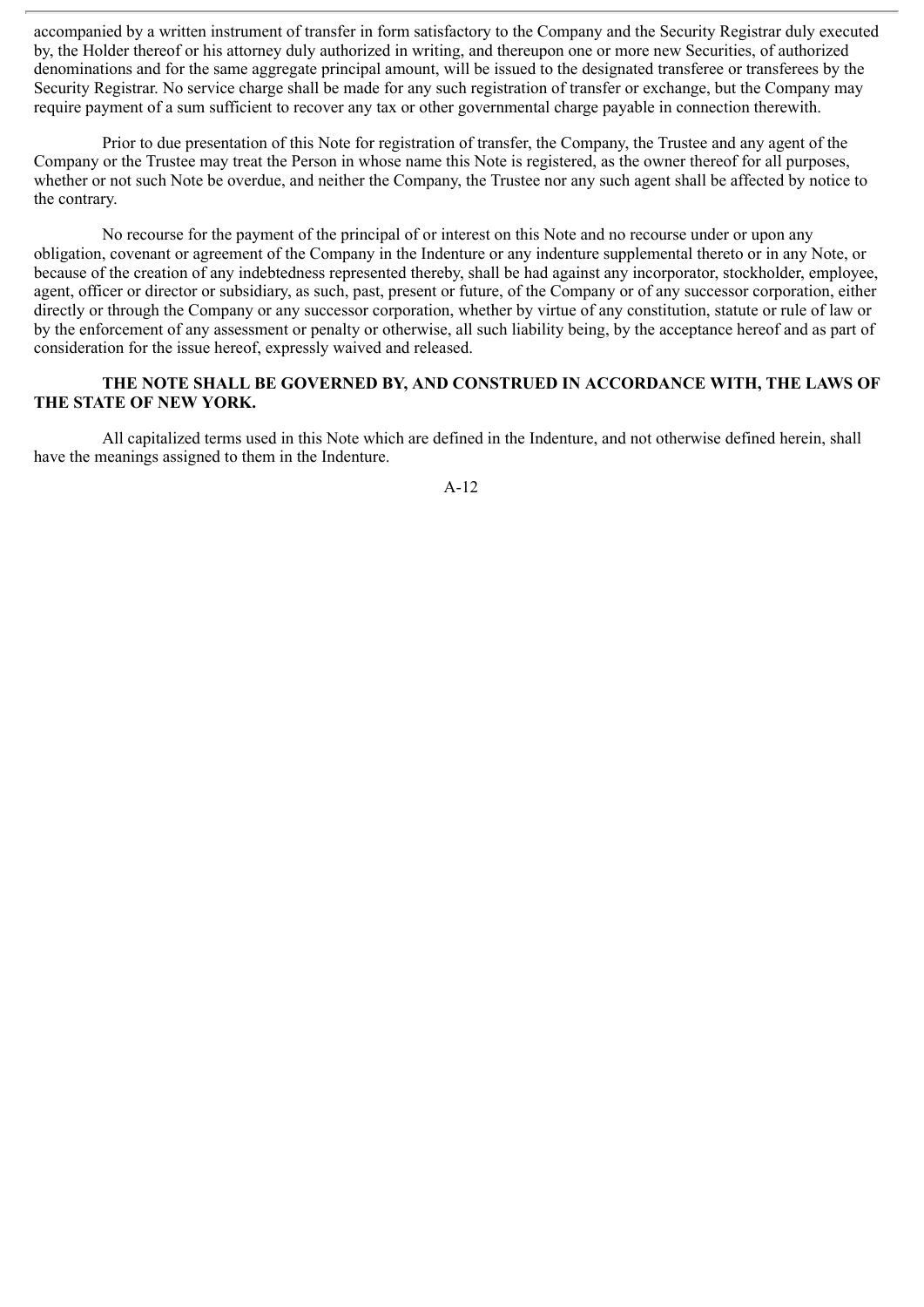#### FOR VALUE RECEIVED, the undersigned hereby sells, assigns and transfers unto

## [PLEASE INSERT SOCIAL SECURITY OR OTHER IDENTIFYING NUMBER OF ASSIGNEE]

### [PLEASE PRINT OR TYPE NAME AND ADDRESS, INCLUDING ZIP CODE, OF ASSIGNEE]

the within Book-Entry Security, and all rights thereunder, hereby irrevocably constituting and appointing

attorney to transfer such security on the books of the Company, with full power of substitution in the premises.

Dated: when the contract of the contract of the contract of the contract of the contract of the contract of the contract of the contract of the contract of the contract of the contract of the contract of the contract of th

NOTICE: The signature to this assignment must correspond with the name as written upon the face of the within Book-Entry Security in every particular without alteration or enlargement or any change whatsoever.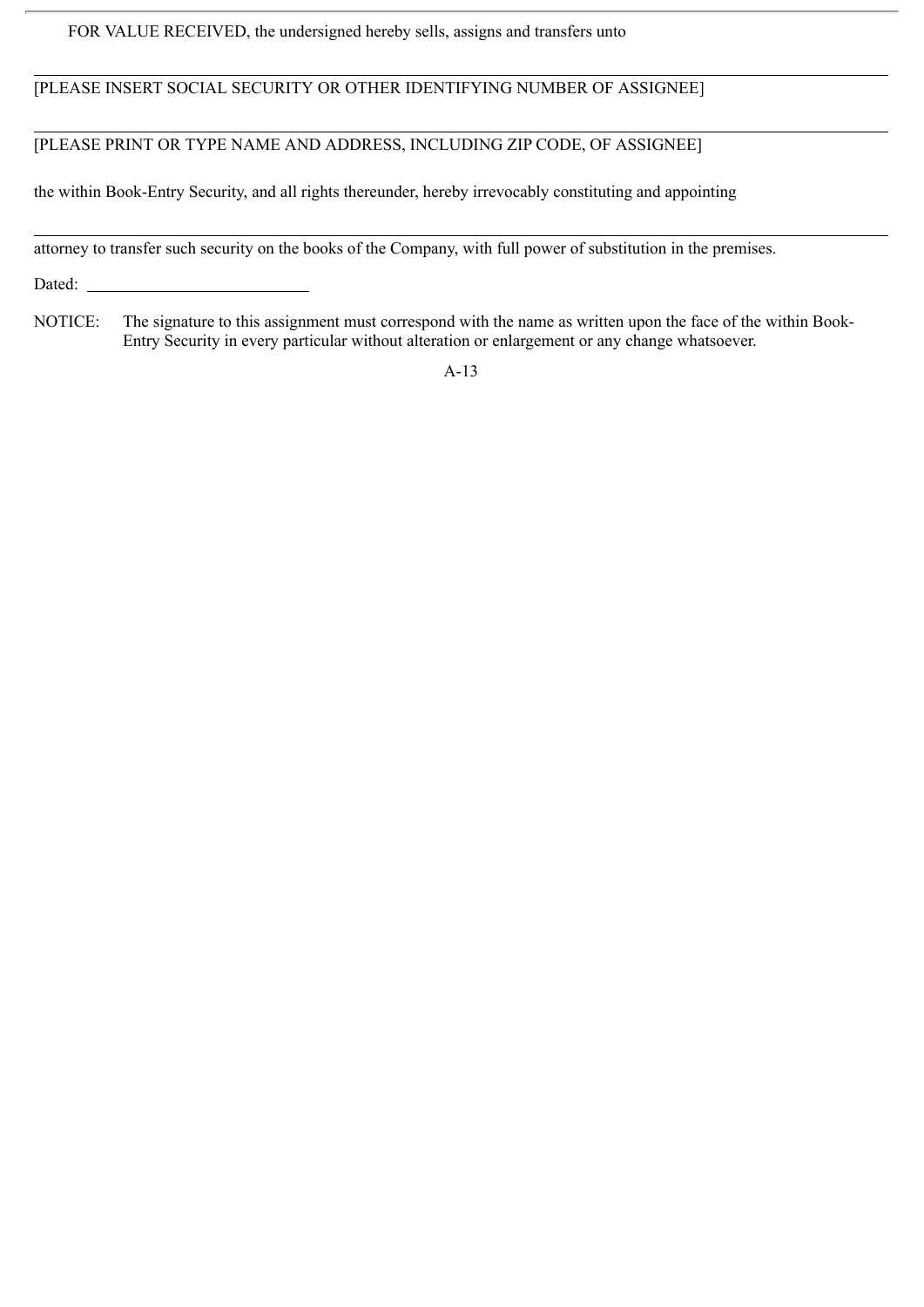<span id="page-40-0"></span>

May 17, 2022

Huntington Bancshares Incorporated 41 South High Street Columbus, Ohio 43287

#### Re: Registration Statement on Form S-3 (No. 333-263546)

Ladies and Gentlemen:

We have served as Maryland counsel to Huntington Bancshares Incorporated, a Maryland corporation (the "Company"), in connection with certain matters of Maryland law arising out of the registration by the Company of \$400,000,000 aggregate principal amount of 5.023% Fixed-to-Floating Rate Senior Notes due May 17, 2033 (the "Notes") of the Company, covered by the above-referenced Registration Statement on Form S-3, and all amendments thereto, as filed with the United States Securities and Exchange Commission (the "Commission") by the Company under the Securities Act of 1933, as amended (the "1933 Act") (the "Registration Statement"). The Notes will be issued pursuant to the Underwriting Agreement, dated as of May 6, 2022 (the "Underwriting Agreement"), by and among the Company and BofA Securities, Inc., Huntington Securities, Inc., J.P. Morgan Securities LLC and RBC Capital Markets, LLC, as representatives of the several underwriters listed in Schedule I thereto.

In connection with our representation of the Company, and as a basis for the opinion hereinafter set forth, we have examined originals, or copies certified or otherwise identified to our satisfaction, of the following documents (hereinafter collectively referred to as the "Documents"):

1. The charter of the Company, certified by the State Department of Assessments and Taxation of Maryland (the "SDAT");

2. The Bylaws of the Company, certified as of the date hereof by an officer of the Company;

3. A certificate of the SDAT as to the good standing of the Company, dated as of a recent date;

4. Resolutions adopted by the Board of Directors of the Company relating to the issuance of the Notes, certified as of the date hereof by an officer of the Company;

5. The Underwriting Agreement;

6. A certificate executed by an officer of the Company, dated as of the date hereof;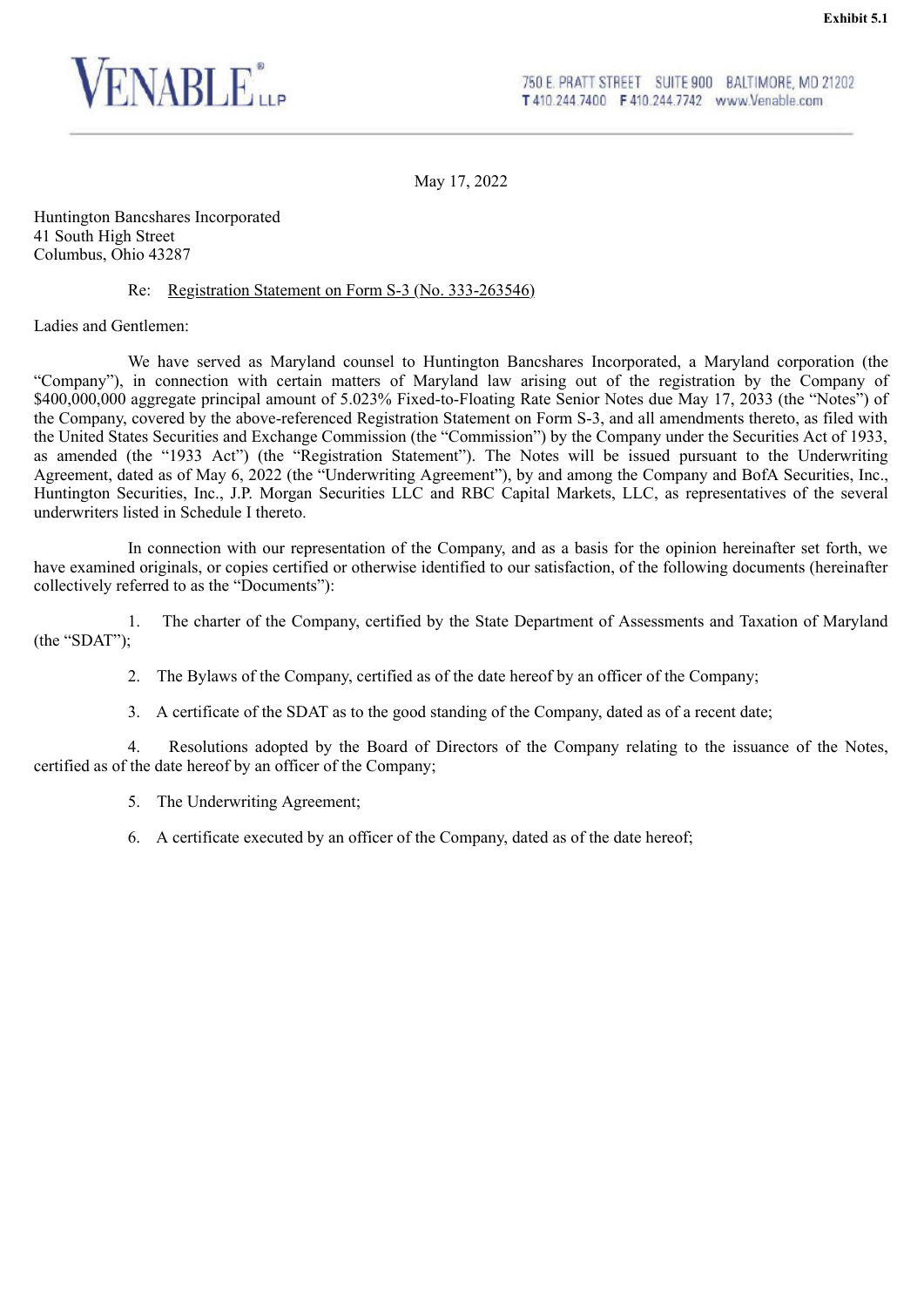

Huntington Bancshares Incorporated May 17, 2022 Page 2

7. The Senior Debt Indenture, dated as of July 30, 2019, as amended and supplemented by the Third Supplemental Indenture, dated as of May 17, 2022, by and between the Company and Deutsche Bank Trust Company Americas, a New York banking corporation, as trustee (the "Indenture" and, together with the Underwriting Agreement, the "Note Documents");

8. The Registration Statement and the related form of prospectus included therein and the supplement thereto, in the form in which it was transmitted to the Commission under the 1933 Act; and

9. Such other documents and matters as we have deemed necessary or appropriate to express the opinion set forth in this letter, subject to the assumptions, limitations and qualifications stated herein.

In expressing the opinion set forth below, we have assumed the following:

1. Each individual executing any of the Documents, whether on behalf of such individual or another person, is legally competent to do so.

2. Each individual executing any of the Documents on behalf of a party (other than the Company) is duly authorized to do so.

3. Each of the parties (other than the Company) executing any of the Documents has duly and validly executed and delivered each of the Documents to which such party is a signatory, and such party's obligations set forth therein are legal, valid and binding and are enforceable in accordance with all stated terms.

4. All Documents submitted to us as originals are authentic. The form and content of all Documents submitted to us as unexecuted drafts do not differ in any respect relevant to this opinion from the form and content of such Documents as executed and delivered. All Documents submitted to us as certified or photostatic copies conform to the original documents. All signatures on all Documents are genuine. All public records reviewed or relied upon by us or on our behalf are true and complete. All representations, warranties, statements and information contained in the Documents are true and complete. There has been no oral or written modification of or amendment to any of the Documents, and there has been no waiver of any provision of any of the Documents, by action or omission of the parties or otherwise.

Based upon the foregoing, and subject to the assumptions, limitations and qualifications stated herein, it is our opinion that: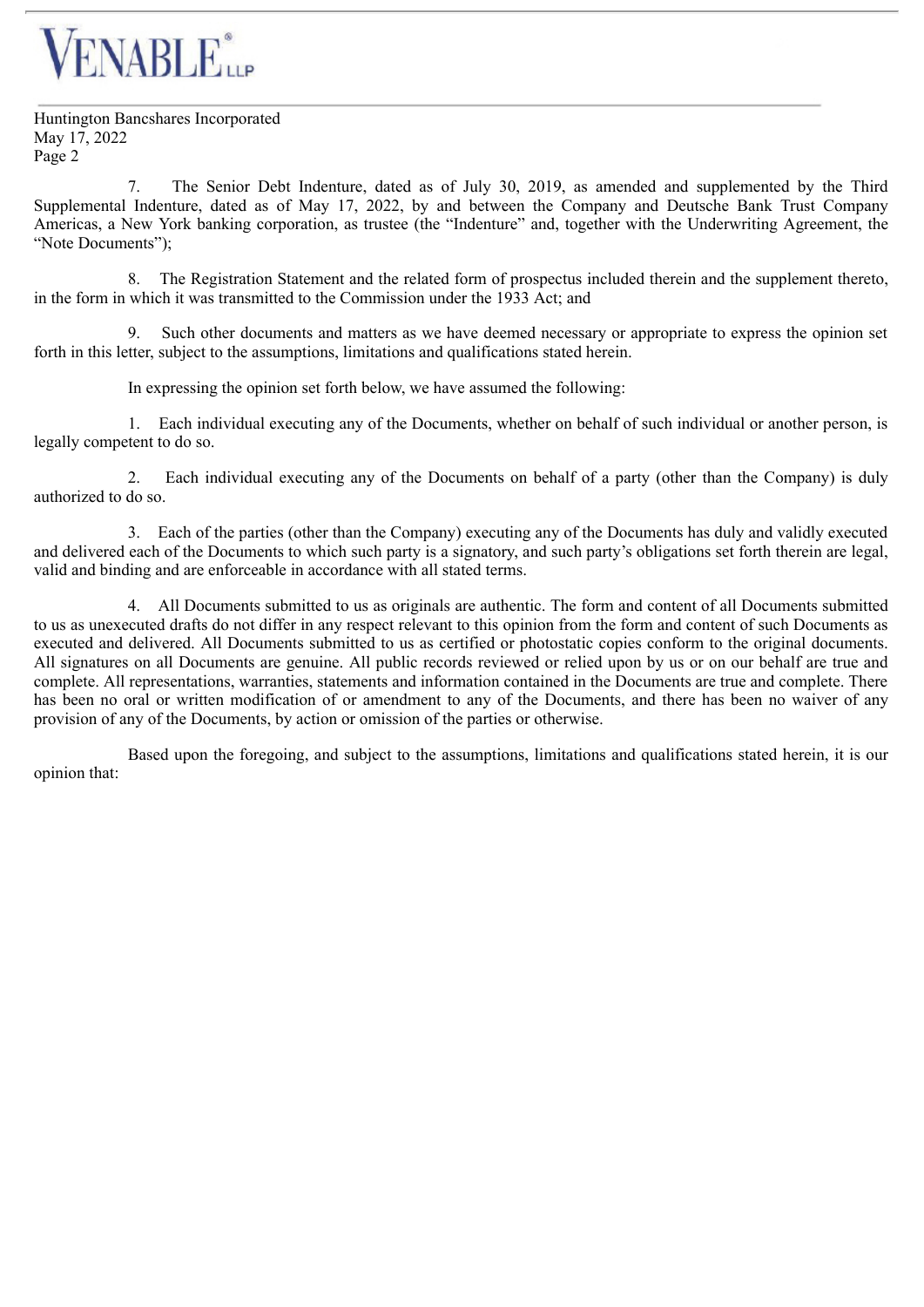

Huntington Bancshares Incorporated May 17, 2022 Page 3

1. The Company is a corporation duly incorporated and existing under and by virtue of the laws of the State of Maryland and is in good standing with the SDAT.

2. The Notes have been duly authorized by the Company for issuance and sale pursuant to the Note Documents and the Registration Statement.

The foregoing opinion is limited to the laws of the State of Maryland and we do not express any opinion herein concerning federal law or any other state law. We express no opinion as to the applicability or effect of any federal or state securities laws, including the securities laws of the State of Maryland, or as to federal or state laws regarding fraudulent transfers. We note that each of the Note Documents provides that it shall be governed by the laws of the State of New York. To the extent that any matter as to which our opinion is expressed herein would be governed by the laws of any jurisdiction other than the State of Maryland, we do not express any opinion on such matter. The opinion expressed herein is subject to the effect of judicial decisions which may permit the introduction of parol evidence to modify the terms or the interpretation of agreements.

The opinion expressed herein is limited to the matters specifically set forth herein and no other opinion shall be inferred beyond the matters expressly stated. We assume no obligation to supplement this opinion if any applicable law changes after the date hereof or if we become aware of any fact that might change the opinion expressed herein after the date hereof.

This opinion is being furnished to you for submission to the Commission as an exhibit to the Company's Current Report on Form 8-K relating to the Notes (the "Form 8-K"). We hereby consent to the filing of this opinion as an exhibit to the Form 8-K and to the use of the name of our firm therein. In giving this consent, we do not admit that we are within the category of persons whose consent is required by Section 7 of the 1933 Act.

Very truly yours,

/s/ Venable LLP

060522-549661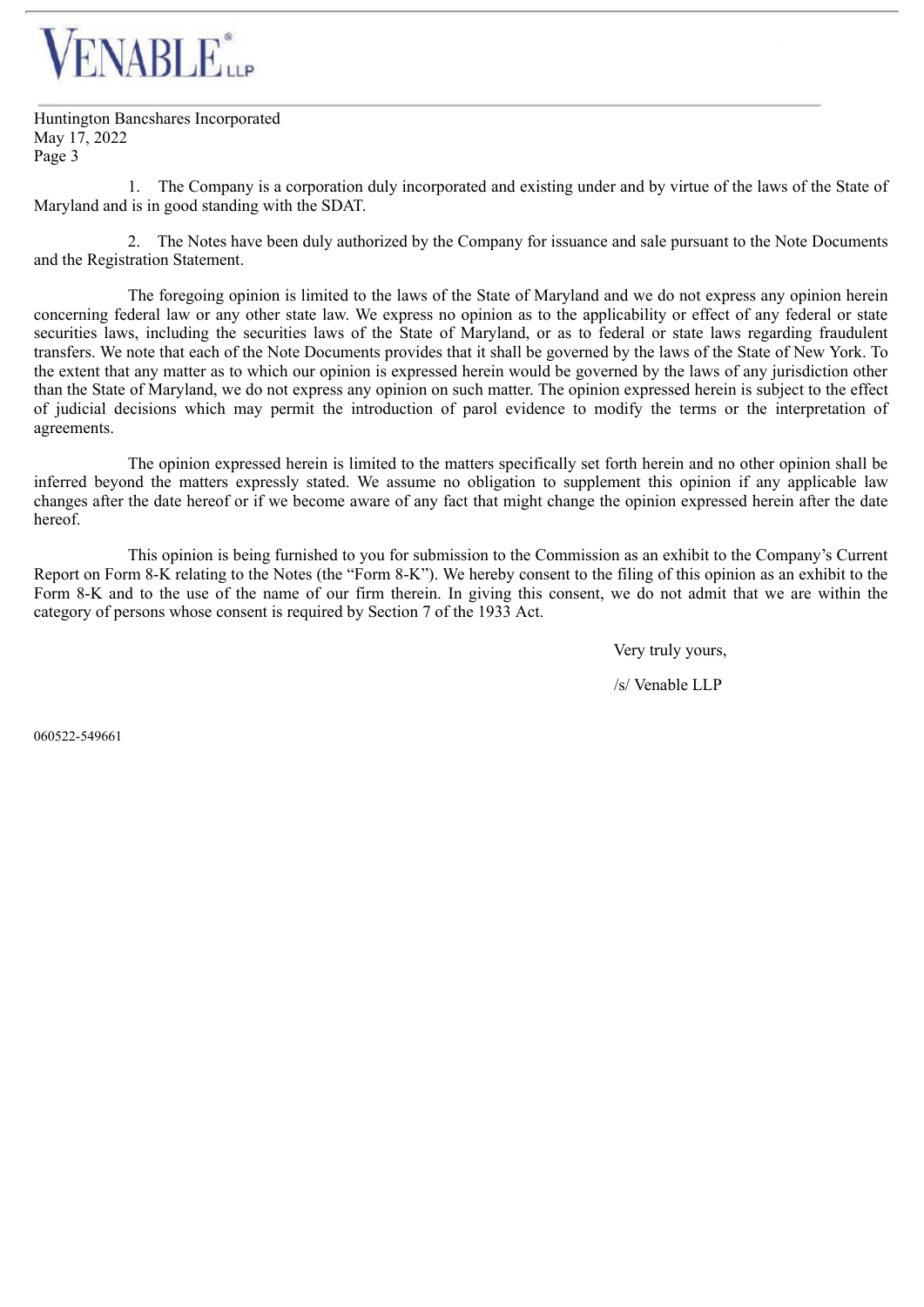May 17, 2022

<span id="page-43-0"></span>Huntington Bancshares Incorporated 41 South High Street Columbus, Ohio 43287

#### Ladies and Gentlemen:

We have acted as special counsel to Huntington Bancshares Incorporated, a Maryland corporation (the "Company") in connection with the offering and sale by the Company of \$400,000,000 aggregate principal amount of its 5.023% Fixed-to-Floating Rate Senior Notes due May 17, 2032 (the "Notes") in an underwritten registered public offering, pursuant to the underwriting agreement (the "Underwriting Agreement"), dated May 6, 2022, by and among the Company and, on behalf of themselves and the several underwriters named therein, BofA Securities, Inc., Huntington Securities, Inc., J.P. Morgan Securities LLC and RBC Capital Markets, LLC. The Notes are to be issued under that a Senior Debt Indenture (the "Base Indenture"), dated as of July 30, 2019, between the Company and Deutsche Bank Trust Company Americas (the "Trustee"), as amended and supplemented by a Third Supplemental Indenture, dated as of May 17, 2022, between the Company and the Trustee (the "Supplemental Indenture" and, together with the Base Indenture, the "Indenture").

In connection with the opinion set forth herein, we have examined and relied on originals or copies, certified or otherwise, identified to our satisfaction, of such documents, corporate records, agreements, certificates, and other instruments and such matters of law, in each case, as we have deemed necessary or appropriate for the purposes of this opinion, including the Base Indenture and forms of the Notes and the Supplemental Indenture, which we refer to herein as the "Transaction Documents." We have also conducted such investigations of fact and law as we have deemed necessary or advisable for purposes of this opinion. In such examination, we have assumed the genuineness of all signatures, the authenticity of all documents submitted to us as originals, the conformity to authentic original documents of all documents submitted to us as copies and the legal capacity of all individuals executing such documents. We have also assumed the valid authorization, execution and delivery of each of the Transaction Documents by each party thereto other than the Company, and we have assumed that each such other party (in the case of parties which are not natural persons) has been duly organized and is validly existing and in good standing under its jurisdiction of organization, that each such other party has the legal capacity, power and authority to perform its obligations thereunder and that each of the Transaction Documents constitutes the valid and binding obligation of all such other parties, enforceable against them in accordance with its terms.

We are members of the Bar of the State of New York, and this opinion is limited to the federal securities laws of the United States of America and the laws of the State of New York, in each case as in effect on the date hereof. We have not considered, and we express no opinion or belief as to matters of the laws of any other jurisdiction or as to any matters arising thereunder or relating thereto.

Based upon the foregoing and subject to the qualifications, assumptions and limitations stated herein, we are of the opinion that the Notes, when authenticated and issued in accordance with the terms of the Indenture and delivered against payment therefor as set forth in the Underwriting Agreement, will constitute valid and legally binding obligations of the Company enforceable against the Company in accordance with their terms.

The opinion set forth above is subject to the effects of (a) bankruptcy, insolvency, fraudulent conveyance, reorganization, moratorium and other similar laws relating to or affecting the enforcement of creditors' rights generally, (b) general equitable principles (whether considered in a proceeding in equity or at law), and (c) an implied covenant of good faith and fair dealing. We express no opinion as to whether, or the extent to which, the laws of any particular jurisdiction apply to the subject matter hereof, including, without limitation, the enforceability of the governing law provision contained in the Notes or their governing documents or in any other agreement.